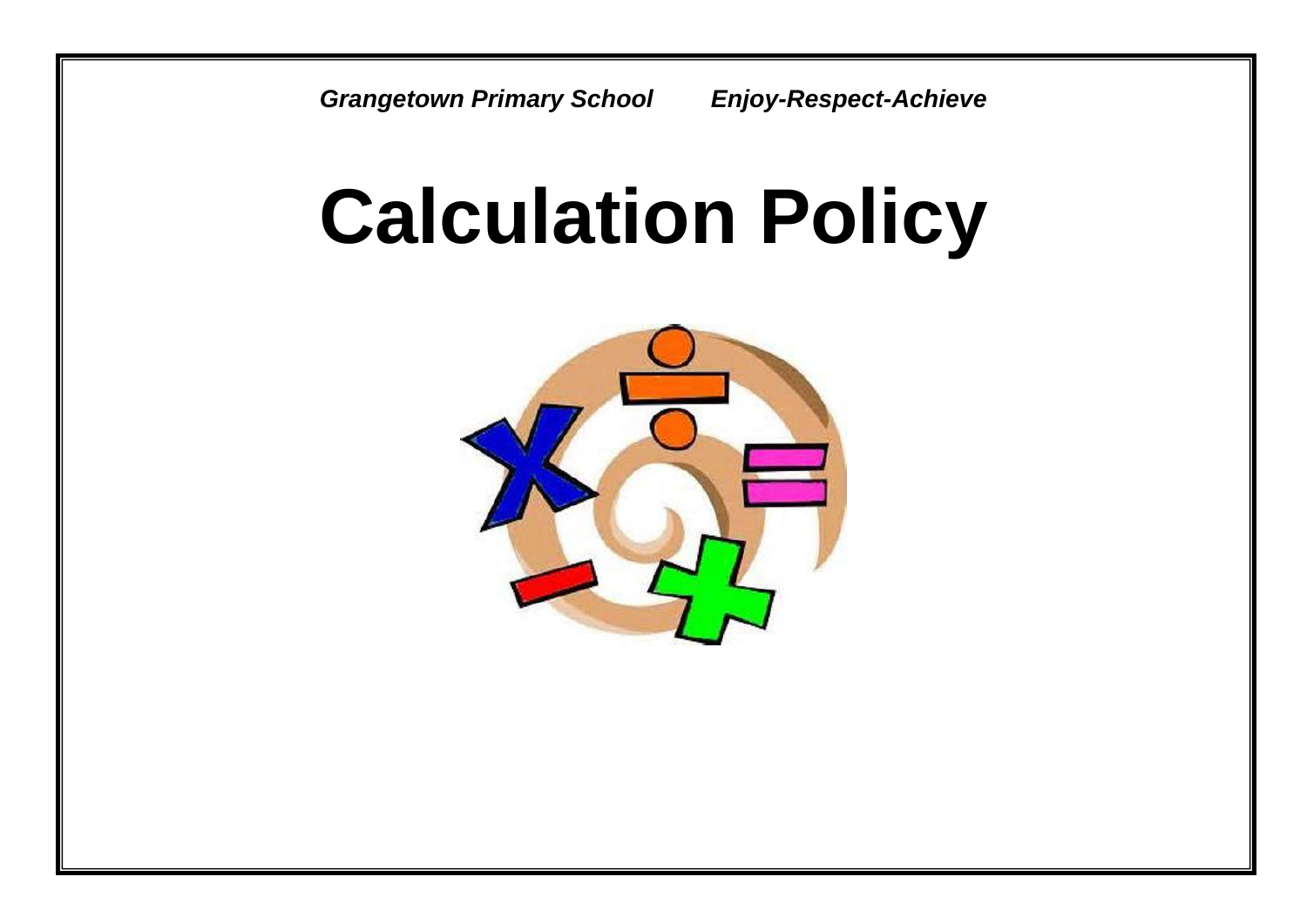#### **Aims:**

- Children are taught and acquire secure mental methods of calculation.
- Children are taught one efficient written method of calculation for addition which they know and can rely on when mental methods are not appropriate.
- Mental and written methods of calculation should be applied frequently to relevant problem-solving contexts.

#### **To add successfully, children need to be able to:**

- Recall all addition pairs to 10+10
- Add mentally a series of one-digit numbers: 5+5+4
- Use addition facts and their knowledge of place value to:
	- Add multiples of 10:  $\geq 60+70$ <br>Add multiples of 100:  $\geq 600+700$
	- $\triangleright$  Add multiples of 100:

It is important that children's mental methods of calculation are practised and secured alongside their learning and use of an efficient written method for calculation.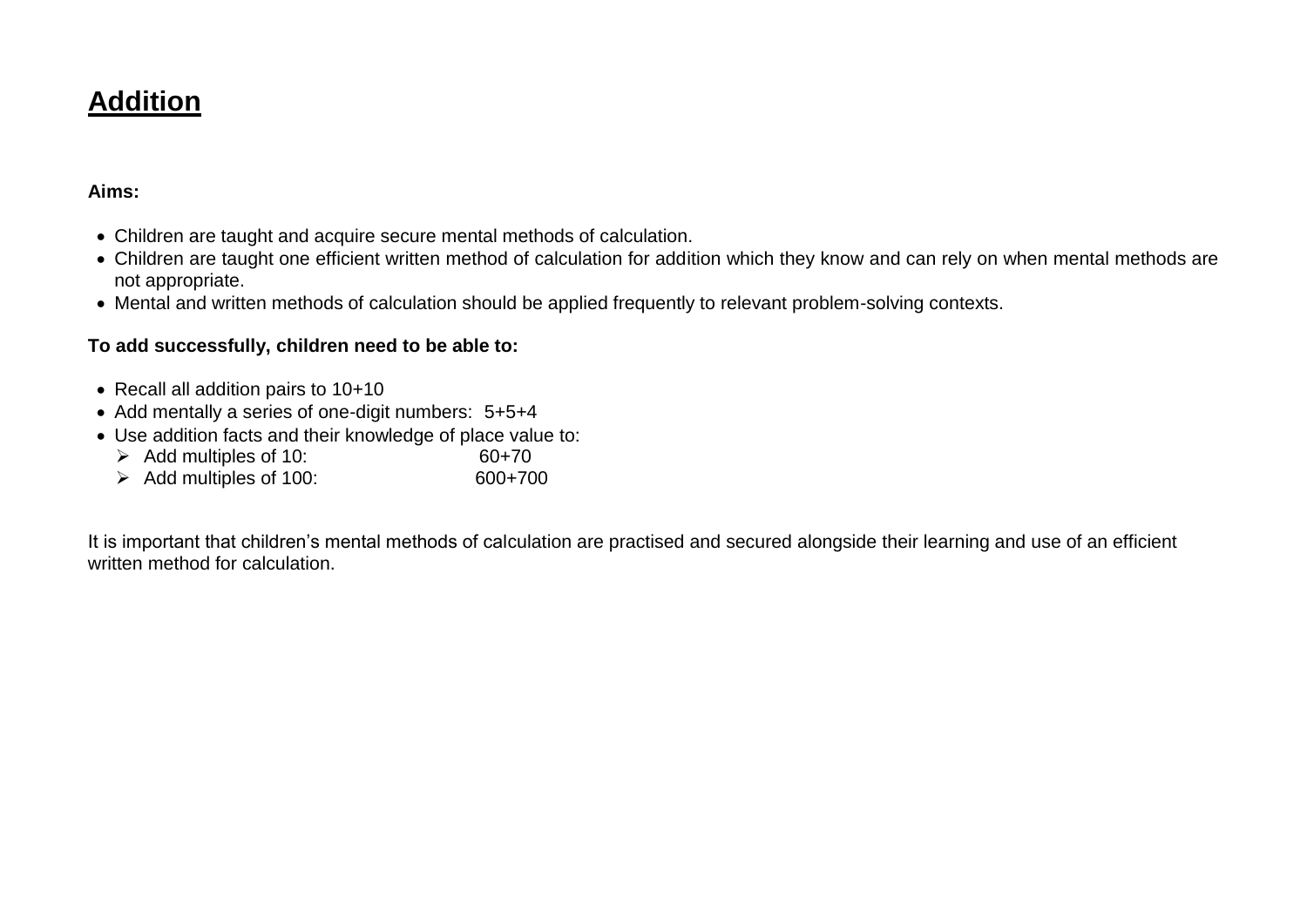#### **Aims:**

- Children are taught and acquire secure mental methods of calculation.
- Children are taught one efficient written method of calculation for subtraction which they know and can rely on when mental methods are not appropriate.
- **Mental and written methods of calculation should be applied frequently to relevant problem-solving contexts.**

#### **To subtract successfully, children need to be able to:**

- Recall all addition and subtraction facts to 20
- Use subtraction facts and their knowledge of place value to:
- Subtract multiples of 10: 160-70 (subtraction fact: 16-7)
- Partition two-digit and three-digit numbers into multiples of one hundred, ten and one in different ways: e.g. partition 74 into 70+4 or 60+14

It is important that children's mental methods of calculation are practised and secured alongside their learning and use of an efficient written method for calculation.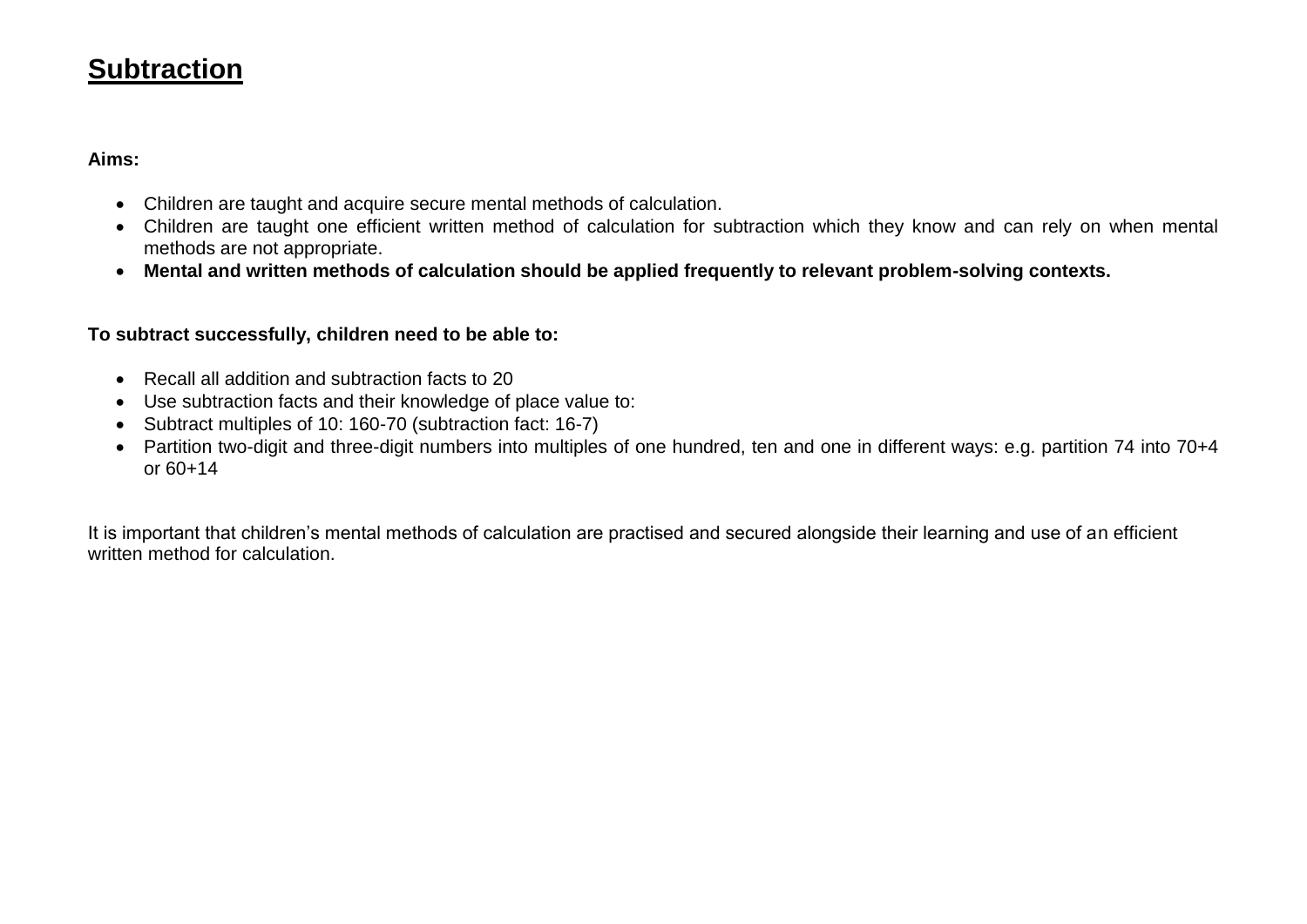#### **Aims:**

- Children are taught and acquire secure mental methods of calculation.
- Children are taught one efficient written method of calculation for multiplication which they know and can rely on when mental methods are not appropriate.
- Mental and written methods of calculation will be be applied frequently to relevant problem-solving contexts.

#### **To multiply successfully, children need to be able to:**

- Recall all multiplication facts to 12 x 12
- Partition numbers into multiples of one hundred, ten and one
- Work our products such as 70 x 5, 70 x 50, 700 x 5 or 700 x 50 using the related fact 7 x 5 and their knowledge of place value
- Add two or more single-digit numbers mentally
- Add multiples of 10 (such as 60 + 70) or of 100 (such as 600 + 700) using the related addition fact, 6 + 7, and their knowledge of place value
- Add combinations of whole numbers using the column method.

It is important that children's mental methods of calculation are practised and secured alongside their learning and use of an efficient written method for calculation.

#### **The stages build up to using an efficient method for:**

- Multiply two-digit numbers by a one-digit number by the end of Year 3
- Multiply two-digit and three-digit numbers by a one-digit number using a formal written method by the end of Year 4
- Multiplying numbers up to four-digits by a one or two-digit number using a formal written method, including long multiplication by the end of Year 5
- Multiplying numbers with at least four-digits by two-digits using long multiplication by the end of Year 6

# **Multiplication facts:**<br>**Year 2:** 2 times table

 5 times table 3 times table 10 times table 4 times table 5 times table 8 times table 10 times table

**Year 2:** 2 times table **Year 3:** 2 times table **Year 4, 5 & 6:** Derive and recall all multiplication facts up to 12 x 12.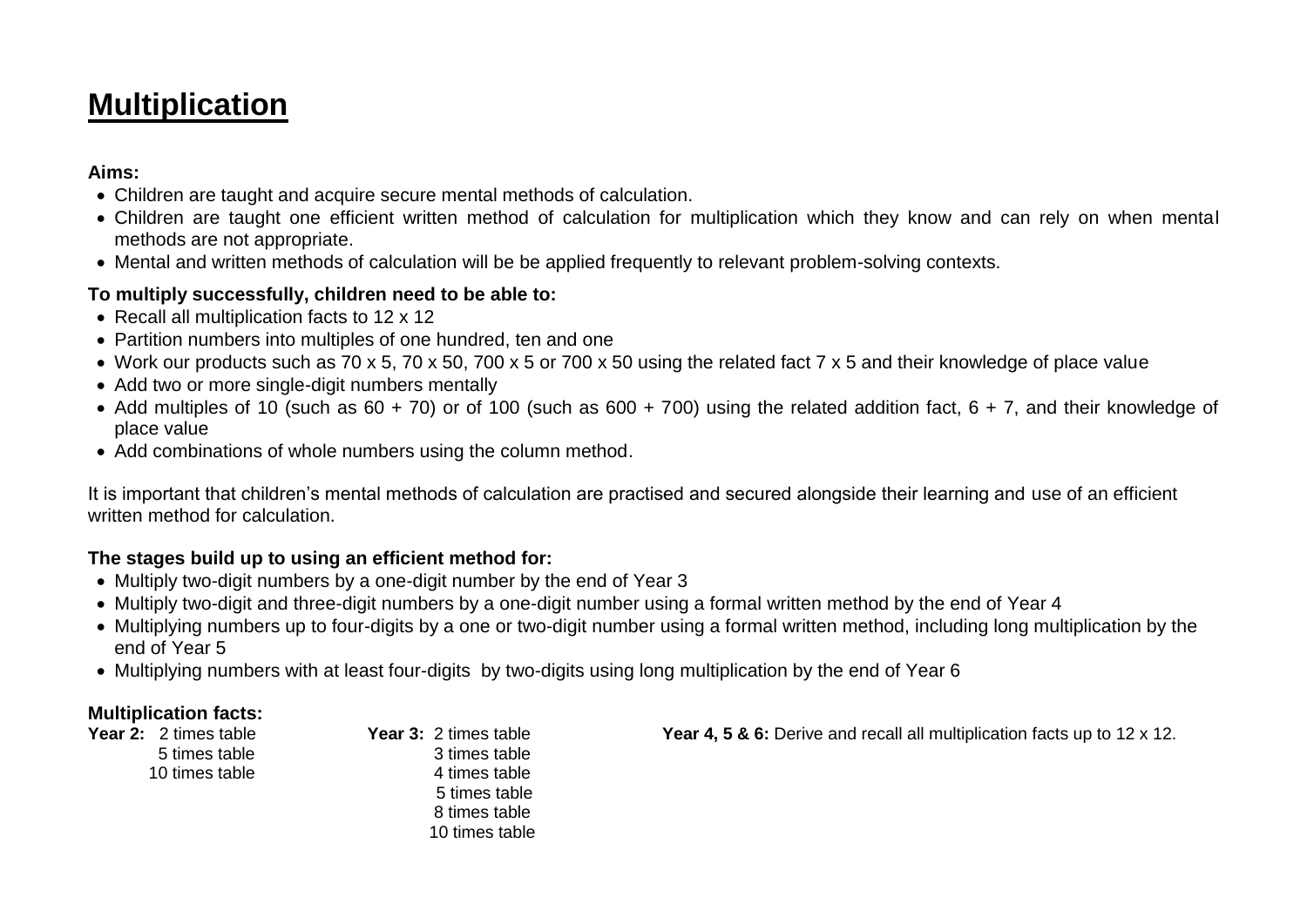#### **Aims:**

- Children are taught and acquire secure mental methods of calculation.
- Children are taught one efficient written method of calculation for division which they know and can rely on when mental methods are not appropriate.
- Mental and written methods of calculation should be applied frequently to relevant problem-solving contexts.

#### **To divide successfully in their heads, children need to be able to:**

- understand and use the vocabulary of division for example in  $18 \div 3 = 6$ , the 18 is the dividend, the 3 is the divisor and the 6 is the quotient;
- partition two-digit and three-digit numbers into multiples of 100, 10 and 1 in different ways;
- recall multiplication and division facts to 12 x 12 recognise multiples of one-digit numbers and divide multiples of 10 or 100 by a singledigit number using their knowledge of division facts and place value;
- $\bullet$  know how to find a remainder working mentally for example, find the remainder when 48 is divided by 5;
- understand and use multiplication and division as inverse operations.

*Note: It is important that children's mental methods of calculation are practised and secured alongside their learning and use of an efficient written method for division.*

#### **To carry out written methods of division successful, children also need to be able to:**

- understand division as repeated subtraction;
- estimate how many times one number divides into another for example, how many sixes there are in 47, or how many 23s there are in 92;
- multiply a two-digit number by a single-digit number mentally;
- subtract numbers using the column method.

#### **Early Recording of Division**

Division will be related to multiplication through the use of models and images and associated language.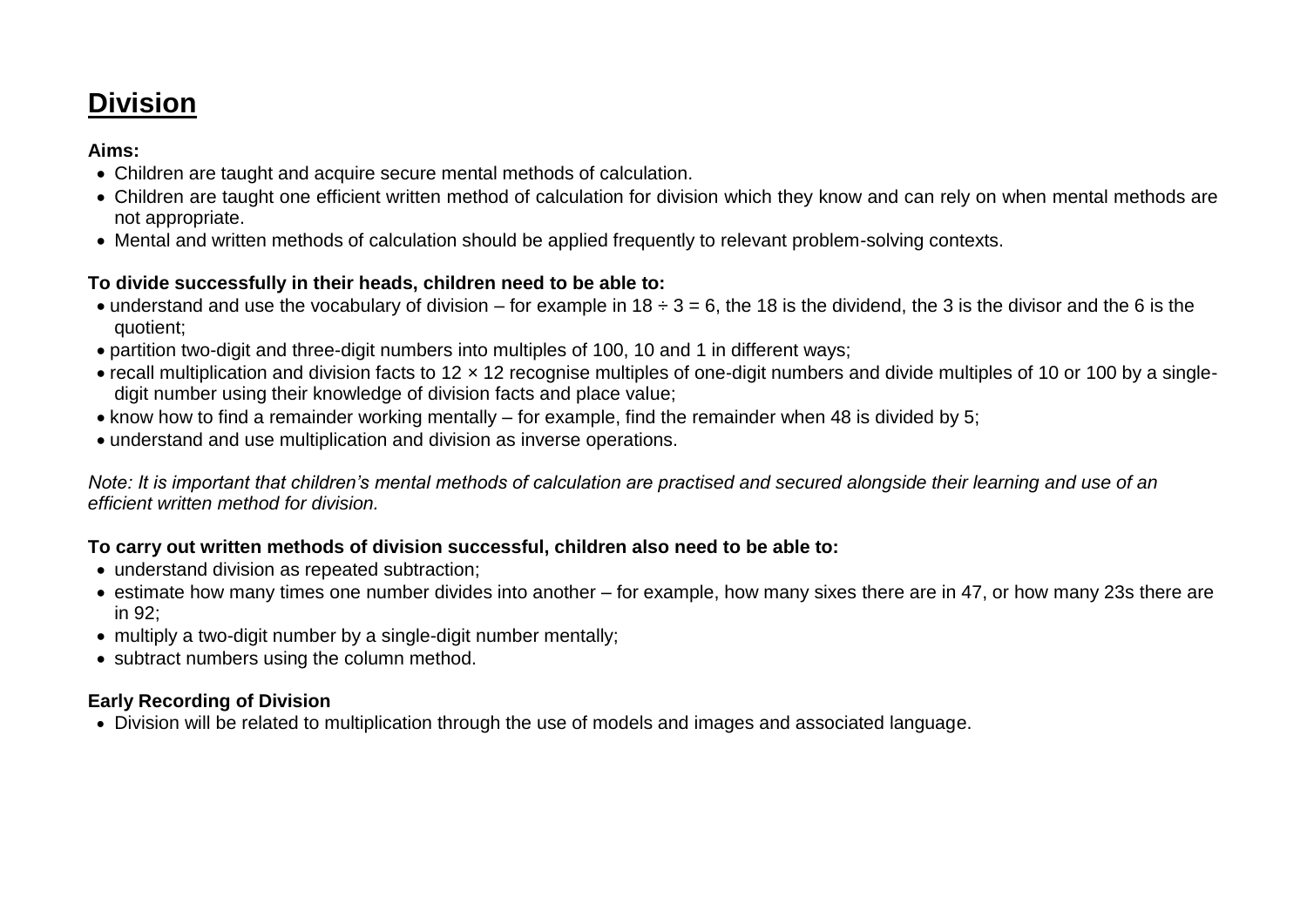

| <b>Addition Stage 1: Count all</b>                                                                    | <b>Example of Written Method</b> | <b>Foundation Stage - Early Learning Goals</b>                                                                                                                                                                                                                                                                               |
|-------------------------------------------------------------------------------------------------------|----------------------------------|------------------------------------------------------------------------------------------------------------------------------------------------------------------------------------------------------------------------------------------------------------------------------------------------------------------------------|
| <b>Mental method:</b><br>Count out the groups, then find<br>the total by counting all the<br>counters | $3 + 5 = 8$                      | <b>Foundation Stage- Early Learning Goal</b><br>Children count reliably with numbers from one to 20, place them in<br>order and say which number is one more or one less than a given<br>number.<br>Using quantities and objects, they add and subtract two single-digit<br>numbers and count on or back to find the answer. |
| <b>Practise:</b><br>Use<br>practical<br>resources<br>$\mathsf{I}$<br>playful and relevant context.    | 3<br>8                           | They solve problems, including doubling, halving and sharing.<br>$\bullet$                                                                                                                                                                                                                                                   |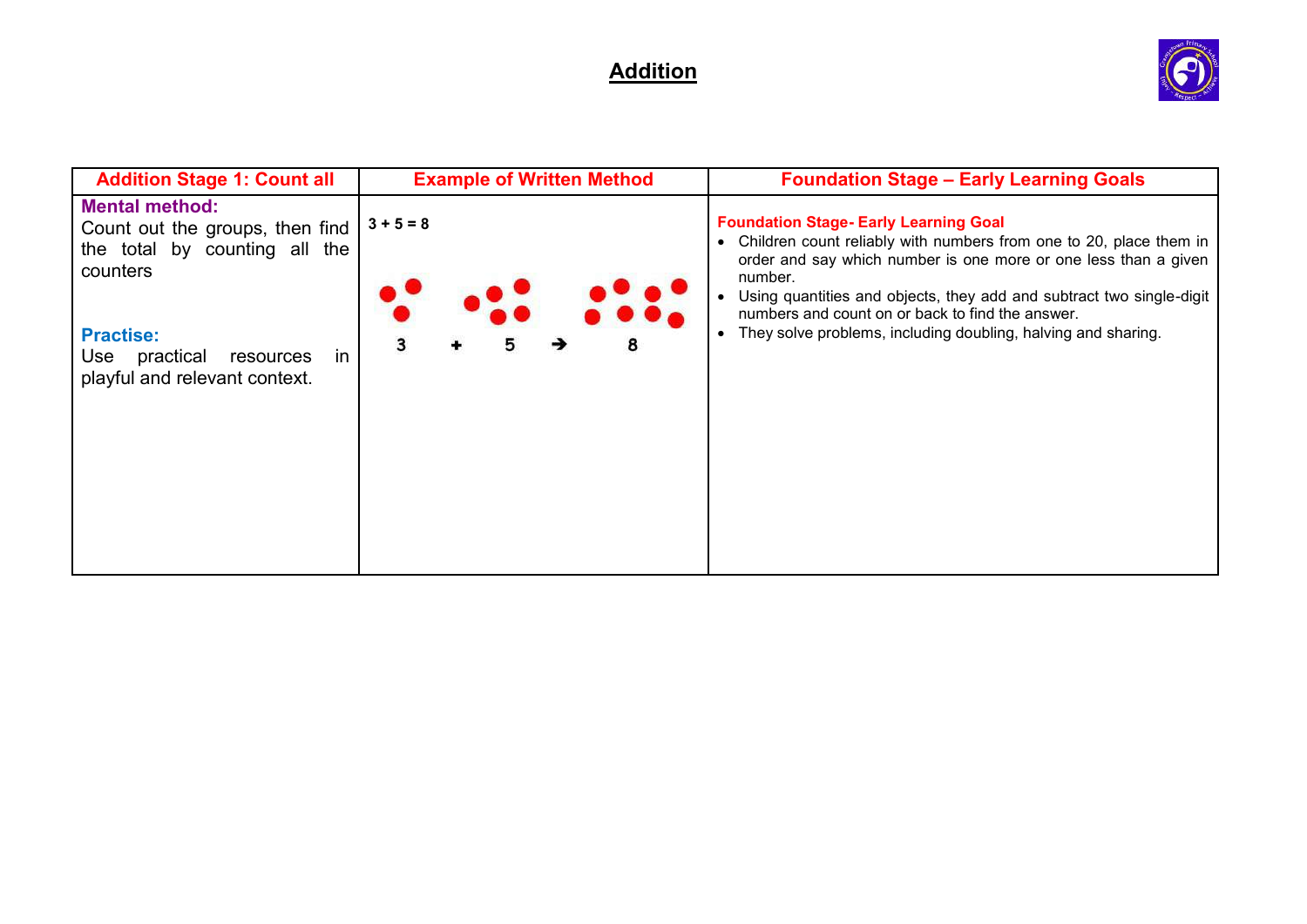

| <b>Stage 2: Count on from the</b><br>first number                                                                               | <b>Example of Written Method</b>                | <b>Foundation Stage - Early Learning Goals</b> |
|---------------------------------------------------------------------------------------------------------------------------------|-------------------------------------------------|------------------------------------------------|
| <b>Mental method:</b><br>Verbally 'say' the first number,<br>and then use fingers to count $\vert \cdot_3 \cdot \rangle$<br>on. | $3 + 5 = 8$                                     | <b>Foundation Stage Continued</b>              |
| Demonstrate on a number line.                                                                                                   |                                                 |                                                |
| <b>Practise:</b><br>Practise addition strategy in<br>playful situations and relevant<br>contexts<br>Number bonds to 10          | Ҕ                                               |                                                |
| Doubles to 5 (Double 1, 2, 3, 4,<br>5)<br>Estimating the answer                                                                 |                                                 |                                                |
|                                                                                                                                 | $rac{+}{9}$ 10<br>$\overline{0}$ $\overline{1}$ |                                                |
|                                                                                                                                 |                                                 |                                                |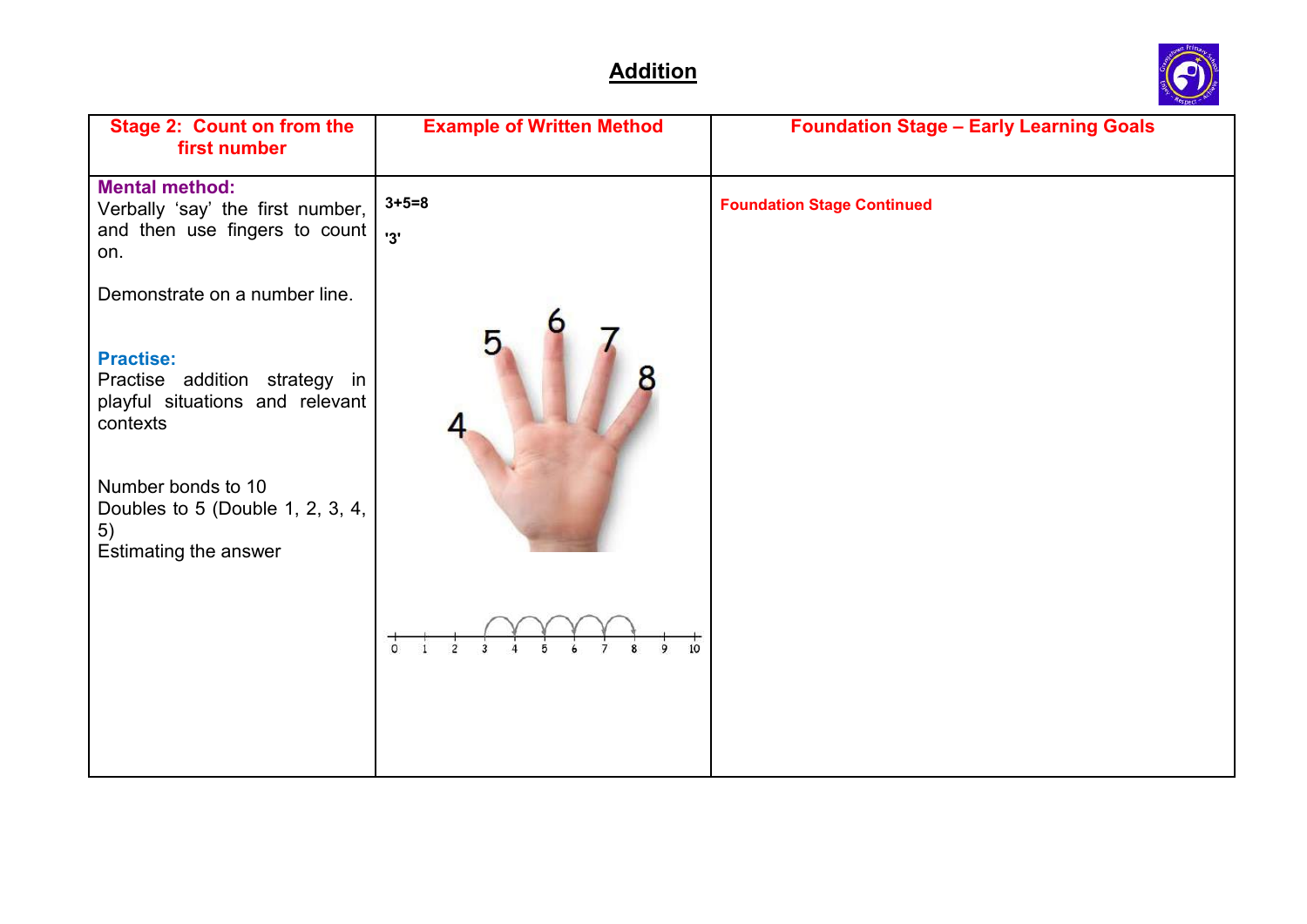

| <b>Stage 3: Count on from the</b><br>number<br>larger                                                                                                                                                                                                                                                                                                                                                                                                                                         | <b>Example of written method</b>                                                                                           | Year 1- Addition and subtraction                                                                                                                                                                                                                                                                                                                                                                                                                                                                                                                                                                                                                                                                                                                                                                                                                                                                                                                                                                                                                                                                                                                                                                                                                                                                                                                                                                                                |
|-----------------------------------------------------------------------------------------------------------------------------------------------------------------------------------------------------------------------------------------------------------------------------------------------------------------------------------------------------------------------------------------------------------------------------------------------------------------------------------------------|----------------------------------------------------------------------------------------------------------------------------|---------------------------------------------------------------------------------------------------------------------------------------------------------------------------------------------------------------------------------------------------------------------------------------------------------------------------------------------------------------------------------------------------------------------------------------------------------------------------------------------------------------------------------------------------------------------------------------------------------------------------------------------------------------------------------------------------------------------------------------------------------------------------------------------------------------------------------------------------------------------------------------------------------------------------------------------------------------------------------------------------------------------------------------------------------------------------------------------------------------------------------------------------------------------------------------------------------------------------------------------------------------------------------------------------------------------------------------------------------------------------------------------------------------------------------|
| <b>Mental method:</b><br>Children decide which number<br>is the largest, verbally 'say' this<br>'5'<br>number, and use fingers to<br>count on.<br>Demonstrate on a number line.<br><b>Written method:</b><br>Write the number sentence.<br><b>Practise:</b><br>practical<br>Use<br>resources<br>-in<br>playful and relevant context, e.g.<br>Snack time<br>Tidy-up time<br>$\bullet$<br>Registration<br>Play activities<br>Number bonds up to 20<br>Doubles up to 10<br>Estimating the answer | $5 + 3 = 8$<br>Include addition of 1 and 2 digit numbers<br>to 20:<br>$9+9=18$<br>Add three 1-digit numbers:<br>$5+3+4=12$ | Pupils should be taught to:<br>• read, interpret and practise writing mathematical statements involving<br>addition $(+)$ , subtraction $(-)$ and equals $(=)$ signs accurately<br>• add and subtract 1-digit and 2-digit numbers to 20 $(9 + 9, 18 - 9)$ ,<br>including zero<br>• represent and use number bonds and related subtraction facts within<br>20<br>• solve simple word problems that involve addition and subtraction,<br>using concrete objects and pictorial representations, and missing<br>problems.<br>number<br>Notes and Guidance:<br>Pupils should memorise and reasons with number bonds to 10 and<br>$\bullet$<br>20 in several forms (e.g. $9 + 7 = 16$ ; 16-7 =9; 7 = 16-9). They should<br>realise the effect of adding or subtracting zero.<br>Pupils should combine and increase numbers, counting forwards and<br>backwards.<br>They should discuss and solve problems in familiar practical contexts,<br>including using quantities. Problems should include the terms put<br>together, add, altogether, total, take away, distance between, more<br>than and less than so that pupils develop the concept of addition and<br>subtraction and are enabled to use these operations flexibly.<br>Children should be able to add a multiple of 10 to a one-digit number<br>$\bullet$<br>Near doubles<br>$\bullet$<br>Range of vocabulary:<br>Put together<br>Add<br>Altogether<br>Total<br>more than |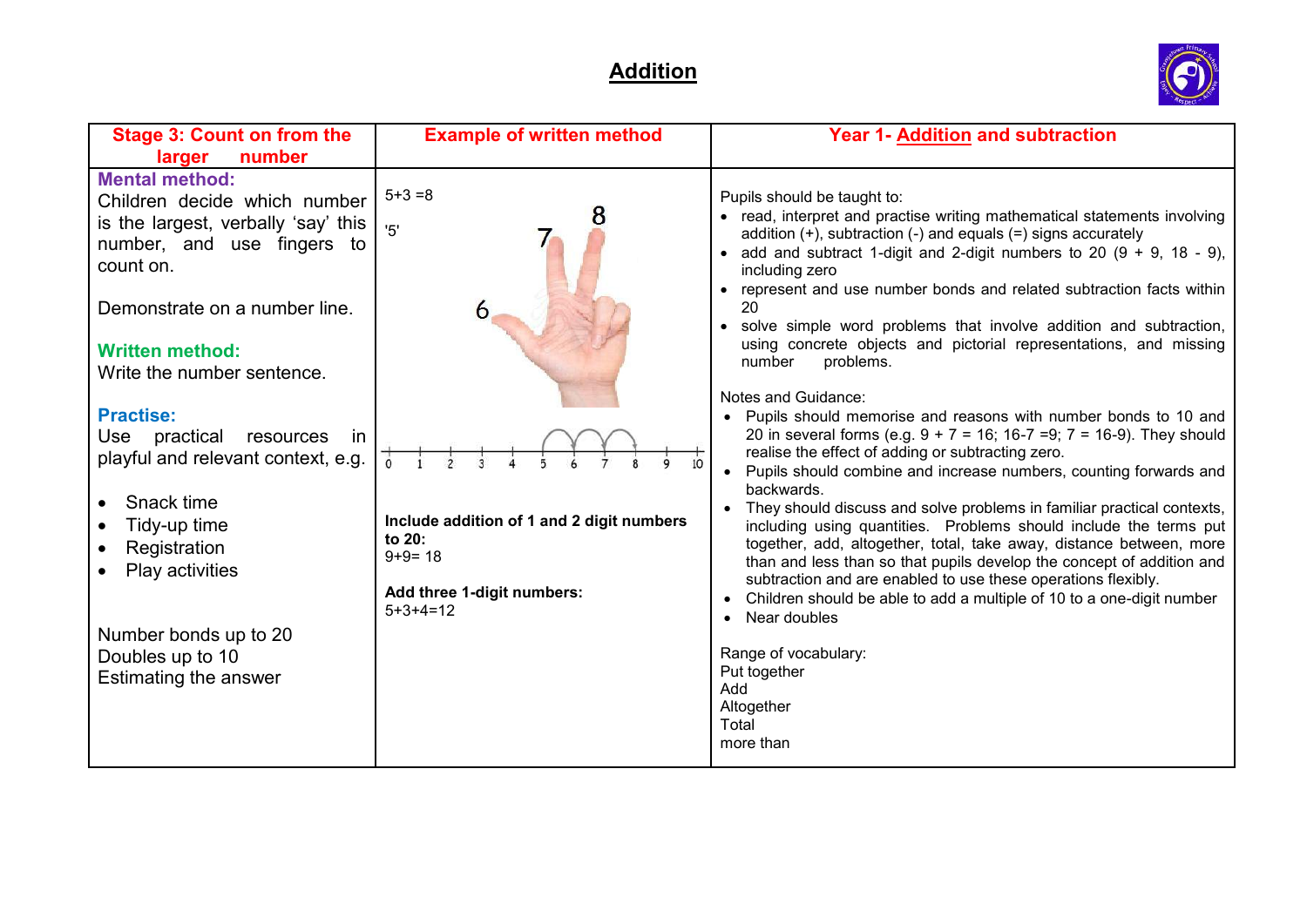

| Stage 4: Addition on a hun-<br>dred square                                                                                                                                                                                                                                                                          | <b>Example of written method</b>                                                                                                                                                                                        | <b>Year 1- Addition and subtraction</b>                                                                                                                                                                                                                                                                                                                                                                                                                                                                                                                                                                                                                                                                                                                                                                                                                                                                                                                                                                                                                                                                                                                                                                                                                   |
|---------------------------------------------------------------------------------------------------------------------------------------------------------------------------------------------------------------------------------------------------------------------------------------------------------------------|-------------------------------------------------------------------------------------------------------------------------------------------------------------------------------------------------------------------------|-----------------------------------------------------------------------------------------------------------------------------------------------------------------------------------------------------------------------------------------------------------------------------------------------------------------------------------------------------------------------------------------------------------------------------------------------------------------------------------------------------------------------------------------------------------------------------------------------------------------------------------------------------------------------------------------------------------------------------------------------------------------------------------------------------------------------------------------------------------------------------------------------------------------------------------------------------------------------------------------------------------------------------------------------------------------------------------------------------------------------------------------------------------------------------------------------------------------------------------------------------------|
| <b>Mental method:</b><br>Introduce a hundred square<br>when the second number is<br>larger than 10.<br>Count on 2 tens then 3 ones.<br><b>Written method:</b><br>Write the number sentence<br><b>Practise:</b><br>Number bonds up to 20<br>Estimating the answer<br>Relevant<br>problem<br>solving<br>opportunities | $35+23=58$<br>21 22 23 24 25 26 27 28<br>31 32 33 34 35 36 37 38 3<br>41 42 43 44 45 46 47 48<br>52 53 54 55 66 66<br>61 62 63 64 65 66 67 68<br>71 72 73 74 75 76 77<br>81 82 83 84 85 86 87 88 8<br>92 93 94 95 96 97 | Pupils should be taught to:<br>• read, interpret and practise writing mathematical statements involving<br>addition $(+)$ , subtraction $(-)$ and equals $(=)$ signs accurately<br>• add and subtract 1-digit and 2-digit numbers to 20 $(9 + 9, 18 - 9)$ ,<br>including zero<br>• represent and use number bonds and related subtraction facts within<br>20<br>solve simple one-step word problems that involve addition and<br>$\bullet$<br>subtraction, using concrete objects and pictorial representations, and<br>missing number problems.<br>Notes and Guidance:<br>• Pupils should memorise and reasons with number bonds to 10 and 20<br>in several forms (e.g. $9 + 7 = 16$ ; 16-7 =9; 7 = 16-9). They should<br>realise the effect of adding or subtracting zero.<br>Pupils should combine and increase numbers, counting forwards and<br>$\bullet$<br>backwards.<br>They should discuss and solve problems in familiar practical contexts,<br>$\bullet$<br>including using quantities. Problems should include the terms put<br>together, add, altogether, total, take away, distance between, more<br>than and less than so that pupils develop the concept of addition and<br>subtraction and are enabled to use these operations flexibly. |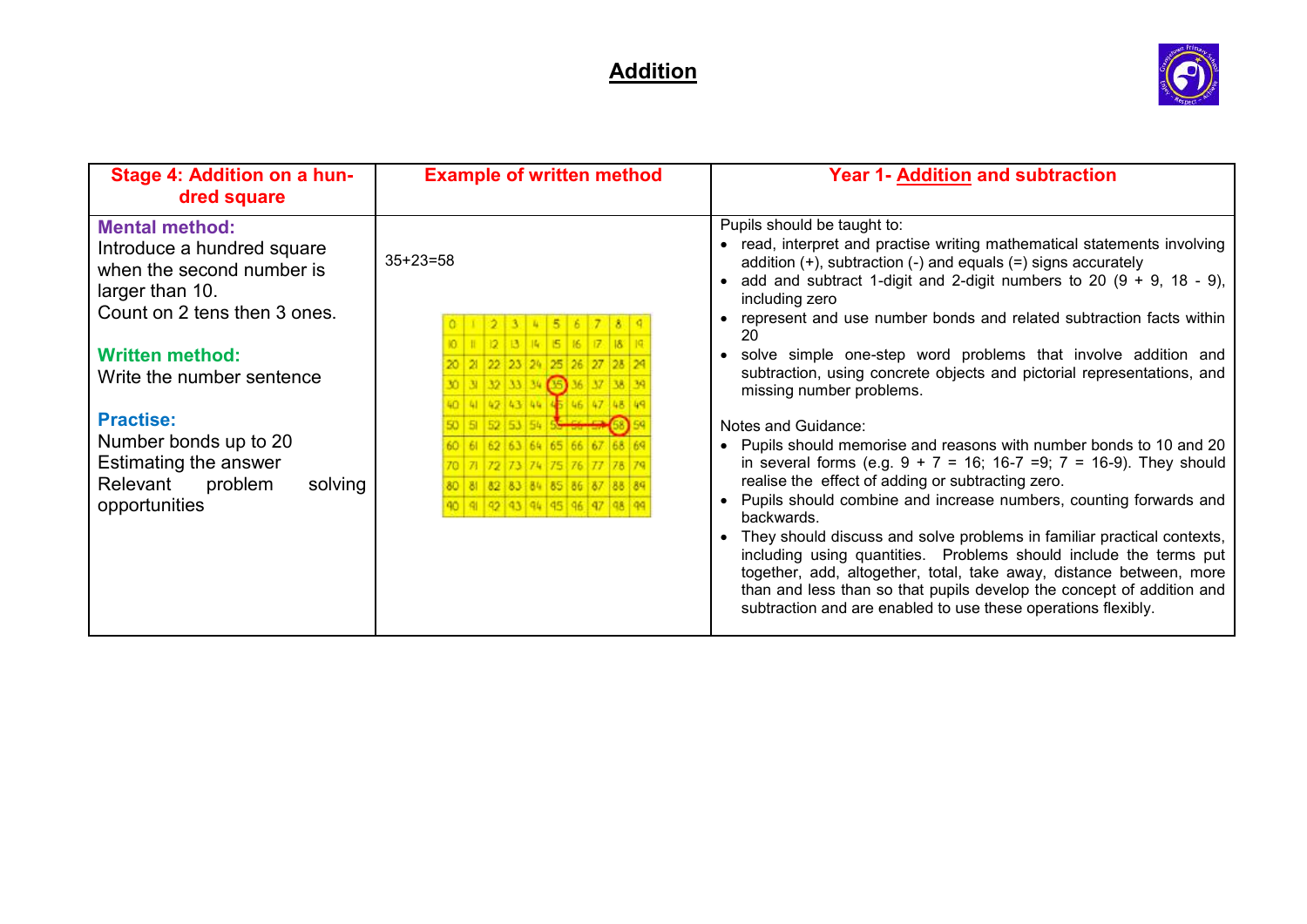

| <b>Stage 5: Counting on using a</b><br>number line                                                             | <b>Example of written method</b>                                  | Year 2 - Addition and subtraction                                                                                                                                                                                                                                                                                                                                                                                                                                                                                 |
|----------------------------------------------------------------------------------------------------------------|-------------------------------------------------------------------|-------------------------------------------------------------------------------------------------------------------------------------------------------------------------------------------------------------------------------------------------------------------------------------------------------------------------------------------------------------------------------------------------------------------------------------------------------------------------------------------------------------------|
| <b>Mental method:</b><br>Partitioning- adding the tens and<br>ones separately                                  | $35+20=55$<br>$+10$<br>$+10$                                      | Pupils should be taught to:<br>• Solve simple one-step problems with addition and subtraction:<br>* using concrete objects and pictorial representations, including<br>those involving numbers, quantities and measures                                                                                                                                                                                                                                                                                           |
| <b>Written method:</b><br>Steps in addition can be<br>recorded on a number line.                               | 45<br>55<br>35<br>$35+23=58$                                      | * applying their increasing knowledge of mental and written<br>methods<br>• recall and use addition and subtraction facts to 20 fluently, and derive<br>and use related facts up to 100<br>· add and subtract numbers using concrete objects, pictorial                                                                                                                                                                                                                                                           |
| The steps often bridge through a<br>multiple of 10.                                                            | 45<br>55<br>56<br>35<br>58<br>57                                  | representations, and mentally, including:<br>* a two-digit number and ones<br>* a two-digit number and tens<br>* two two-digit numbers                                                                                                                                                                                                                                                                                                                                                                            |
| Number line helps record the<br>steps on the way to calculating<br>the total.                                  | $+20$<br>35<br>55<br>56<br>57<br>58                               | • adding three one-digit numbers show that addition of two numbers can<br>be done in any order (commutative) and subtraction of one number<br>from another cannot recognise and use the inverse relationship<br>between addition and subtraction and use this to check calculations<br>and missing number problems.                                                                                                                                                                                               |
| Extend to column addition<br>without                                                                           | $+20$<br>$+3$<br>58<br>35<br>55                                   | Notes and Guidance:<br>• Pupils should extend their understanding of the language of addition<br>and subtraction to include sum and difference.                                                                                                                                                                                                                                                                                                                                                                   |
| <b>Practise:</b><br>Use Dienes apparatus<br>Estimating the answer<br>Relevant problem solving<br>opportunities | 0000000<br><b>Column addition (without carrying):</b><br>$TO - O$ | • Pupils should practise addition and subtraction to 20 to become in-<br>creasingly fluent in deriving facts such as using $3 + 7 = 10$ , $10 - 7 = 3$<br>and $7 = 10 - 3$ to calculate $30 + 70 = 100$ , 100 -70 = 30 and $70 = 100 -$<br>30. They should check their calculations, including by adding to check<br>subtraction and adding numbers in a different order to check addition<br>$(e.g. 5 + 2 + 1 = 1 + 5 + 2 + 1 + 2 + 5).$<br>• Recording addition and subtraction in columns supports place value |
|                                                                                                                | 12<br>17                                                          | and prepares for efficient written methods with larger numbers.                                                                                                                                                                                                                                                                                                                                                                                                                                                   |
|                                                                                                                |                                                                   |                                                                                                                                                                                                                                                                                                                                                                                                                                                                                                                   |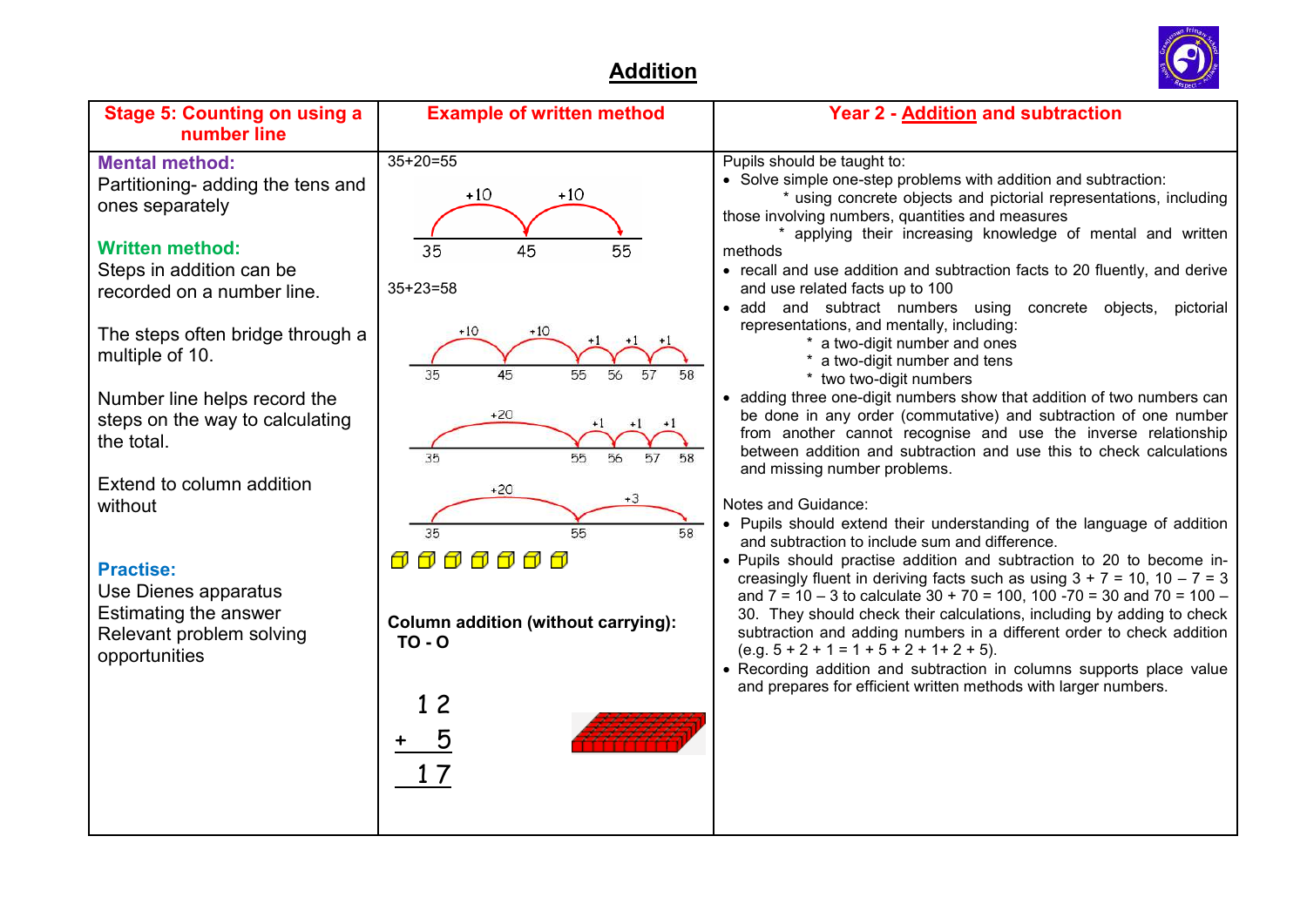

| <b>Stage 6: Partitioning leading</b><br>to column addition                                                                                                                                                                                                                                                                 | <b>Example of written method</b>                                                                                                                                                                                                                                          | <b>Year 3 - Addition and subtraction</b>                                                                                                                                                                                                                                                                                                                                                                                                                                                                                                                                                                                                                                                                                                                                                                                                                                                                                                                           |
|----------------------------------------------------------------------------------------------------------------------------------------------------------------------------------------------------------------------------------------------------------------------------------------------------------------------------|---------------------------------------------------------------------------------------------------------------------------------------------------------------------------------------------------------------------------------------------------------------------------|--------------------------------------------------------------------------------------------------------------------------------------------------------------------------------------------------------------------------------------------------------------------------------------------------------------------------------------------------------------------------------------------------------------------------------------------------------------------------------------------------------------------------------------------------------------------------------------------------------------------------------------------------------------------------------------------------------------------------------------------------------------------------------------------------------------------------------------------------------------------------------------------------------------------------------------------------------------------|
| <b>Mental method:</b><br>Step 1: Add the tens then the<br>ones to form partial sums<br>Step 2: Add the partial sums<br><b>Written method:</b><br>Record steps in addition using<br>partitioning.<br>Progress to column addition.<br><b>Practise:</b><br>Estimating the answer<br>Relevant problem solving<br>opportunities | $18 + 15 = 33$<br>$10+10=20$<br>$8 + 5 = 13$<br>$20 + 13 = 33$<br>$35+23=58$<br>$30+20 = 50$<br>$5+ 3 = 8$<br>$50 + 8 = 58$<br>Column addition up to 3 digits:<br>$TO + TO$<br>24<br>15<br><u>39</u><br>$HTO + TO$<br>126<br>33<br>159<br>$HTO + TO$<br>237<br>516<br>293 | Pupils should be taught to:<br>• add and subtract numbers mentally, including:<br>* a three-digit number and ones<br>* a three-digit number and tens<br>a three-digit number and hundreds<br>• add and subtract numbers with up to three digits, using the efficient<br>written methods of columnar addition and subtraction<br>• estimate the answer to a calculation and use inverse operations to<br>check answers<br>• solve problems, including missing number problems, using number<br>facts, place value, and more complex addition and subtraction.<br>Notes and Guidance:<br>. Pupils should practise solving varied addition and subtraction<br>questions. For mental calculations with two-digit numbers, the<br>answers could exceed 100.<br>• Pupils should use their understanding of place value and partitioning,<br>and practise using columnar addition and subtraction with increasingly<br>large numbers up to three digits to become fluent. |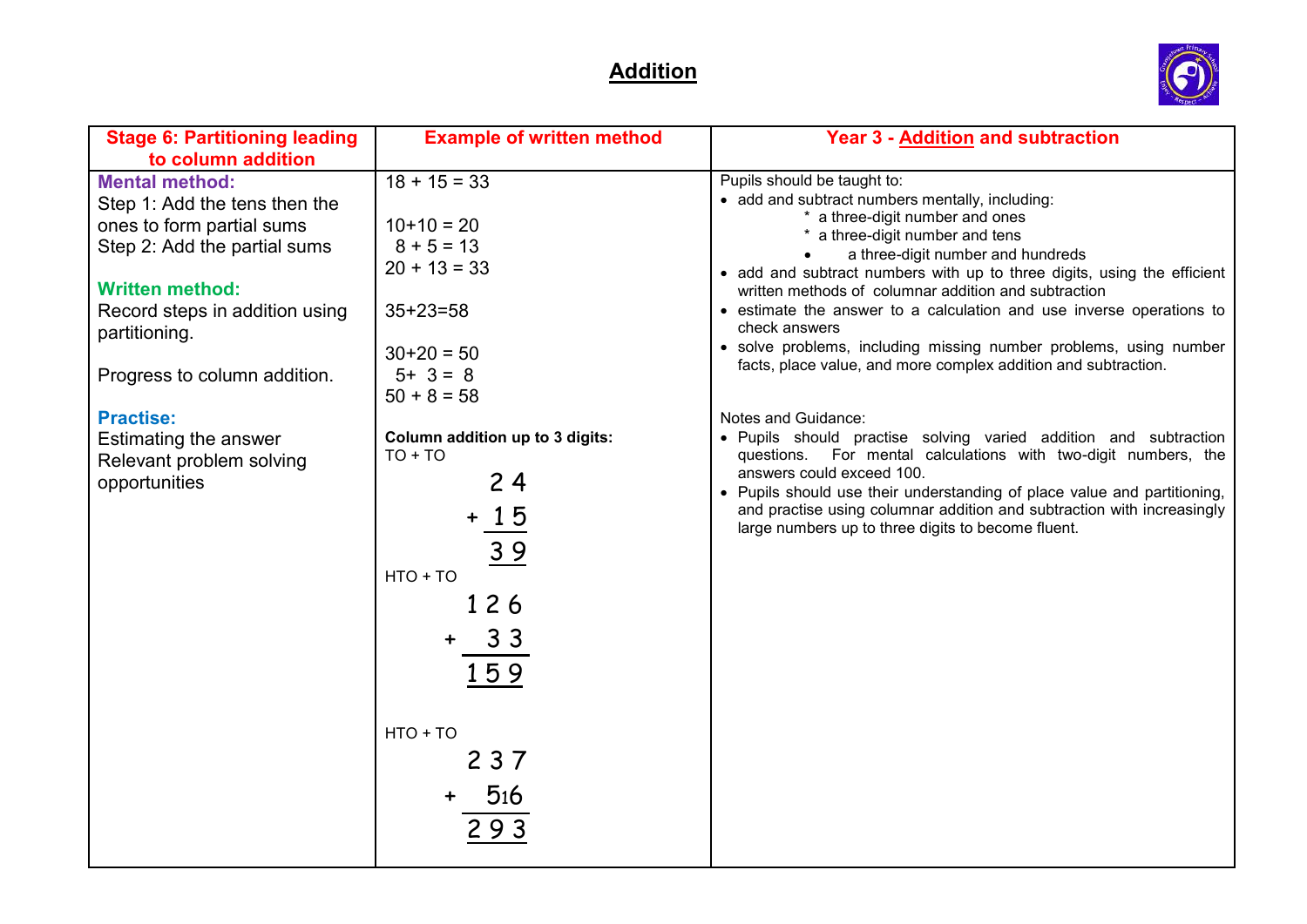

| <b>Stage 7: Column addition</b>                                                                                                                                                         | <b>Example of written method</b>                                                 | Year 4 - Addition and subtraction                                                                                                                                                                                                                                                                                                                                                                                                                                                                                                                                     |
|-----------------------------------------------------------------------------------------------------------------------------------------------------------------------------------------|----------------------------------------------------------------------------------|-----------------------------------------------------------------------------------------------------------------------------------------------------------------------------------------------------------------------------------------------------------------------------------------------------------------------------------------------------------------------------------------------------------------------------------------------------------------------------------------------------------------------------------------------------------------------|
| <b>Mental method:</b><br>Step 1: Put the largest number<br>first<br>Step 2: Add the tens<br>Step 3: Add the ones<br><b>Written method:</b><br>Extend column addition up to 4<br>digits. | Column addition with up to 4 digits.<br>THHTO + THHTO<br>2435<br>316 519<br>6094 | Pupils should be taught to:<br>add and subtract numbers with up to 4 digits using the efficient written<br>$\bullet$<br>methods of columnar addition and subtraction where appropriate<br>estimate and use inverse operations to check answers to a calculation<br>solve addition and subtraction two-step problems in contexts, deciding<br>which operations and methods to use and why.<br>Notes and Guidance:<br>• Pupils should continue to practise both mental methods and columnar<br>addition and subtraction with increasingly large numbers to aid fluency. |
| <b>Practise:</b><br>Estimating the answer<br>Relevant problem solving<br>opportunities                                                                                                  |                                                                                  |                                                                                                                                                                                                                                                                                                                                                                                                                                                                                                                                                                       |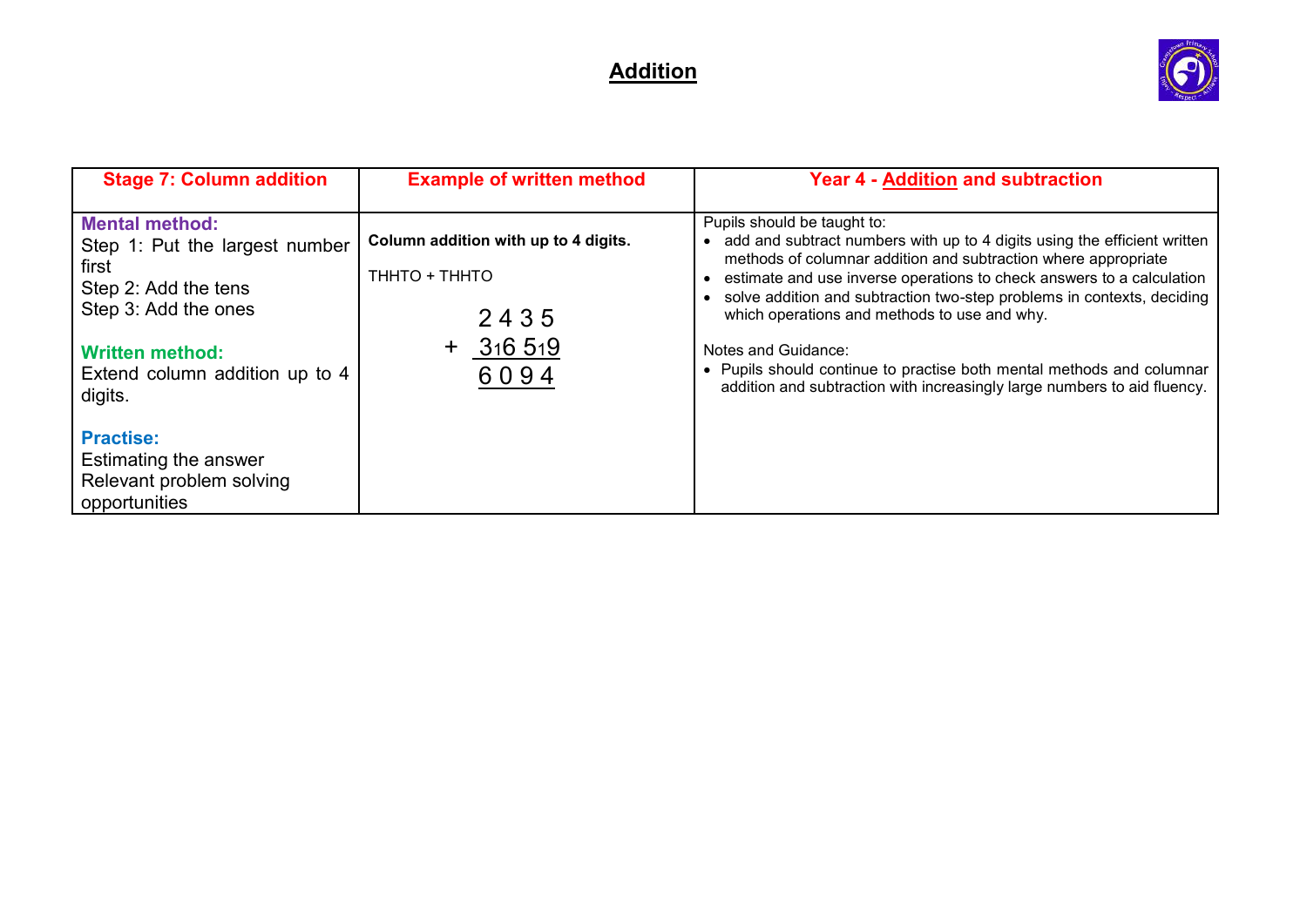

| <b>Stage 8: Extend column addi-</b><br>tion                                                                                                                                                                                                                                                                                                                                                                                              | <b>Example of written method</b>                                                                                                                                          | <b>Year 5 - Addition and subtraction</b>                                                                                                                                                                                                                                                                                                                                                                                                                                                                                                                                                                                                                                                                                                                                                                                                                     |
|------------------------------------------------------------------------------------------------------------------------------------------------------------------------------------------------------------------------------------------------------------------------------------------------------------------------------------------------------------------------------------------------------------------------------------------|---------------------------------------------------------------------------------------------------------------------------------------------------------------------------|--------------------------------------------------------------------------------------------------------------------------------------------------------------------------------------------------------------------------------------------------------------------------------------------------------------------------------------------------------------------------------------------------------------------------------------------------------------------------------------------------------------------------------------------------------------------------------------------------------------------------------------------------------------------------------------------------------------------------------------------------------------------------------------------------------------------------------------------------------------|
| <b>Mental method:</b><br>Children place<br>numbers<br>in.<br>drawing<br>columns,<br>their<br>on<br>understanding of place value.<br><b>Written method:</b><br>Column addition remains effi-<br>cient when used with larger<br>whole numbers and decimals.<br>Once learned, the method is<br>quick and reliable.<br>Carry digits are recorded on the<br>line, using the words: 'carry ten'<br>or 'carry one hundred', not 'carry<br>one'. | <b>Column addition with 5 digits:</b><br>TThThHTO + ThHTO<br>15362<br>$+234156$<br>38818<br><b>Column addition with decimals:</b><br>$TO.t + TO.t$<br>56.3<br>2.6<br>58.9 | Pupils should be taught to:<br>• add and subtract whole numbers with more than 4 digits, including<br>using efficient written methods (columnar addition and subtraction)<br>• add and subtract numbers mentally with increasingly large numbers<br>use rounding to check answers to calculations and determine, in the<br>$\bullet$<br>context of a problem, levels of accuracy<br>• solve addition and subtraction multi-step problems in contexts,<br>deciding which operations and methods to use and why.<br>Notes and Guidance:<br>Pupils should practise using the efficient written methods of columnar<br>$\bullet$<br>addition and subtraction with increasingly large numbers to aid<br>fluency.<br>They should practise mental calculations with increasingly large<br>$\bullet$<br>numbers to aid fluency (e.g. $12\,462 - 2\,300 = 10\,162$ ). |
| Continue to add numbers with<br>up to 5 digits.                                                                                                                                                                                                                                                                                                                                                                                          |                                                                                                                                                                           |                                                                                                                                                                                                                                                                                                                                                                                                                                                                                                                                                                                                                                                                                                                                                                                                                                                              |
| <b>Practise:</b><br>Estimating the answer<br>Relevant<br>problem<br>solving<br>opportunities.                                                                                                                                                                                                                                                                                                                                            |                                                                                                                                                                           |                                                                                                                                                                                                                                                                                                                                                                                                                                                                                                                                                                                                                                                                                                                                                                                                                                                              |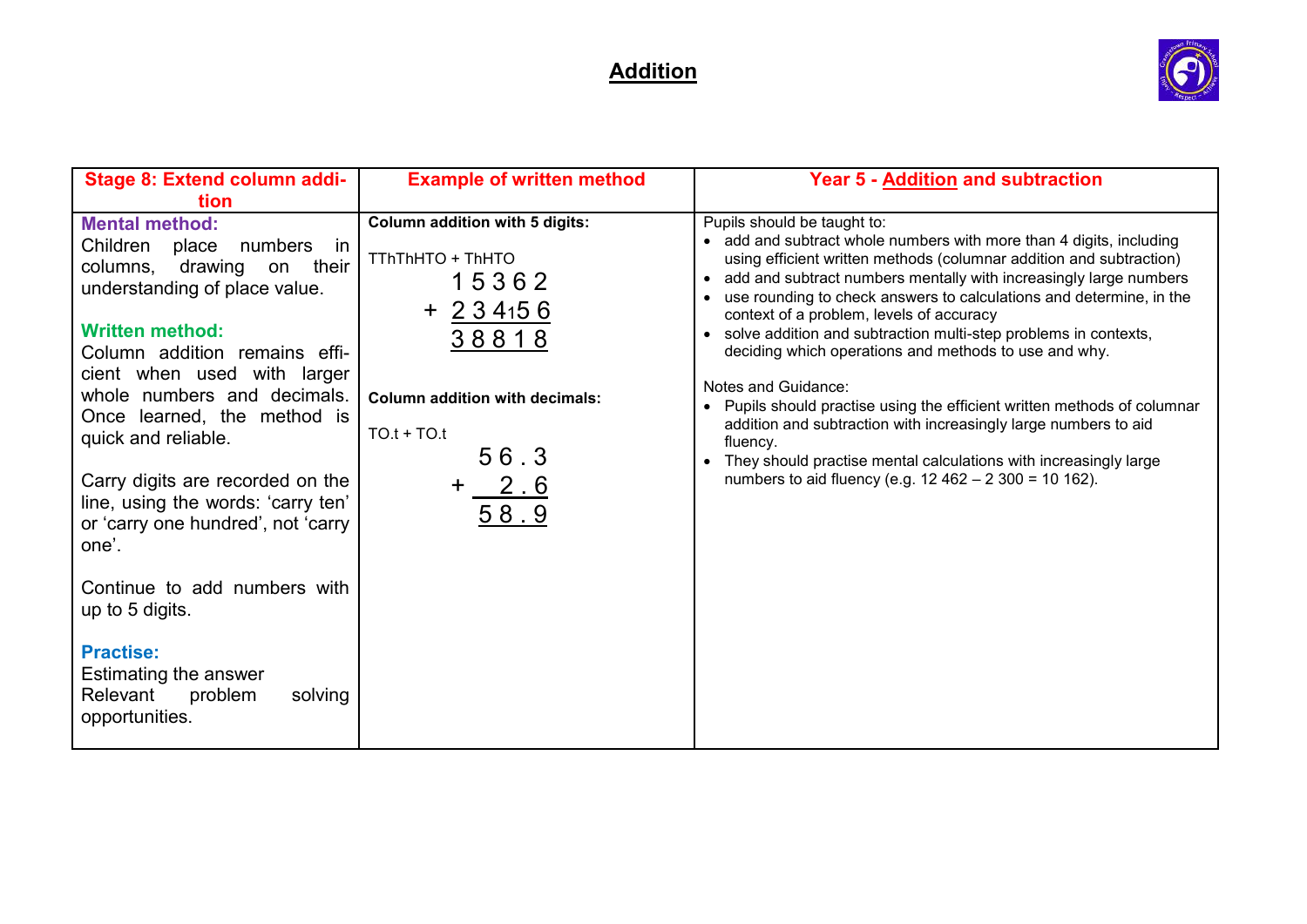

| <b>Stage 9: Continue to practise</b>                                                        | <b>Example of written method</b>                                                           | Year 6 - Addition and subtraction                                                                                                                                                                 |
|---------------------------------------------------------------------------------------------|--------------------------------------------------------------------------------------------|---------------------------------------------------------------------------------------------------------------------------------------------------------------------------------------------------|
| and apply skills                                                                            |                                                                                            |                                                                                                                                                                                                   |
| <b>Mental method:</b><br>Children should<br>be able to                                      | Use column addition in problem solving<br>contexts.                                        | Pupils should be taught to:<br>• Perform mental calculations, including with mixed operations and<br>large numbers                                                                                |
| perform<br>mental<br>calculations,<br>including with mixed operations<br>and large numbers. | Continue to practise column addition and<br>extend to large numbers when appropri-<br>ate: | • Use their knowledge of the order of operations to carry out<br>calculations involving the four operations                                                                                       |
| <b>Written method:</b>                                                                      | TThThHTO + ThHTO                                                                           | • Solve addition and subtraction multi-step problems in contexts,<br>deciding which operations and methods to use and why<br>• Solve problems involving addition, subtraction, multiplication and |
| Column addition involving larger<br>numbers.                                                | 15362                                                                                      | division<br>• Use estimation to check answer to calculations and determine, in the                                                                                                                |
|                                                                                             | $+234156$                                                                                  | context of a problem, levels of accuracy.                                                                                                                                                         |
| <b>Practise:</b><br>Children should apply the formal<br>written method to word and re-      | 38818                                                                                      | Notes and Guidance<br>• Pupils should practise addition, subtraction, multiplication and division                                                                                                 |
| al-life problems.                                                                           | <b>Column addition with decimals:</b>                                                      | for larger numbers, using the efficient written methods of columnar<br>addition and subtraction.                                                                                                  |
|                                                                                             | 56.3                                                                                       | • They should undertake mental calculations with increasingly large<br>numbers and more complex calculations.<br>Pupils should round answers to a specified degree of accuracy.                   |
|                                                                                             | $+ 2.6$<br>58.9                                                                            | • Pupils explore the order of operations using brackets; for example,<br>$2 + 1 \times 3 = 5$ and $(2 + 1) \times 3 = 9$ .                                                                        |
|                                                                                             |                                                                                            |                                                                                                                                                                                                   |
|                                                                                             |                                                                                            |                                                                                                                                                                                                   |
|                                                                                             |                                                                                            |                                                                                                                                                                                                   |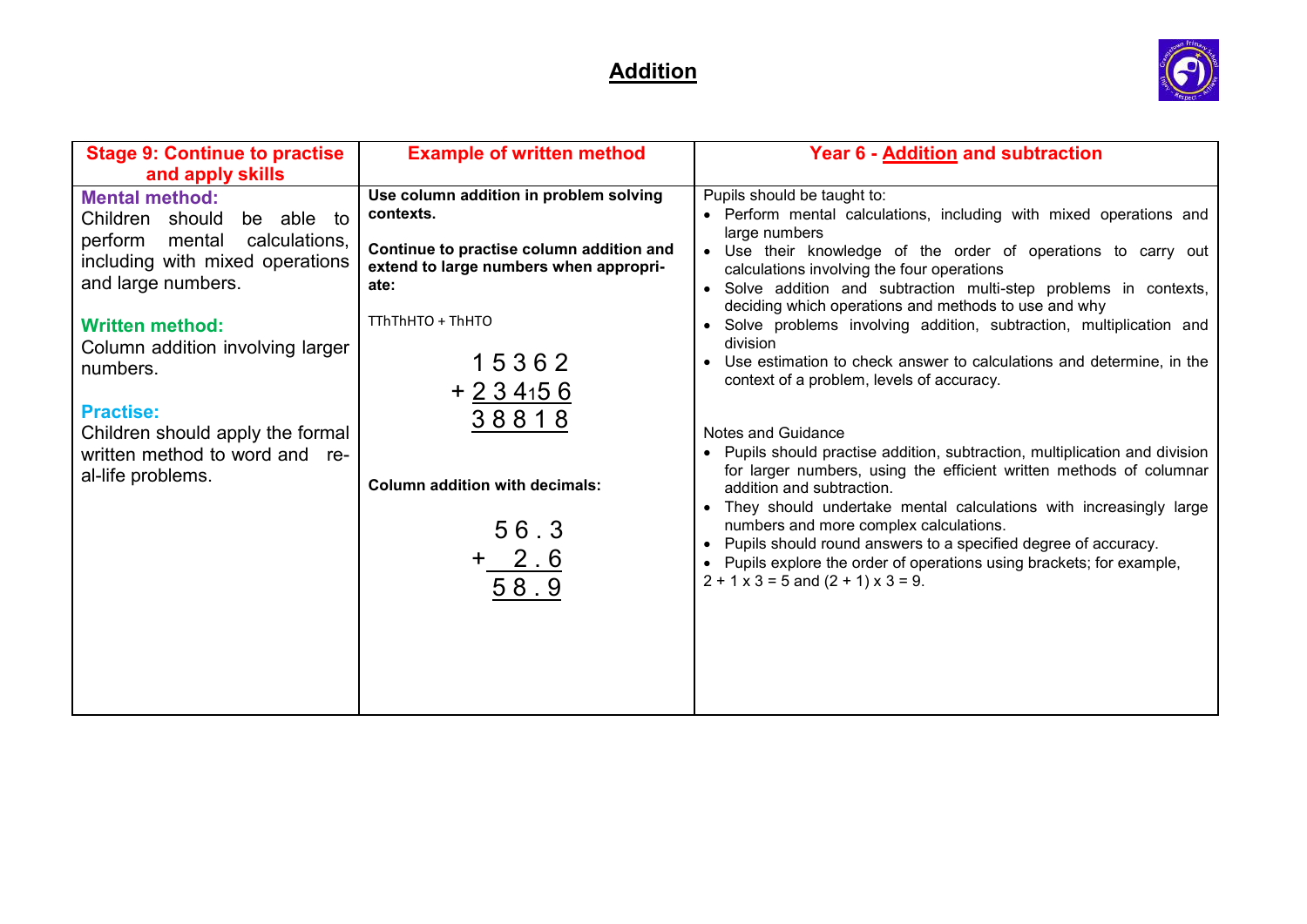

| <b>Subtraction Stage 1: Counting back</b><br>(take away reduction)                                                                                     | <b>Example of Written Method</b>       | <b>Foundation Stage - Early Learning Goals</b>                                                                                                                                                                                                                                                                                                                                                                                      |
|--------------------------------------------------------------------------------------------------------------------------------------------------------|----------------------------------------|-------------------------------------------------------------------------------------------------------------------------------------------------------------------------------------------------------------------------------------------------------------------------------------------------------------------------------------------------------------------------------------------------------------------------------------|
| <b>Mental method:</b><br>Count how objects need to be<br>'taken away', physically moving<br>them or crossing out pictures.<br>Count how many are left. | $13-5=8$                               | <b>Foundation Stage-Early Learning Goal</b><br>Children count reliably with numbers from one to 20, place them<br>$\bullet$<br>in order and say which number is one more or one less than a<br>given number.<br>Using quantities and objects, they add and subtract two<br>$\bullet$<br>single-digit numbers and count on or back to find the answer.<br>They solve problems, including doubling, halving and sharing.<br>$\bullet$ |
| <b>Practise:</b><br>Use practical resources in<br>playful and relevant context                                                                         | <b>Co of a compact</b><br>$10 - 4 = 6$ |                                                                                                                                                                                                                                                                                                                                                                                                                                     |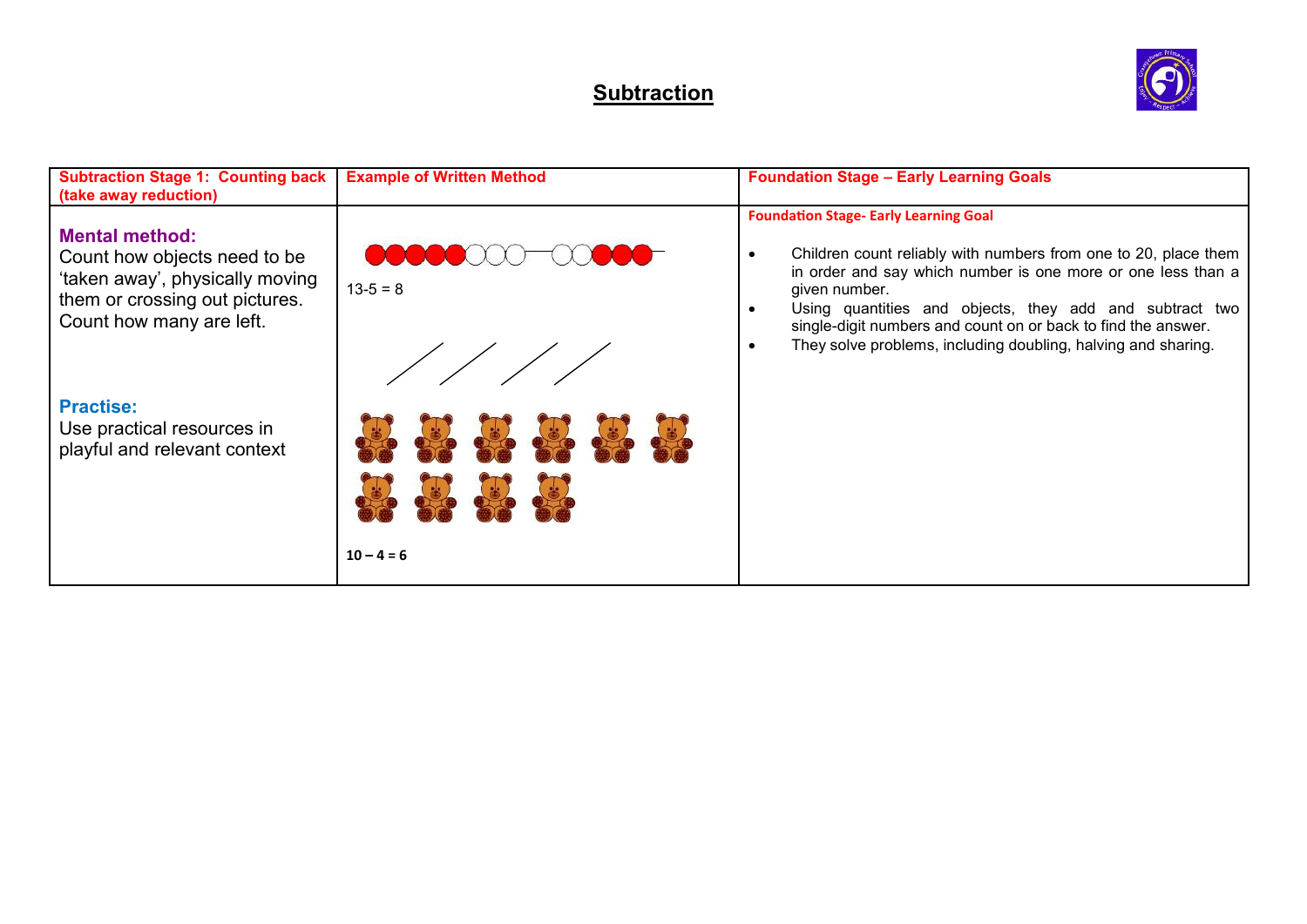

| <b>Stage 2: Counting back using</b><br><b>Fingers</b>                                                       | <b>Example of Written Method</b> | <b>Foundation Stage - Early Learning Goals</b> |
|-------------------------------------------------------------------------------------------------------------|----------------------------------|------------------------------------------------|
| <b>Mental method:</b><br>Verbally 'say'<br>the<br>largest<br>number, and then use fingers to<br>count back. | $9 - 3 = 6$<br>6                 | <b>Foundation Stage Continued</b>              |
| Demonstrate on a number line.                                                                               | 8                                |                                                |
| <b>Practise:</b><br>Practise subtraction strategy in<br>playful situations and relevant<br>contexts.        |                                  |                                                |
| Number bonds to 10<br>Doubles to 5 (double 1, 2, 3, 4,<br>5)<br>Estimating the answer                       | $10 - 4 = 6$                     |                                                |
|                                                                                                             |                                  |                                                |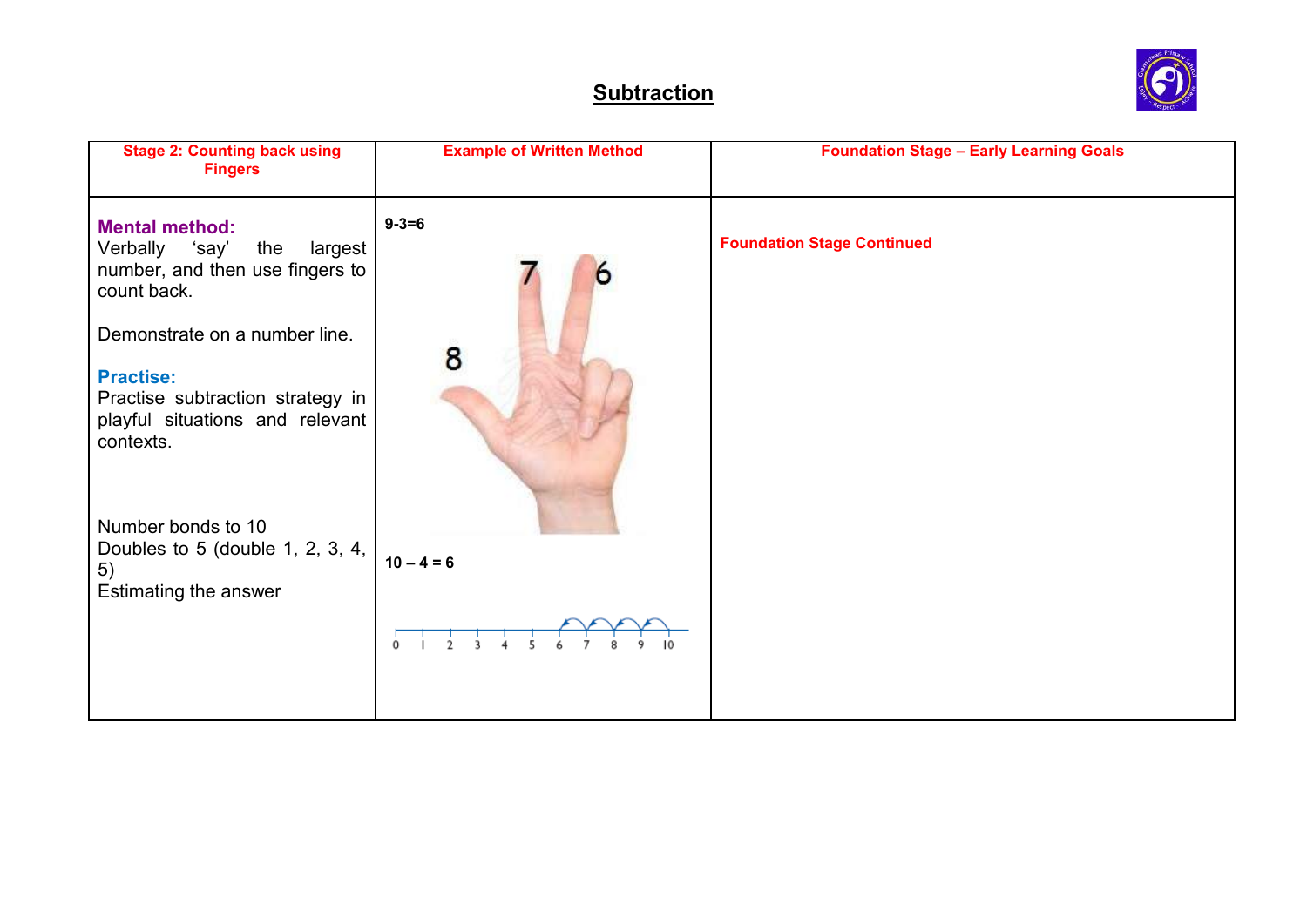

| <b>Stage 3: Count on from the smaller</b><br>number                                                                                                                                                               | <b>Example of written method</b>                                     | <b>Year 1- Addition and Subtraction</b>                                                                                                                                                                                                                                                                                                                                                                                                                                                                                                                                                                                                            |
|-------------------------------------------------------------------------------------------------------------------------------------------------------------------------------------------------------------------|----------------------------------------------------------------------|----------------------------------------------------------------------------------------------------------------------------------------------------------------------------------------------------------------------------------------------------------------------------------------------------------------------------------------------------------------------------------------------------------------------------------------------------------------------------------------------------------------------------------------------------------------------------------------------------------------------------------------------------|
| <b>Mental method:</b><br>Children decide which number is the<br>largest, verbally 'say' this number, and<br>use fingers to count on.<br>Verbally 'say' the largest number, and<br>then use fingers to count back. | $8 - 5 = 3$<br>'5'                                                   | Pupils should be taught to:<br>• read, interpret and practise writing mathematical statements involving<br>addition $(+)$ , subtraction $(-)$ and equals $(=)$ signs accurately<br>• add and subtract 1-digit and 2-digit numbers to 20 $(9 + 9, 18 - 9)$ ,<br>including zero                                                                                                                                                                                                                                                                                                                                                                      |
| Demonstrate on a number line.                                                                                                                                                                                     |                                                                      | • represent and use number bonds and related subtraction facts within<br>20<br>• solve simple one-step word problems that involve addition and                                                                                                                                                                                                                                                                                                                                                                                                                                                                                                     |
| <b>Written method:</b><br>Write the number sentence.                                                                                                                                                              |                                                                      | subtraction, using concrete objects and pictorial representations, and<br>missing number problems.                                                                                                                                                                                                                                                                                                                                                                                                                                                                                                                                                 |
| <b>Practise:</b><br>Use practical resources in playful and<br>relevant context.                                                                                                                                   |                                                                      | Notes and Guidance:                                                                                                                                                                                                                                                                                                                                                                                                                                                                                                                                                                                                                                |
| Number bonds up to 20<br>Doubles up to 10<br>Estimating the answer<br>Subtract one-digit and two<br>digit<br>numbers to 20 including zero.                                                                        | Include subtraction of 1 and 2 digit num-<br>bers to 20:<br>$18-9=9$ | Pupils should memorise and reasons with number bonds to 10 and 20<br>in several forms (e.g. $9 + 7 = 16$ ; 16-7 =9; 7 = 16-9). They should<br>realise the effect of adding or subtracting zero.<br>Pupils should combine and increase numbers, counting forwards and<br>backwards.<br>They should discuss and solve problems in familiar practical contexts,<br>including using quantities. Problems should include the terms put<br>together, add, altogether, total, take away, distance between, more<br>than and less than so that pupils develop the concept of addition and<br>subtraction and are enabled to use these operations flexibly. |
|                                                                                                                                                                                                                   |                                                                      | Range of vocabulary:<br>Less than<br>take away<br>distance between                                                                                                                                                                                                                                                                                                                                                                                                                                                                                                                                                                                 |
|                                                                                                                                                                                                                   |                                                                      |                                                                                                                                                                                                                                                                                                                                                                                                                                                                                                                                                                                                                                                    |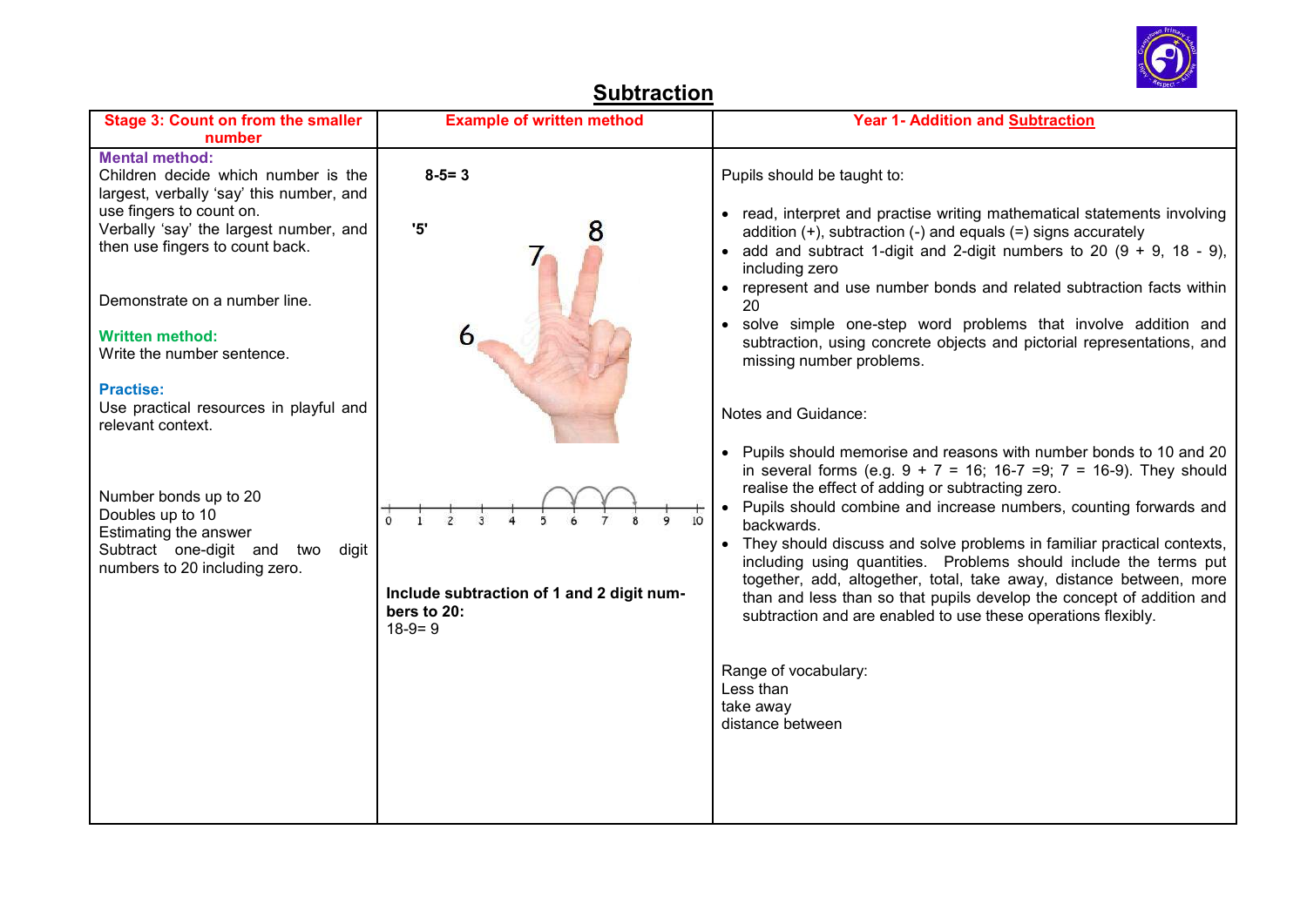

| <b>Stage 4: Counting on to find</b><br>the difference                                                                                                      | <b>Example of written method</b>                                                    | <b>Year 1- Addition and Subtraction</b>                                                                                                                                                                                                                                                                                                                        |
|------------------------------------------------------------------------------------------------------------------------------------------------------------|-------------------------------------------------------------------------------------|----------------------------------------------------------------------------------------------------------------------------------------------------------------------------------------------------------------------------------------------------------------------------------------------------------------------------------------------------------------|
| <b>Mental method:</b><br>Step 1: Introduce using practical<br>resources, verbally counting on 'How<br>many more?'                                          | $5 - 2 = 3$                                                                         | Pupils should be taught to:<br>• read, interpret and practise writing mathematical statements involving                                                                                                                                                                                                                                                        |
| Step 2: Find the difference using a<br>number line. Verbally say the smallest<br>number and count on to the largest<br>number.                             | 1, 2, 3                                                                             | addition $(+)$ , subtraction $(-)$ and equals $(=)$ signs accurately<br>• add and subtract 1-digit and 2-digit numbers to 20 $(9 + 9, 18 - 9)$ ,<br>including zero<br>• represent and use number bonds and related subtraction facts within<br>20                                                                                                              |
| Step 3: Count up from the smallest<br>number to the largest number.<br>e.g. Start at 27 and count on to 31                                                 | $6 - 3 = 3$                                                                         | solve simple word problems that involve addition and subtraction,<br>using concrete objects and pictorial representations, and missing<br>number problems.                                                                                                                                                                                                     |
| <b>Written method:</b><br>Steps in subtraction can be recorded<br>as 'jumps' on a number line.<br>The steps often bridge through a<br>multiple of 10.      | $+1$ $+1$ $+1$<br>$\circ$<br>$\Omega$                                               | Notes and Guidance:<br>• Pupils should memorise and reasons with number bonds to 10 and 20<br>in several forms (e.g. $9 + 7 = 16$ ; 16-7 =9; 7 = 16-9). They should                                                                                                                                                                                            |
| <b>Practise:</b>                                                                                                                                           | $31 - 17 = 14$                                                                      | realise the effect of adding or subtracting zero.<br>Pupils should combine and increase numbers, counting forwards and<br>backwards.                                                                                                                                                                                                                           |
| Use dienes apparatus<br>Estimating the answer<br>Number bonds and subtraction facts to<br>20<br>Partitioning two<br>Relevant problem solving opportunities | $+10$<br>$+1$<br>$+1$<br>$\overline{\text{XX}_{17}}$<br>18<br>19<br>20<br>30.<br>31 | • They should discuss and solve problems in familiar practical contexts,<br>including using quantities. Problems should include the terms put<br>together, add, altogether, total, take away, distance between, more<br>than and less than so that pupils develop the concept of addition and<br>subtraction and are enabled to use these operations flexibly. |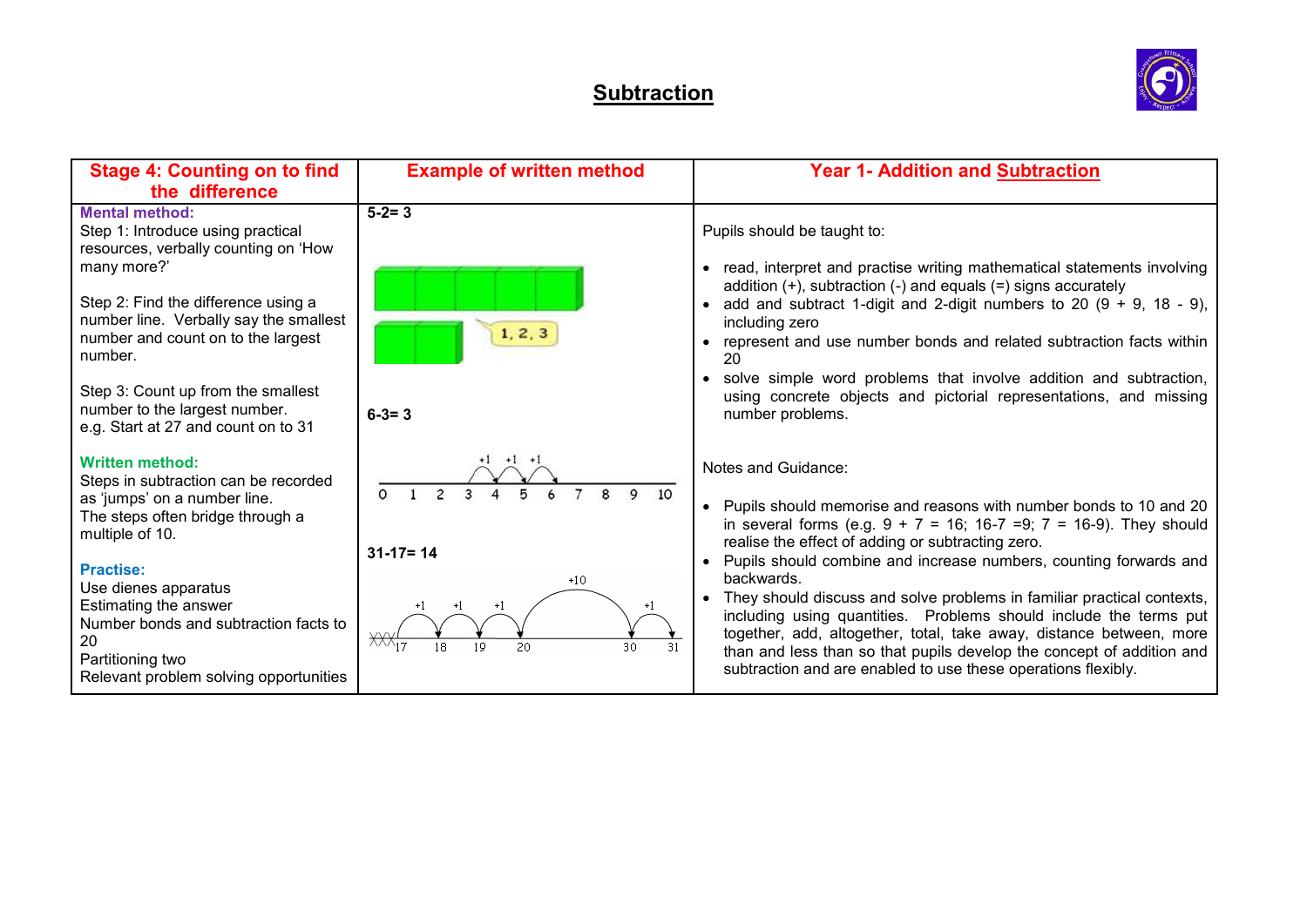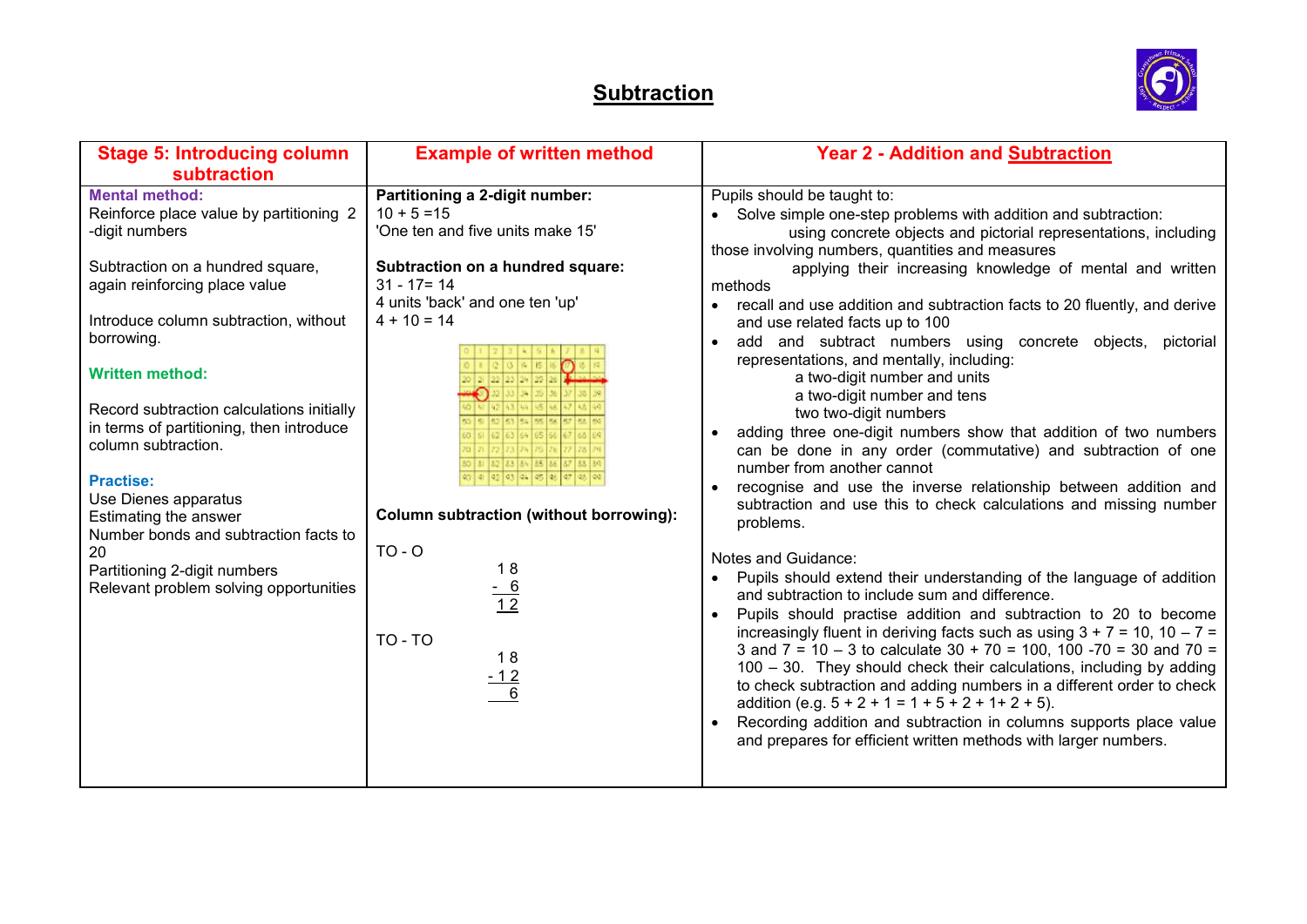

| <b>Stage 6: Recap partitioning</b><br>and extend column<br>subtraction                                                                                                                                                                                                                                                                                                                                                 | <b>Example of written method</b>                                                                                                                                                                                                                                                                                       | <b>Year 3 - Addition and Subtraction</b>                                                                                                                                                                                                                                                                                                                                                                                                                                                                                                                                                                                                                                                                                                                                                                                                                                                                                                                                                  |
|------------------------------------------------------------------------------------------------------------------------------------------------------------------------------------------------------------------------------------------------------------------------------------------------------------------------------------------------------------------------------------------------------------------------|------------------------------------------------------------------------------------------------------------------------------------------------------------------------------------------------------------------------------------------------------------------------------------------------------------------------|-------------------------------------------------------------------------------------------------------------------------------------------------------------------------------------------------------------------------------------------------------------------------------------------------------------------------------------------------------------------------------------------------------------------------------------------------------------------------------------------------------------------------------------------------------------------------------------------------------------------------------------------------------------------------------------------------------------------------------------------------------------------------------------------------------------------------------------------------------------------------------------------------------------------------------------------------------------------------------------------|
| <b>Mental method:</b><br>Subtract the tens then the ones<br><b>Written method:</b><br>Record steps in subtraction using<br>partitioning<br>Move to column subtraction with up to<br>3 digits, including borrowing.<br><b>Practise:</b><br>Use Dienes apparatus<br>Estimating the answer<br>Number bonds and subtraction facts to<br>20<br>Partitioning 2 and 3-digit numbers<br>Relevant problem solving opportunities | Subtraction by partitioning to reinforce<br>place value:<br>$146 - 27 =$<br>$58 - 23 =$<br>$58 - 20$<br>$146 - 20$<br>$38 - 3$<br>$126 - 7$<br>35<br>119<br>Introduce column subtraction with up to 3-<br>digits. Include some borrowing:<br>$TO - O$<br>$HTO - TO$<br>31<br>$\boldsymbol{\mathcal{Z}}$ 6<br>46<br>109 | Pupils should be taught to:<br>add and subtract numbers mentally, including:<br>$\bullet$<br>a three-digit number and ones<br>a three-digit number and tens<br>a three-digit number and hundreds<br>add and subtract numbers with up to three digits, using the efficient<br>written methods of columnar addition and subtraction<br>estimate the answer to a calculation and use inverse operations to<br>check answers<br>solve problems, including missing number problems, using number<br>facts, place value, and more complex addition and subtraction.<br>Notes and Guidance:<br>Pupils should practise solving varied addition and subtraction<br>$\bullet$<br>questions. For mental calculations with two-digit numbers, the<br>answers could exceed 100.<br>Pupils should use their understanding of place value and partitioning,<br>$\bullet$<br>and practise using columnar addition and subtraction with<br>increasingly large numbers up to three digits to become fluent. |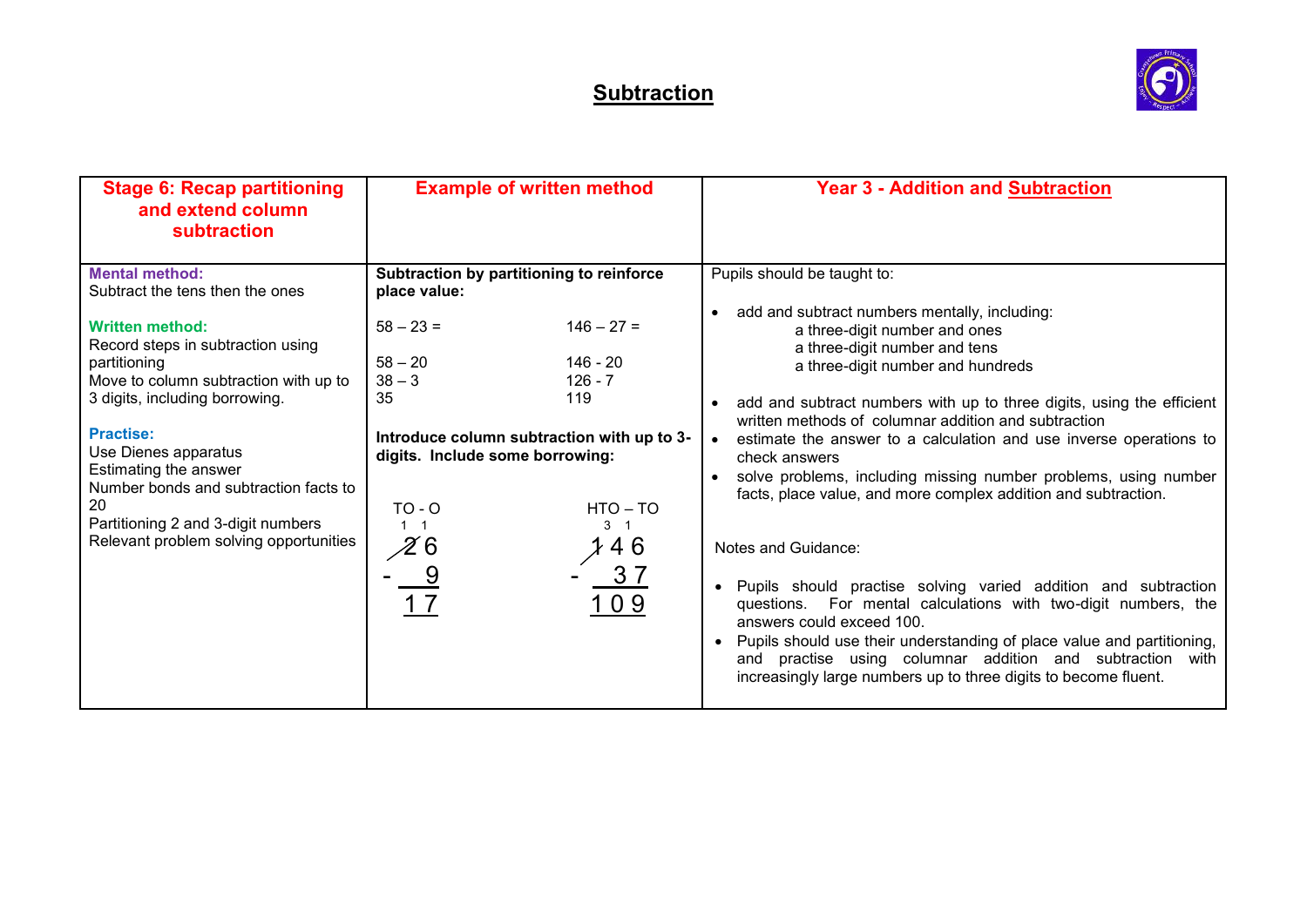

| <b>Stage 7: Counting on find a</b><br>missing number                                                                                                                                                                                                                                                                 | <b>Example of written method</b>                                  | <b>Year 3 - Addition and Subtraction</b>                                                                                                                                                                                                                                                                                                                                                                                                                                                                                                                                       |
|----------------------------------------------------------------------------------------------------------------------------------------------------------------------------------------------------------------------------------------------------------------------------------------------------------------------|-------------------------------------------------------------------|--------------------------------------------------------------------------------------------------------------------------------------------------------------------------------------------------------------------------------------------------------------------------------------------------------------------------------------------------------------------------------------------------------------------------------------------------------------------------------------------------------------------------------------------------------------------------------|
| <b>Mental method:</b><br>Count up from the smallest number to<br>the largest number.<br>Reduce the number of jumps by com-<br>bining steps.<br><b>Written method:</b><br>Show jumps on an empty number line<br>Write the number sentence<br><b>Practise:</b><br>Partitioning<br>Addition and subtraction facts to 20 | $100 - 46 = 54$<br>$+50$<br>$+4$<br>46<br>50<br>100<br>$74-27=47$ | Pupils should be taught to:<br>add and subtract numbers mentally, including:<br>$\bullet$<br>a three-digit number and ones<br>a three-digit number and tens<br>a three-digit number and hundreds<br>• add and subtract numbers with up to three digits, using the efficient<br>written methods of columnar addition and subtraction<br>• estimate the answer to a calculation and use inverse operations to<br>check answers<br>solve problems, including missing number problems, using number<br>$\bullet$<br>facts, place value, and more complex addition and subtraction. |
| The counting- up method can be a<br>useful alternative for children whose<br>progress is slow, whose mental and<br>written calculation skills are weak and<br>whose projected attainment at the end<br>of Key Stage 2 is towards the lower<br>end of ARE                                                             | $+40$<br>$+3$<br>27<br>70<br>74<br>30                             | Notes and Guidance:<br>Pupils should practise solving varied addition and subtraction<br>$\bullet$<br>questions. For mental calculations with two-digit numbers, the<br>answers could exceed 100.<br>Pupils should use their understanding of place value and partitioning,<br>and practise using columnar addition and subtraction<br>with<br>increasingly large numbers up to three digits to become fluent.                                                                                                                                                                 |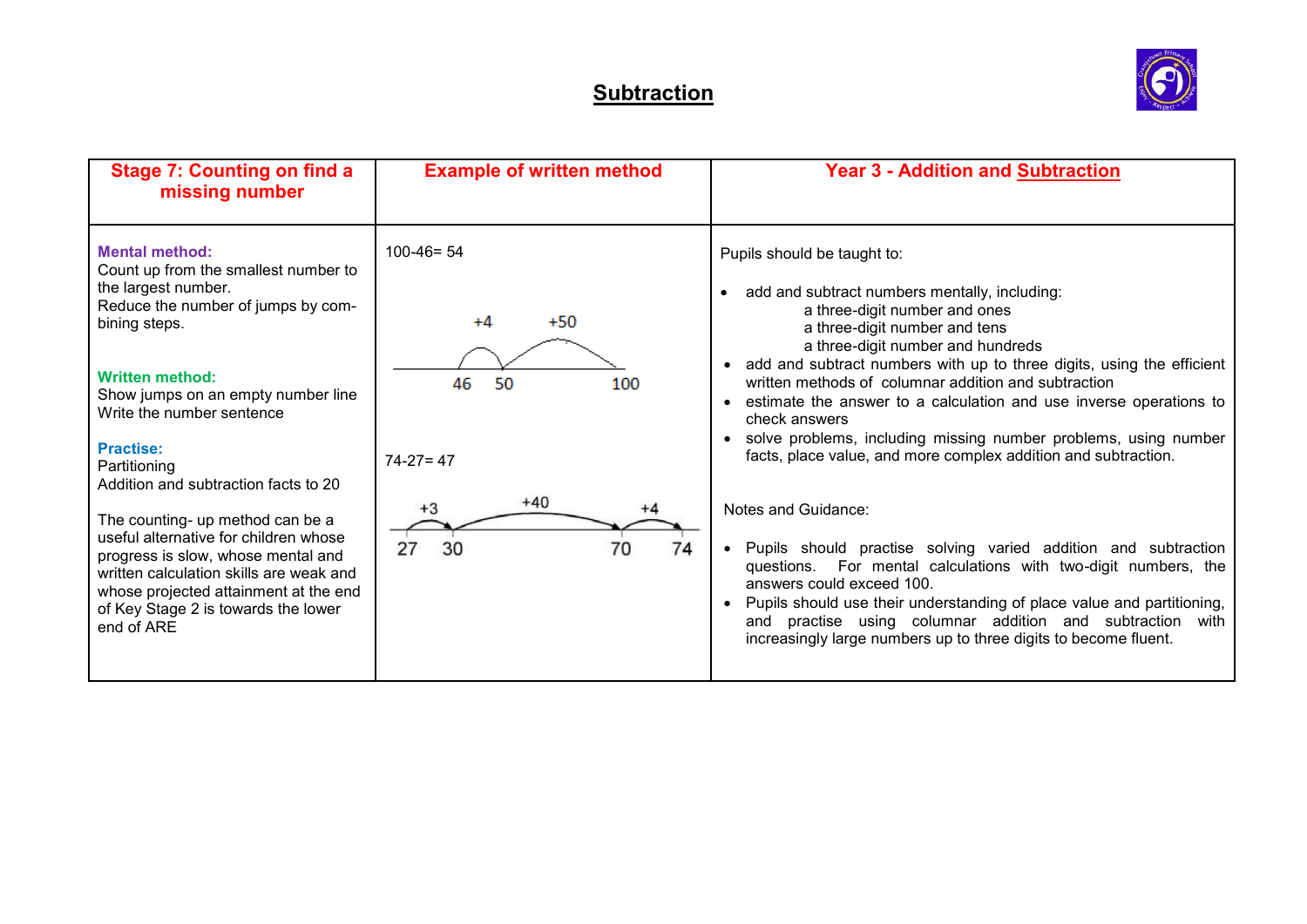

| <b>Stage 8: Column subtraction</b>                                                                                                                                                                                                                                                                                                                                          | <b>Example of written method</b>                                                                                                                                | <b>Year 4 - Addition and Subtraction</b>                                                                                                                                                                                                                                                                                                                                                                                                                                                                                                                  |
|-----------------------------------------------------------------------------------------------------------------------------------------------------------------------------------------------------------------------------------------------------------------------------------------------------------------------------------------------------------------------------|-----------------------------------------------------------------------------------------------------------------------------------------------------------------|-----------------------------------------------------------------------------------------------------------------------------------------------------------------------------------------------------------------------------------------------------------------------------------------------------------------------------------------------------------------------------------------------------------------------------------------------------------------------------------------------------------------------------------------------------------|
| <b>Mental method:</b><br>Children place numbers in columns,<br>drawing on their understanding of<br>place value.<br><b>Written method:</b><br>Column subtraction with up to 4 digits,<br>including borrowing.<br><b>Practise:</b><br>Use Dienes apparatus<br>Estimating the answer<br>Number bonds and subtraction facts to<br>20<br>Relevant problem solving opportunities | Year 4 (Subtraction with up to 4-digits)<br>ThHTO - HTO<br>$\begin{array}{c}\n 3 \text{ } 1 \\ 5 \text{ } 7 \text{ } 4 \text{ } 6\n \end{array}$<br>637<br>5109 | Pupils should be taught to:<br>add and subtract numbers with up to 4 digits using the efficient written<br>methods of columnar addition and subtraction where appropriate<br>estimate and use inverse operations to check answers to a calculation<br>solve addition and subtraction two-step problems in contexts, deciding<br>which operations and methods to use and why.<br>Notes and Guidance:<br>Pupils should continue to practise both mental methods and columnar<br>addition and subtraction with increasingly large numbers to aid<br>fluency. |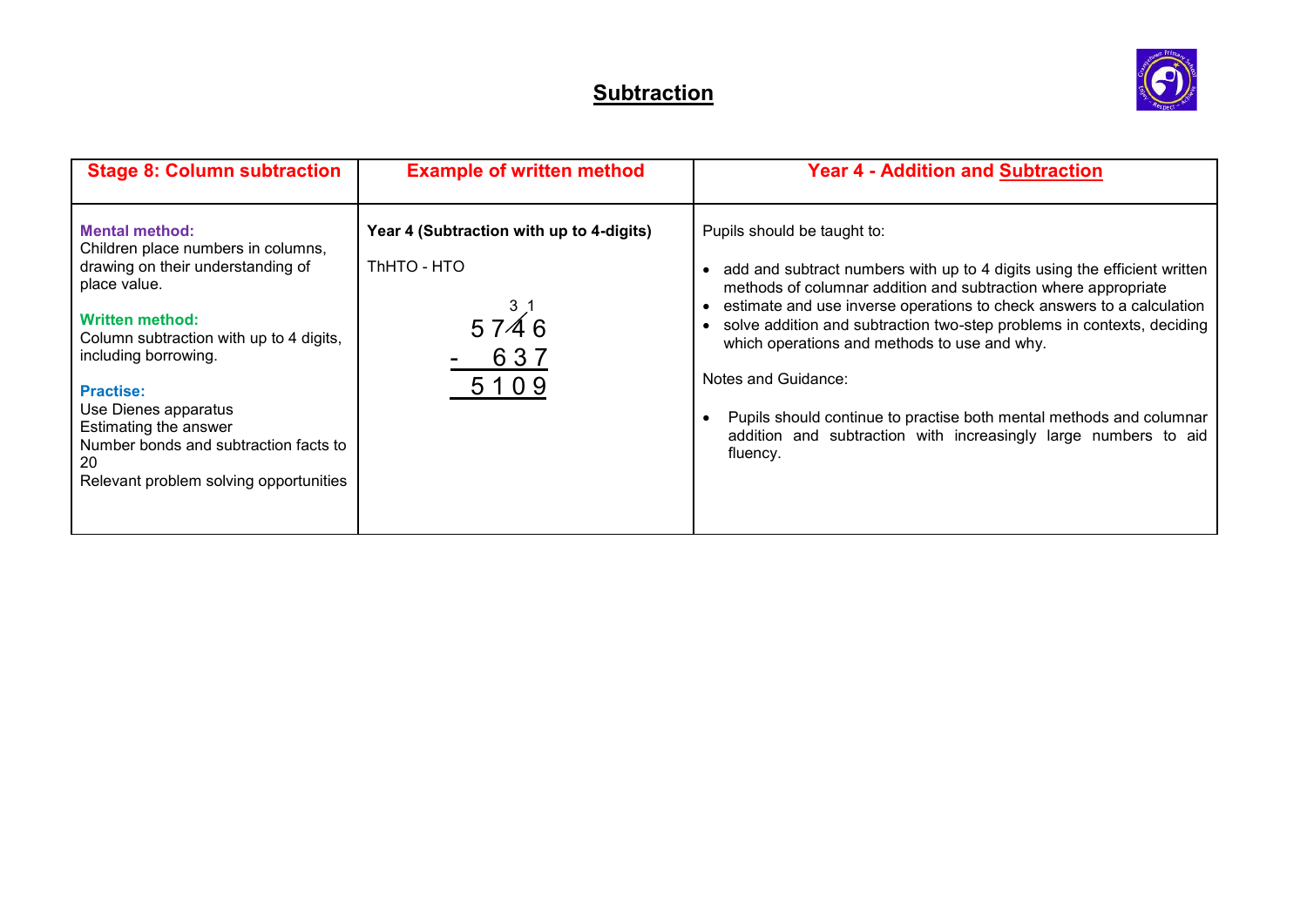

| <b>Stage 9: Extend column</b><br>subtraction                                                                                                                                                                                                                                                                                                                                                                                               | <b>Example of written method</b>                                                                                                                                                                                           | <b>Year 5 - Addition and Subtraction</b>                                                                                                                                                                                                                                                                                                                                                                                                                                                                                                                                                                                                                                                                                                                                                                                            |
|--------------------------------------------------------------------------------------------------------------------------------------------------------------------------------------------------------------------------------------------------------------------------------------------------------------------------------------------------------------------------------------------------------------------------------------------|----------------------------------------------------------------------------------------------------------------------------------------------------------------------------------------------------------------------------|-------------------------------------------------------------------------------------------------------------------------------------------------------------------------------------------------------------------------------------------------------------------------------------------------------------------------------------------------------------------------------------------------------------------------------------------------------------------------------------------------------------------------------------------------------------------------------------------------------------------------------------------------------------------------------------------------------------------------------------------------------------------------------------------------------------------------------------|
| <b>Mental method:</b><br>Children place numbers in columns,<br>drawing on their understanding of<br>place value.<br><b>Written method:</b><br>Compact subtraction remains efficient<br>when used with larger whole numbers<br>and decimals. Once learned, the<br>method is quick and reliable.<br><b>Practise:</b><br>Estimating the answer<br>Relevant problem solving opportunities<br>Partitioning two and three and 4-digit<br>numbers | Year 5 (Subtraction with up to 5 digits,<br>including subtraction with decimals)<br>TThThHTO - ThHTO<br>61<br>4 1<br>$7'26\,5/4$<br>5627<br>67027<br><b>Column subtraction with decimals:</b><br>5.3<br>$\frac{-2.2}{3.2}$ | Pupils should be taught to:<br>add and subtract whole numbers with more than 4 digits, including<br>$\bullet$<br>using efficient written methods (columnar addition and subtraction)<br>add and subtract numbers mentally with increasingly large numbers<br>use rounding to check answers to calculations and determine, in the<br>context of a problem, levels of accuracy<br>solve addition and subtraction multi-step problems in contexts,<br>deciding which operations and methods to use and why.<br>Notes and Guidance:<br>Pupils should practise using the efficient written methods of columnar<br>$\bullet$<br>addition and subtraction with increasingly large numbers to aid<br>fluency.<br>They should practise mental calculations with increasingly large<br>numbers to aid fluency (e.g. 12 462 - 2 300 = 10 162). |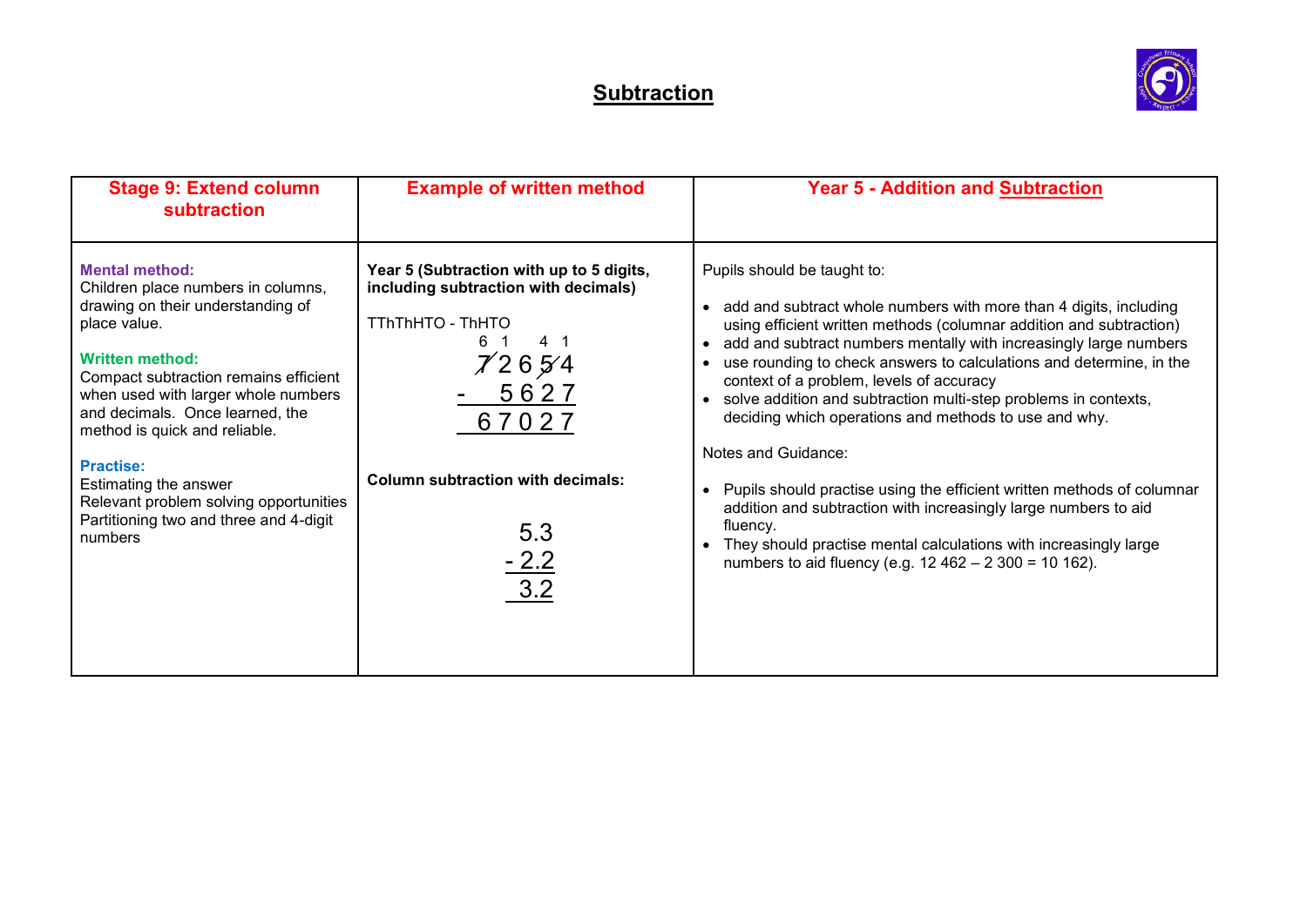

| <b>Stage 10: Continue to practise</b><br>and apply skills.                                                                                                                                                                                                                                                                              | <b>Example of written method</b>                                                                                                                                                                                                                                                    | <b>Year 6 - Addition and Subtraction</b>                                                                                                                                                                                                                                                                                                                                                                                                                                                                                                                                                                                                                                                                                                                                                                                                                                                                                                                                                                                                                                                                      |
|-----------------------------------------------------------------------------------------------------------------------------------------------------------------------------------------------------------------------------------------------------------------------------------------------------------------------------------------|-------------------------------------------------------------------------------------------------------------------------------------------------------------------------------------------------------------------------------------------------------------------------------------|---------------------------------------------------------------------------------------------------------------------------------------------------------------------------------------------------------------------------------------------------------------------------------------------------------------------------------------------------------------------------------------------------------------------------------------------------------------------------------------------------------------------------------------------------------------------------------------------------------------------------------------------------------------------------------------------------------------------------------------------------------------------------------------------------------------------------------------------------------------------------------------------------------------------------------------------------------------------------------------------------------------------------------------------------------------------------------------------------------------|
| <b>Mental method:</b><br>Children should be able to perform<br>mental calculations, including with<br>mixed operations and large numbers.<br><b>Written method:</b><br>Column subtraction involving larger<br>numbers.<br><b>Practise:</b><br>Children should apply the formal writ-<br>ten method to word and real-life prob-<br>lems. | Use column subtraction in problem<br>solving contexts.<br>Continue to practise column subtraction<br>and extend to large numbers when<br>appropriate:<br>HThThHTO - ThHTO<br>6 1<br>4 1<br>72654<br>5627<br>67027<br>Column subtraction with decimals:<br>5.3<br>$-\frac{2.2}{3.2}$ | Pupils should be taught to:<br>Perform mental calculations, including with mixed operations and<br>$\bullet$<br>large numbers<br>Use their knowledge of the order of operations to carry out<br>calculations involving the four operations<br>Solve addition and subtraction multi-step problems in contexts,<br>$\bullet$<br>deciding which operations and methods to use and why<br>Solve problems involving addition, subtraction, multiplication and<br>division<br>Use estimation to check answer to calculations and determine, in the<br>context of a problem, levels of accuracy.<br>Notes and Guidance<br>Pupils should practise addition, subtraction, multiplication and division<br>for larger numbers, using the efficient written methods of columnar<br>addition and subtraction.<br>They should undertake mental calculations with increasingly large<br>numbers and more complex calculations.<br>Pupils should round answers to a specified degree of accuracy.<br>Pupils explore the order of operations using brackets; for example,<br>$2 + 1 \times 3 = 5$ and $(2 + 1) \times 3 = 9$ . |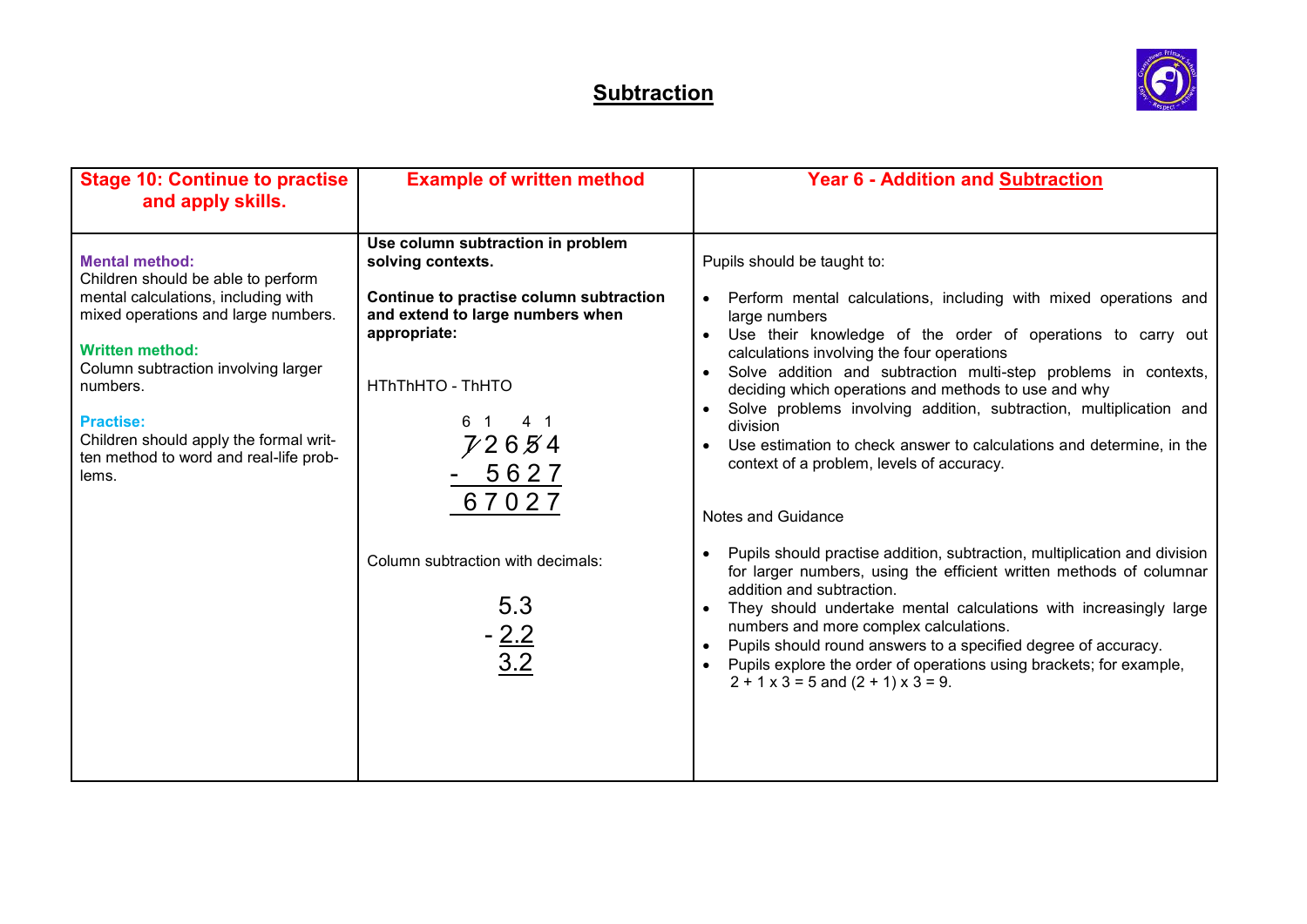

| <b>Multiplication Stage 1:</b><br>Counting in equal steps of 2                                                                                                                                                | <b>Example of Written Method</b> | <b>Foundation Stage - Early Learning Goals</b>                                                                                                                                                                                                                                                                                                                                                       |
|---------------------------------------------------------------------------------------------------------------------------------------------------------------------------------------------------------------|----------------------------------|------------------------------------------------------------------------------------------------------------------------------------------------------------------------------------------------------------------------------------------------------------------------------------------------------------------------------------------------------------------------------------------------------|
| <b>Mental method:</b><br>Children will begin to count in<br>steps of 10<br>More Able children counting in<br>steps of 2.<br><b>Practise:</b><br>Use practical resources in play-<br>ful and relevant context. |                                  | <b>Foundation Stage - Early Learning Goal</b><br>Children count reliably with numbers from one to 20, place them in or-<br>der and say which number is one more or one less than a given num-<br>ber. Using quantities and objects, they add and subtract two single-digit<br>numbers<br>and count on or back to find the answer. They solve problems, includ-<br>ing doubling, halving and sharing. |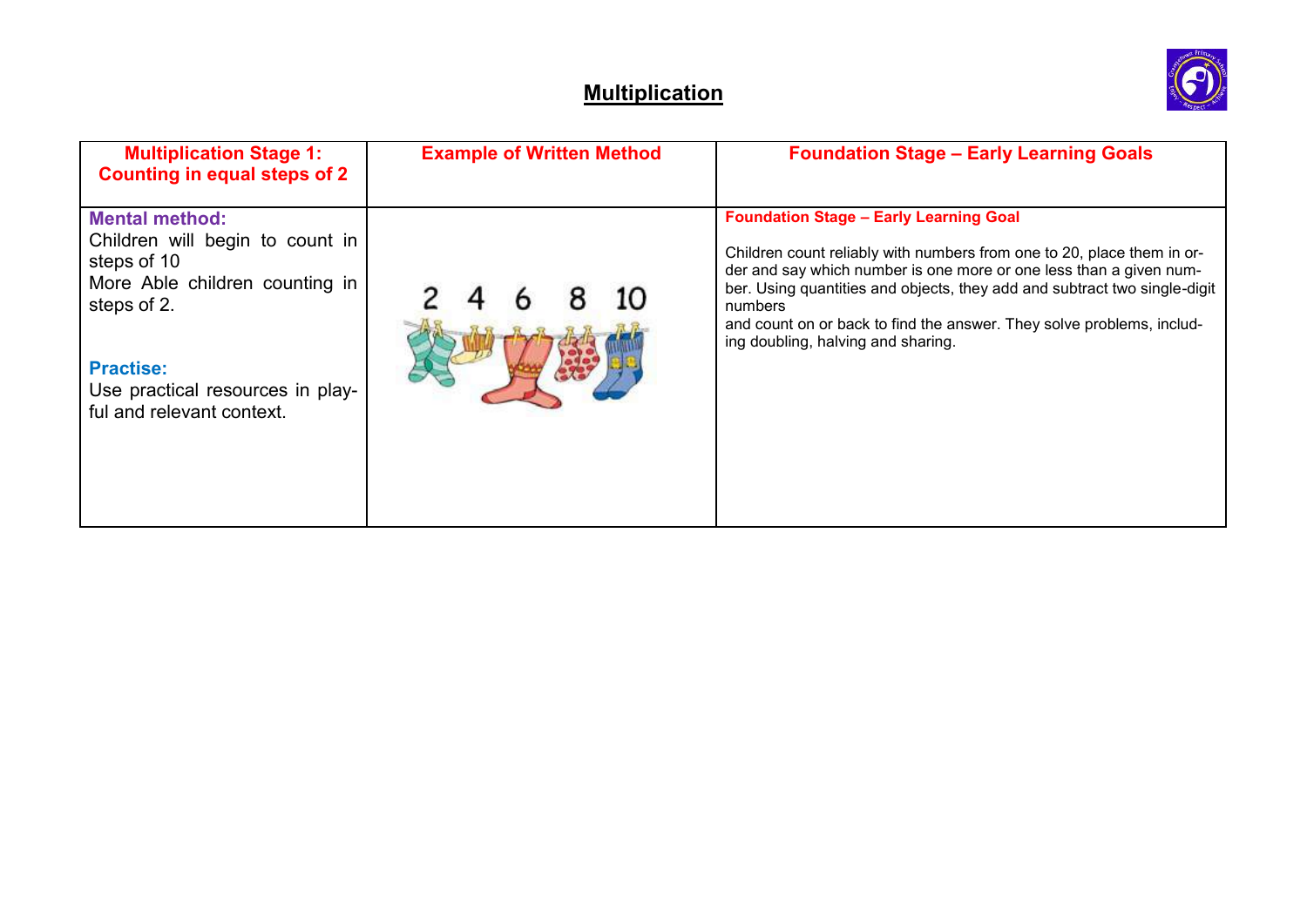

| <b>Multiplication Stage 2:</b><br><b>Repeated addition</b>                                                                                                                                                                               | <b>Example of Written Method</b>                                              | Year 1 - Multiplication and division                                                                                                                                                                                                                                                                                                                                                                                                                                                                                                                                                                                   |
|------------------------------------------------------------------------------------------------------------------------------------------------------------------------------------------------------------------------------------------|-------------------------------------------------------------------------------|------------------------------------------------------------------------------------------------------------------------------------------------------------------------------------------------------------------------------------------------------------------------------------------------------------------------------------------------------------------------------------------------------------------------------------------------------------------------------------------------------------------------------------------------------------------------------------------------------------------------|
| <b>Mental Method:</b><br>Children will experience equal<br>groups of objects and will begin<br>counting in 2s, 5s and 10s.<br><b>Written method:</b><br>Children write the groups of re-<br>peated addition, as shown in the<br>diagram. | $2 + 2 + 2 + 2 + 2 = 10$<br>$2 \times 5 = 10$<br>2 multiplied by 5<br>5 pairs | Pupils should be taught to:<br>Solve simple one-step problems involving multiplication and<br>division, calculating the answer using concrete objects, pictorial<br>representations and arrays with the support of the teacher.<br>Notes and guidance:<br>Through grouping and sharing small quantities, pupils should<br>$\bullet$<br>begin to understand multiplication and division; doubling<br>numbers and quantities, and finding simple fractions of objects,<br>numbers and quantities.<br>They should make connections between arrays, number<br>$\bullet$<br>patterns, and counting in twos, fives and tens. |
| Recognise and write the 'x'<br>mathematical<br>in<br>sign<br>statements.<br>Calculate the<br>answer with the teacher using<br>concrete objects.                                                                                          | $3 + 3 = 6$<br>$3 \times 2 = 6$<br>3 multiplied by 2<br>Begin work on arrays  |                                                                                                                                                                                                                                                                                                                                                                                                                                                                                                                                                                                                                        |
| <b>Practise:</b><br>Practise multiplication strategy<br>in playful situations and relevant<br>contexts.                                                                                                                                  |                                                                               |                                                                                                                                                                                                                                                                                                                                                                                                                                                                                                                                                                                                                        |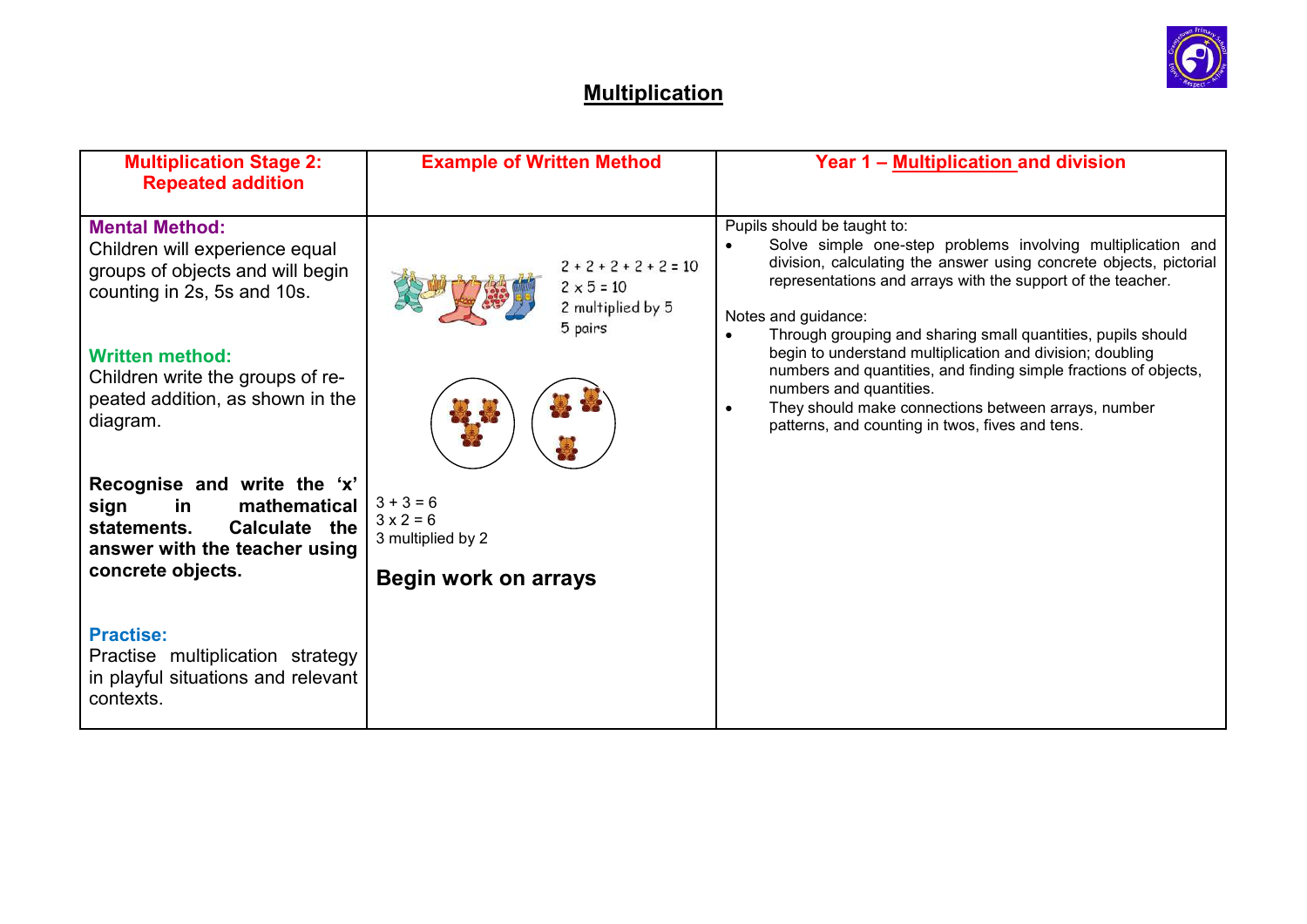

| <b>Multiplication Stage 3: Arrays</b>                                                                                                                                                                                                                                                                                                                                                                                                                                                                                                                                                                                                                                                                                                                                                                          | <b>Example of written method</b>     | <b>Year 2 - Multiplication and division</b>                                                                                                                                                                                                                                                                                                                                                                                                                                                                                                                                                                                                                                                                                                                                                                                                                                                                                                                                                                                                                                                                                                                                                                                                                                                                                                                                                                                                                                                                                                                                                                                                                                                                                                                                                                                                                                                                                                                                                                                                                                                                                                                                                                   |
|----------------------------------------------------------------------------------------------------------------------------------------------------------------------------------------------------------------------------------------------------------------------------------------------------------------------------------------------------------------------------------------------------------------------------------------------------------------------------------------------------------------------------------------------------------------------------------------------------------------------------------------------------------------------------------------------------------------------------------------------------------------------------------------------------------------|--------------------------------------|---------------------------------------------------------------------------------------------------------------------------------------------------------------------------------------------------------------------------------------------------------------------------------------------------------------------------------------------------------------------------------------------------------------------------------------------------------------------------------------------------------------------------------------------------------------------------------------------------------------------------------------------------------------------------------------------------------------------------------------------------------------------------------------------------------------------------------------------------------------------------------------------------------------------------------------------------------------------------------------------------------------------------------------------------------------------------------------------------------------------------------------------------------------------------------------------------------------------------------------------------------------------------------------------------------------------------------------------------------------------------------------------------------------------------------------------------------------------------------------------------------------------------------------------------------------------------------------------------------------------------------------------------------------------------------------------------------------------------------------------------------------------------------------------------------------------------------------------------------------------------------------------------------------------------------------------------------------------------------------------------------------------------------------------------------------------------------------------------------------------------------------------------------------------------------------------------------------|
| <b>Mental Method:</b><br><b>Following</b><br>from<br>repeated<br>on<br>addition, children use multiplication<br>strategy of arrays.<br>Count in equal steps, then relate to<br>multiplication fact.<br>Children may also count equal<br>steps using their fingers.<br><b>Written method:</b><br>Draw the<br>array,<br>then<br>write<br>multiplication sentence.<br>Use the $X$ and $=$ signs to write<br>mathematical statements.<br>Ensure pupils recognise that<br>multiplication can be done in<br>any order.<br><b>Practise:</b><br>Estimating the answer<br>Times tables: $2, 5$ and 10 up to $x$<br>12.<br><b>Resources:</b><br>www.ictgames.com/<br>arrayDisplay.html<br>Primary National Strategy ITP -<br>multi array<br>Primary National Strategy Mathe-<br>matics spreadsheets - Array cre-<br>ator | $4 \times 2 = 8$<br>$2 \times 4 = 8$ | Pupils should be taught to:<br>Recall and use multiplication and division facts for the 2, 5 and 10<br>$\bullet$<br>multiplication tables, including recognising odd and even numbers<br>Calculate mathematical statements for multiplication and division<br>within the multiplication tables and write them using the<br>multiplication (x), division $(+)$ and equals $(=)$ signs<br>Recognise and use the inverse relationship between multiplication<br>$\bullet$<br>and division in calculations<br>Show that multiplication of two numbers can be done in nay order<br>$\bullet$<br>(commutative) and division of one number by another cannot<br>Solve one-step problems involving multiplication and division,<br>$\bullet$<br>using materials, arrays, repeated addition, mental methods and<br>multiplication and division facts, including problems in contexts.<br>Notes and guidance:<br>Pupils should use a variety of language of describe multiplication<br>$\bullet$<br>and division. They are taught multiplication and division with larger<br>numbers through equal grouping and sharing out quantities,<br>relating multiplication tables to arrays and repeated addition and<br>finding more complex fractions of objects, numbers and quantities.<br>Pupils should be introduced to the multiplications tables. They<br>$\bullet$<br>should practise to become fluent in the 2, 5 and 10 multiplications<br>tables and connect them to each other. They connect the 10<br>multiplication tables to place value, and the 5 multiplication table to<br>the divisions on the clock face. They begin to use other<br>multiplication tables and recall multiplication facts, including using<br>related division facts to perform written and mental calculations.<br>Pupils should work with a range of materials and contexts in which<br>$\bullet$<br>multiplication and division relate to grouping and sharing discrete<br>and continuous quantities, relating these to fractions and measures<br>(e.g. $40 \div 2 = 20$ , 20 is a half of 40). They use commutatively and<br>inverse relations to develop multiplicative reasoning (e.g. $4 \times 5 =$<br>20 and $20 \div 5 = 4$ ). |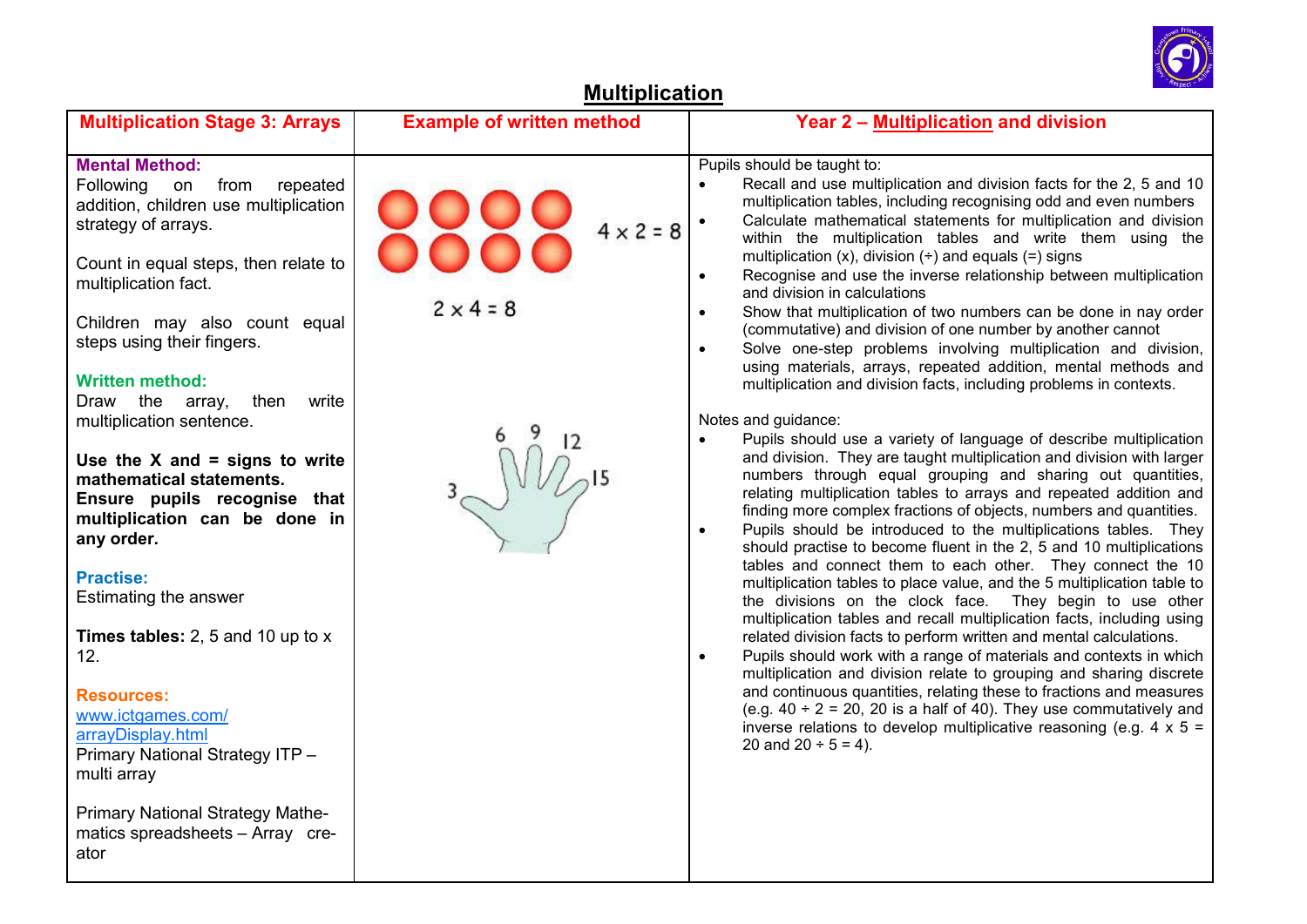

| <b>Example of Written Method</b>                                                                                                                                                                                                                                                                                                                                                                                                                                                                                                                                                                                                                                                                                                                                                                                                                                                                                                                                                                                                                                                                                                                                                                                                                                                                                                                                                                                                                                                                                                                                                            |                                                                                                                                                                                                                                                                                                                                                                                                                                                                                                                                                                                                                                                                                                                                                                                                                                                                                   |
|---------------------------------------------------------------------------------------------------------------------------------------------------------------------------------------------------------------------------------------------------------------------------------------------------------------------------------------------------------------------------------------------------------------------------------------------------------------------------------------------------------------------------------------------------------------------------------------------------------------------------------------------------------------------------------------------------------------------------------------------------------------------------------------------------------------------------------------------------------------------------------------------------------------------------------------------------------------------------------------------------------------------------------------------------------------------------------------------------------------------------------------------------------------------------------------------------------------------------------------------------------------------------------------------------------------------------------------------------------------------------------------------------------------------------------------------------------------------------------------------------------------------------------------------------------------------------------------------|-----------------------------------------------------------------------------------------------------------------------------------------------------------------------------------------------------------------------------------------------------------------------------------------------------------------------------------------------------------------------------------------------------------------------------------------------------------------------------------------------------------------------------------------------------------------------------------------------------------------------------------------------------------------------------------------------------------------------------------------------------------------------------------------------------------------------------------------------------------------------------------|
| Pupils should be taught to:<br><b>Mental method:</b><br>$\bullet$<br>1: TO<br>Step<br>number<br>is<br>$37 \times 4 =$<br>multiplication tables<br>partitioned and multiplied by the<br>$\bullet$<br>O<br>$30 \times 4 = 120$<br>Step 2: Totals are added<br>$7 \times 4 = 28$<br>together in column addition.<br>progressing to efficient written methods<br>$120 + 28 = 148$<br>$\bullet$<br><b>Written method:</b><br>Record steps in multiplication as<br>objects<br>shown in the diagram.<br>Notes and guidance:<br><b>Practise:</b><br>Pupils should continue to practise their mental recall of<br>$\bullet$<br>multiplications tables when they are calculating mathematical<br>Estimating the answer<br>statements in order to improve fluency. Through doubling, they<br>Relevant<br>solving<br>problem<br>connect the 2, 4 and 8 multiplication tables.<br>opportunities.<br>Pupils develop efficient mental methods, for example, using<br>$\bullet$<br>Partitioning two and three-digit<br>commutatively (e.g. 4 x 12 x 5 = 4 x 5 x 12 = 20 x 12 = 240) and<br>numbers<br>$60 \div 3$ ).<br>Times tables: 2,3,4,5,8,10 up<br>Pupils should develop reliable written methods for multiplication<br>$\bullet$<br>to $\times$ 12.<br>and division, starting with calculations of two-digit numbers by<br>Counting in 50s and 100s.<br>of short multiplication and division.<br>$\bullet$<br>the four operations to use and why, including measuring and<br>scaling contexts, and correspondence (e.g. 3 hats and 4 coats,<br>children; 4 cakes shared equally between 8 children). | Recall and use multiplication and division facts for the 3, 4 and 8<br>Write and calculate mathematical statements for multiplication and<br>division using the multiplication tables that they know, including for<br>two-digit numbers times on-digit numbers, using mental and<br>Solve problems, including missing number problems, involving<br>multiplication and division including integer scaling problems and<br>correspondence problems in which n objects are connected to m<br>multiplication and division facts (e.g. using $3 \times 2 = 6$ , $6 \div 3 = 2$ and<br>$2 = 6 \div 3$ ) to derive related facts (30 x 2 = 60, 60 $\div$ 3 = 20 and 20 =<br>one-digit numbers and progressing to the efficient written methods<br>Pupils should solve simple problems in contexts, deciding which of<br>how many different outfits; 12 sweets shared equally between 4 |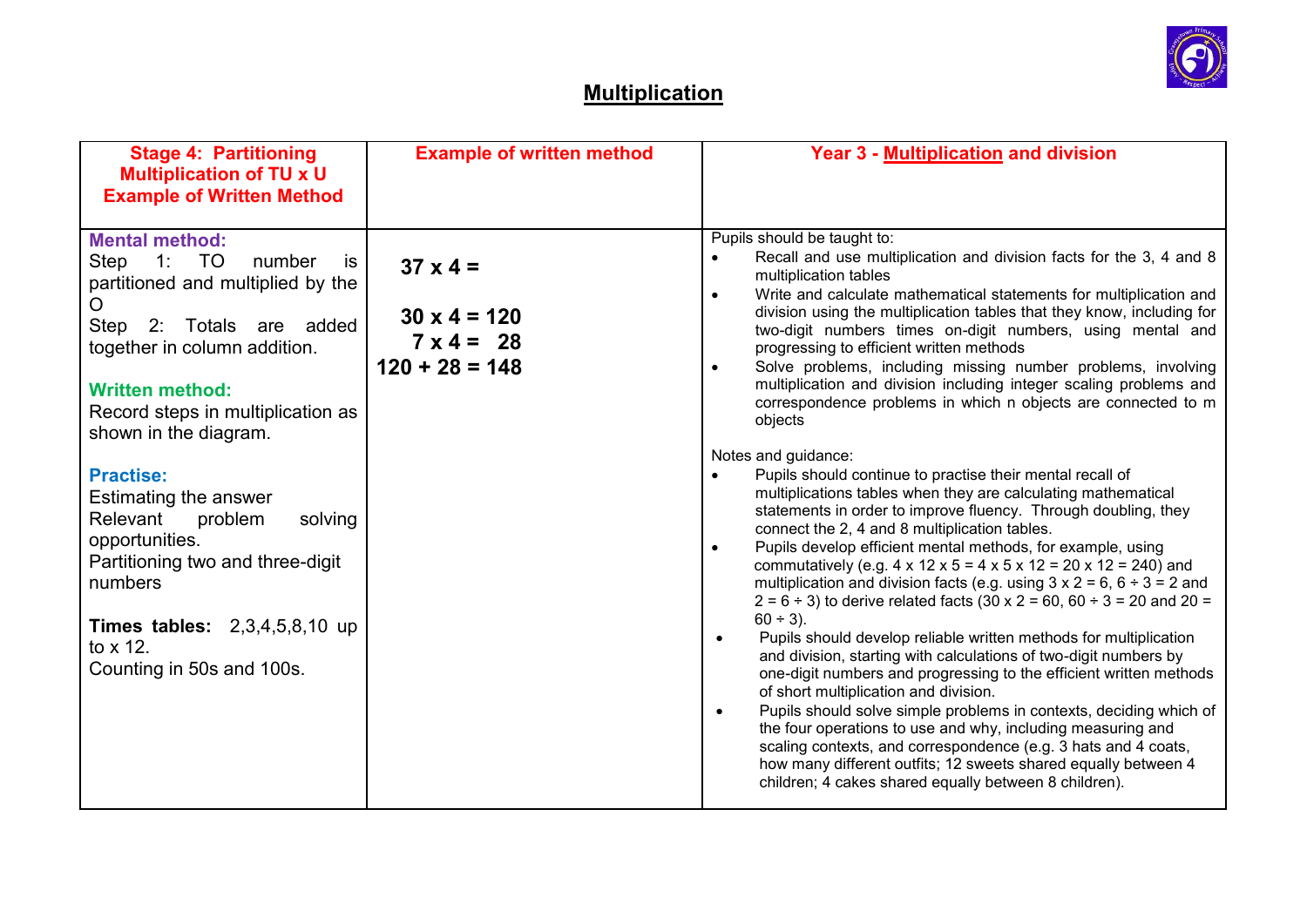

| <b>Stage 5: Short Multiplication</b><br><b>Example of written method</b><br>Year 4 - Multiplication and division                                                                                                                                                                                                                                                                                                                                                                                                                                                                                                                                                                                                                                                                                                                                                                                                                                                                                                                                                                                                                                                                                                                                                                                                                                                                                                                                                                                                                                                                                                                                                                                                                                                                                                                                                                                                                                                                                                                                                                                                                                                                                                                                                                                         |
|----------------------------------------------------------------------------------------------------------------------------------------------------------------------------------------------------------------------------------------------------------------------------------------------------------------------------------------------------------------------------------------------------------------------------------------------------------------------------------------------------------------------------------------------------------------------------------------------------------------------------------------------------------------------------------------------------------------------------------------------------------------------------------------------------------------------------------------------------------------------------------------------------------------------------------------------------------------------------------------------------------------------------------------------------------------------------------------------------------------------------------------------------------------------------------------------------------------------------------------------------------------------------------------------------------------------------------------------------------------------------------------------------------------------------------------------------------------------------------------------------------------------------------------------------------------------------------------------------------------------------------------------------------------------------------------------------------------------------------------------------------------------------------------------------------------------------------------------------------------------------------------------------------------------------------------------------------------------------------------------------------------------------------------------------------------------------------------------------------------------------------------------------------------------------------------------------------------------------------------------------------------------------------------------------------|
| Pupils should be taught to:<br>38 x 7<br><b>Mental method:</b><br>Children place numbers in<br>Recall multiplication and division facts for multiplication tables up<br>$\bullet$<br>columns, drawing on their<br>to 12 x 12<br>understanding of place value.<br>Use place value, known and derived facts to multiply and divide<br>38<br>$\bullet$<br>mentally, including: multiplying by 0 and 1; dividing by 1;<br>multiplying together three numbers<br>$x_{5}/$<br>Recognise and use factor pairs and commutatively in mental<br>$\bullet$<br>266<br>calculations<br><b>Written method:</b><br>Multiply two-digit and three-digit numbers by a one-digit number<br>$\bullet$<br>Standard written method<br>using formal written layout<br>Multiplication of TO x O<br>Solve problems involving multiplying and adding, including using<br>Extending to HTO x O<br>$\bullet$<br>Extend to HTO x O<br>the distributive law and harder multiplication problems such as<br>which n objects are connected to m objects<br>Notes and guidance:<br><b>Practise:</b><br>Pupils should continue to practise recalling and using multiplication<br>$\bullet$<br>Estimating the answer<br>tables and related division facts to aid fluency.<br>Relevant problem solving<br>Pupils should practise mental methods and extend this to three-<br>$\bullet$<br>opportunities.<br>digit numbers to derive facts, for example 200 x 3 = 600 into 600 ÷<br>$3 = 200$ , to become fluent.<br>Pupils should practise to become fluent in the efficient written<br><b>Times tables: Derive and recall</b><br>$\bullet$<br>method of short multiplication for multiplying using multi-digit<br>all multiplication facts up to 12<br>numbers, and short division with exact answers when dividing by a<br>x12.<br>one-digit number.<br>Pupils should write statements about the equality of expressions<br>$\bullet$<br>(e.g. use the distributive law 39 x $7 = 30$ x $7 + 9$ x 7 and<br>associative law $(2 \times 3) \times 4 = 2 \times (3 \times 4)$ .<br>Pupils should solve two-step problems in contexts, choosing the<br>$\bullet$<br>appropriate operation, working with increasingly harder numbers.<br>This should include correspondence questions such as three<br>cakes shared equally between 10 children. |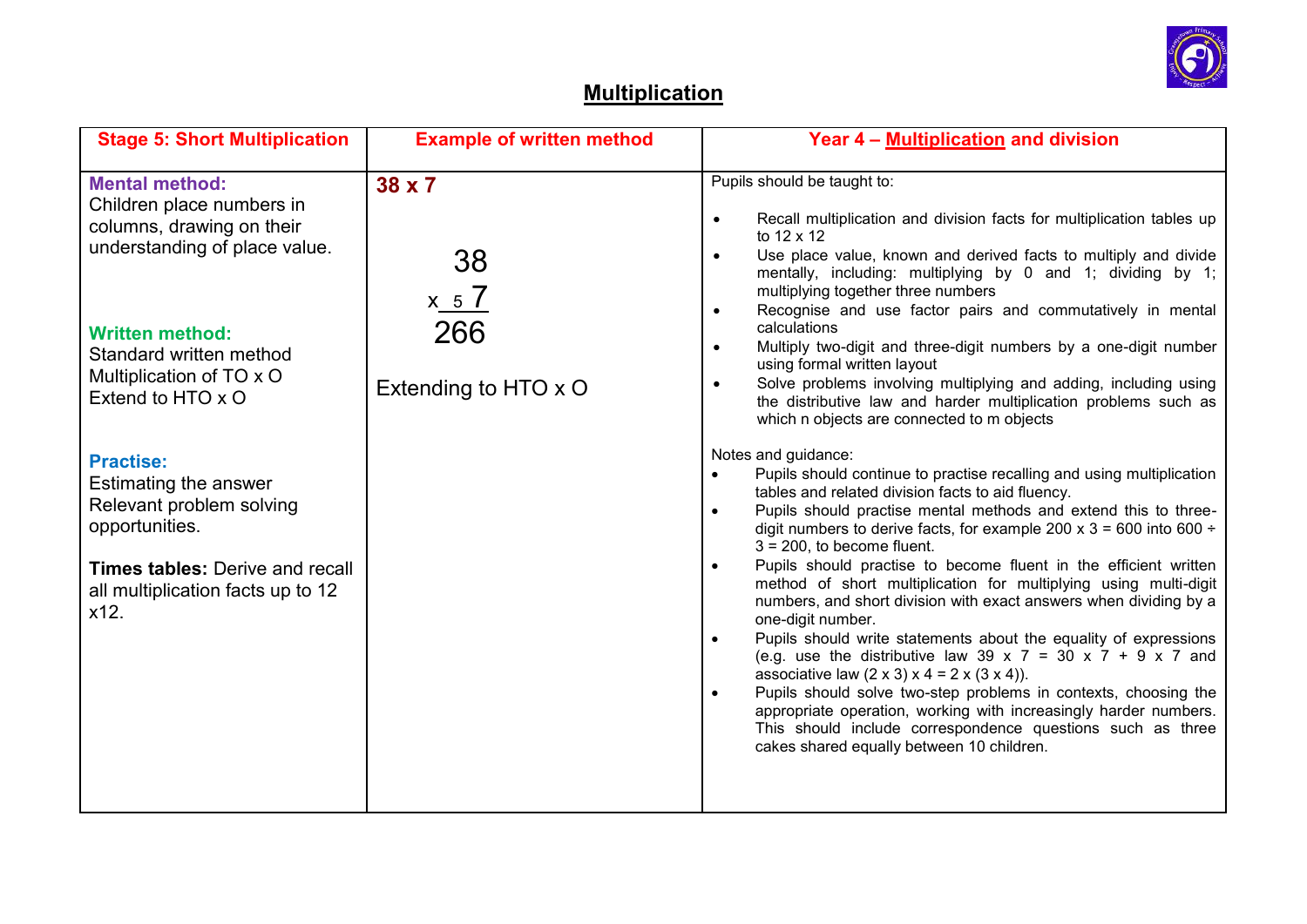

| <b>Stage 6: Long Multiplication</b>                                                                                                     | <b>Example of written method</b>                                                  | Year 5 – Multiplication and division                                                                                                                                                                                                                                                                                                                                                                                                                                                      |
|-----------------------------------------------------------------------------------------------------------------------------------------|-----------------------------------------------------------------------------------|-------------------------------------------------------------------------------------------------------------------------------------------------------------------------------------------------------------------------------------------------------------------------------------------------------------------------------------------------------------------------------------------------------------------------------------------------------------------------------------------|
| <b>Mental method:</b><br>Children place numbers in<br>columns. Reinforce<br>understanding of place value                                | 56 x 27<br>$56 \times 27$ is approximately                                        | Pupils should be taught to:<br>Identify multiples and factors, including finding all factor pairs<br>$\bullet$<br>Solve problems involving multiplication and division where larger<br>$\bullet$<br>numbers are used by decomposing them into their factors<br>Know and use the vocabulary of prime numbers, prime factors and<br>$\bullet$                                                                                                                                               |
| when multiplying by the ten.                                                                                                            | $60 \times 30 = 1800$ .<br>156                                                    | composite (non-prime) numbers<br>Establish whether a number up to 100 is prime and recall prime numbers<br>$\bullet$<br>up to 19<br>Multiply numbers up to 4 digits by a one- or two-digit number using an<br>$\bullet$                                                                                                                                                                                                                                                                   |
| <b>Written method:</b><br>Record steps in multiplication as<br>shown in the diagram.<br>Multiplication of TO x TO<br>Extend to HTO x TO | $\times$ 247<br>392<br>11.20                                                      | efficient written method, including long multiplication for two-digit<br>numbers<br>Multiply and divide numbers mentally drawing upon known facts<br>$\bullet$<br>Divide numbers up to 4 digits by a one-digit number using the efficient<br>$\bullet$<br>written method of short division and interpret remainders appropriately                                                                                                                                                         |
| <b>Practise:</b>                                                                                                                        | 1512                                                                              | for the context<br>Multiply and divide whole numbers and those involving decimals by 10,<br>$\bullet$<br>100 and 1000.<br>Recognise and use square numbers and cube numbers, and the notation<br>$\bullet$<br>for squared $(2)$ and cubed $(3)$                                                                                                                                                                                                                                           |
| Estimating the answer<br>Relevant problem solving<br>opportunities.                                                                     | 286 x 29                                                                          | Solve problems involving addition, subtraction, multiplication and division<br>$\bullet$<br>and a combination of these, including understanding the meaning of the<br>equals sign<br>Solve problems involving multiplication and division, including scaling by<br>$\bullet$<br>simple fractions and problems involving simple rates                                                                                                                                                      |
| Times tables: Derive and recall<br>all multiplication facts up to 12 x<br>12.                                                           | 286 $\times$ 29 is approximately<br>$300 \times 30 = 9000$<br>12.86<br>$X$ $7259$ | Notes and guidance:<br>Pupils should practise and extend their use of the efficient written<br>$\bullet$<br>methods of short multiplication and division. They apply all the multipli-<br>cation tables and related division facts frequently, commit them to<br>memory and use them confidently to make larger calculations.<br>They should use and understand the terms factor, multiple and prime,<br>$\bullet$                                                                        |
|                                                                                                                                         | 2 5 7 4<br>5.720<br>8 2 9 4                                                       | square and cube numbers.<br>Pupils should interpret non-integer answers to division by expressing<br>$\bullet$<br>results in different ways according to the context, including with remain-<br>ders, as fractions, as decimals or by rounding (e.g. $98 \div 4 = 24$ r $2 = 24$<br>$\frac{1}{2}$ = 24.5 $\approx$ 25).<br>Pupils use multiplication and division as inverses to support the<br>$\bullet$<br>introduction of ratio in Year 6, for example, by multiplying and dividing by |
|                                                                                                                                         |                                                                                   | powers of 10 in scale drawings or by multiplying and dividing by powers<br>of a 1000 in converting between units such as kilometres and metres.                                                                                                                                                                                                                                                                                                                                           |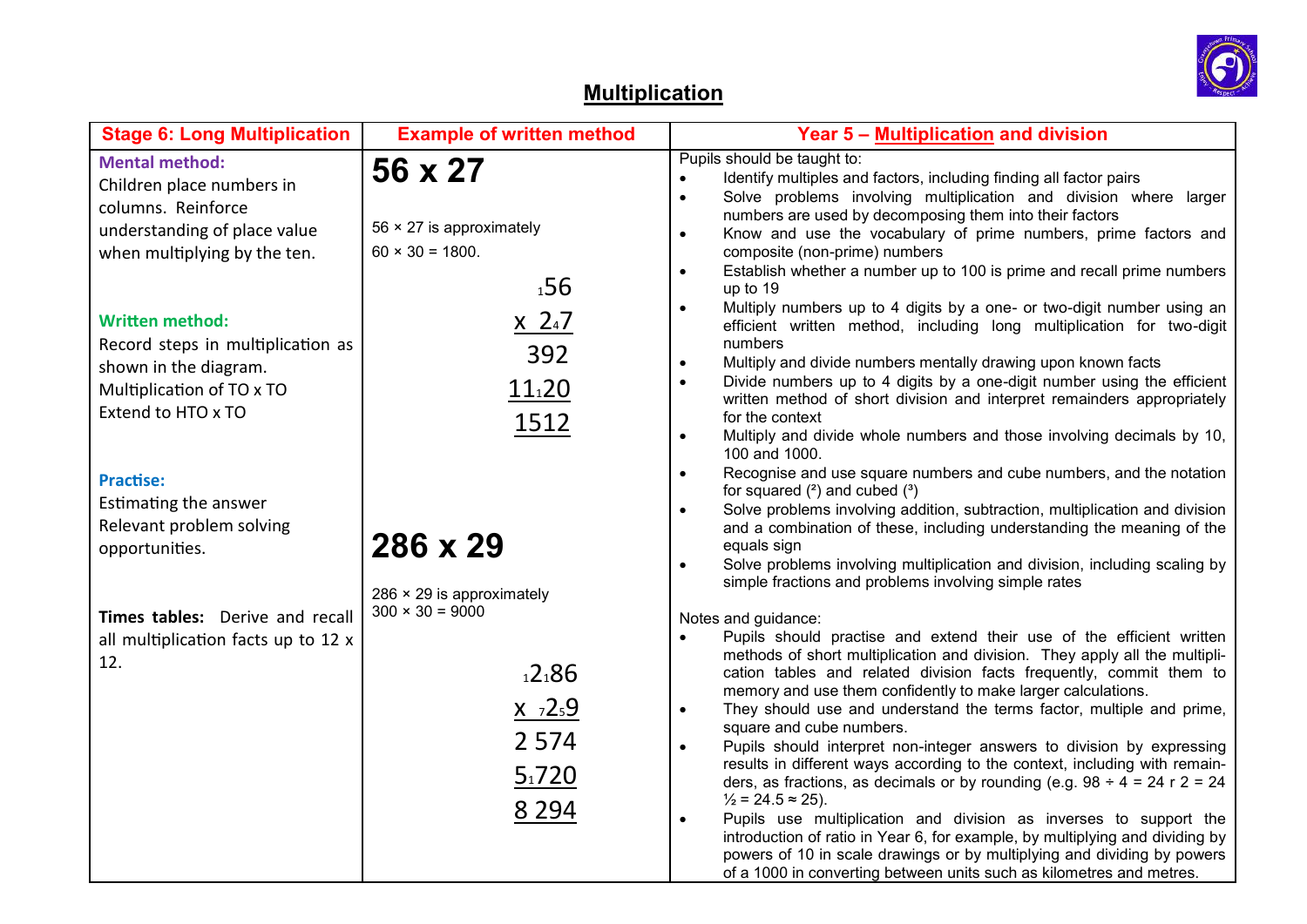

| <b>Stage 7: Extension and</b><br>consolidation of long<br>multiplication.<br><b>Using and applying</b>                                                                                                                                                                                                                                                                                                                                      | <b>Example of written method</b>                                                                                                                              | Year 6 - Multiplication and division                                                                                                                                                                                                                                                                                                                                                                                                                                                                                                                                                                                                                                                                                                                                                                                                                                                                                                                                                                                                                                                                                                                                                                                                                                                                                                                                                                                                                                                                                                                                                                                                                                                                                                                                    |
|---------------------------------------------------------------------------------------------------------------------------------------------------------------------------------------------------------------------------------------------------------------------------------------------------------------------------------------------------------------------------------------------------------------------------------------------|---------------------------------------------------------------------------------------------------------------------------------------------------------------|-------------------------------------------------------------------------------------------------------------------------------------------------------------------------------------------------------------------------------------------------------------------------------------------------------------------------------------------------------------------------------------------------------------------------------------------------------------------------------------------------------------------------------------------------------------------------------------------------------------------------------------------------------------------------------------------------------------------------------------------------------------------------------------------------------------------------------------------------------------------------------------------------------------------------------------------------------------------------------------------------------------------------------------------------------------------------------------------------------------------------------------------------------------------------------------------------------------------------------------------------------------------------------------------------------------------------------------------------------------------------------------------------------------------------------------------------------------------------------------------------------------------------------------------------------------------------------------------------------------------------------------------------------------------------------------------------------------------------------------------------------------------------|
| <b>Mental method:</b><br>Children place numbers in<br>columns. Reinforce<br>understanding of place value<br>when multiplying by the ten.<br><b>Written method:</b><br>Record steps in multiplication as<br>shown in the diagram.<br>Extend to ThHTO x TO<br><b>Practise:</b><br>Estimating the answer<br>Relevant problem solving<br>opportunities.<br><b>Times tables: Derive and recall</b><br>all multiplication facts up to 12 x<br>12. | $286 \times 29$<br>$286 \times 29$ is approximately<br>$300 \times 30 = 9000$<br>12.86<br>$X$ $72.9$<br>2 5 7 4<br>5.720<br>8 2 9 4<br><b>Extend to ThHTO</b> | Pupils should be taught to:<br>Multiply multi-digit numbers up to 4 digits by a two-digit whole<br>$\bullet$<br>number using the efficient written method of long multiplication<br>Divide numbers up to 4 digits by a two-digit whole number using<br>$\bullet$<br>the efficient written method of long division, and interpret<br>remainders as whole number remainders, fractions, or by<br>rounding, as appropriate for the context<br>Perform mental calculations, including with mixed operations and<br>$\bullet$<br>large numbers<br>Identify common factors, common multiples and prime numbers<br>$\bullet$<br>Use their knowledge of the order of operations to carry out<br>$\bullet$<br>calculations involving the four operations<br>Solve problems involving addition, subtraction, multiplication and<br>$\bullet$<br>division<br>Use estimation to check answers to calculations and determine, in<br>$\bullet$<br>the context of a problem, levels of accuracy<br>Notes and guidance:<br>Pupils should practise addition, subtraction, multiplication and<br>$\bullet$<br>division for larger numbers, using efficient written methods of<br>columnar addition and subtraction, short and long multiplication,<br>and short and long division.<br>They should undertake mental calculations with increasingly large<br>$\bullet$<br>numbers and more complex calculations.<br>Pupils should continue to use all the multiplication tables to<br>$\bullet$<br>calculate mathematical statements in order to maintain their<br>fluency.<br>Pupils should round answers to a specified degree of accuracy.<br>٠<br>Pupils explore the order of operations using brackets; for example,<br>$\bullet$<br>$2 + 1 \times 3 = 5$ and $(2 + 1) \times 3 = 9$ . |
|                                                                                                                                                                                                                                                                                                                                                                                                                                             |                                                                                                                                                               |                                                                                                                                                                                                                                                                                                                                                                                                                                                                                                                                                                                                                                                                                                                                                                                                                                                                                                                                                                                                                                                                                                                                                                                                                                                                                                                                                                                                                                                                                                                                                                                                                                                                                                                                                                         |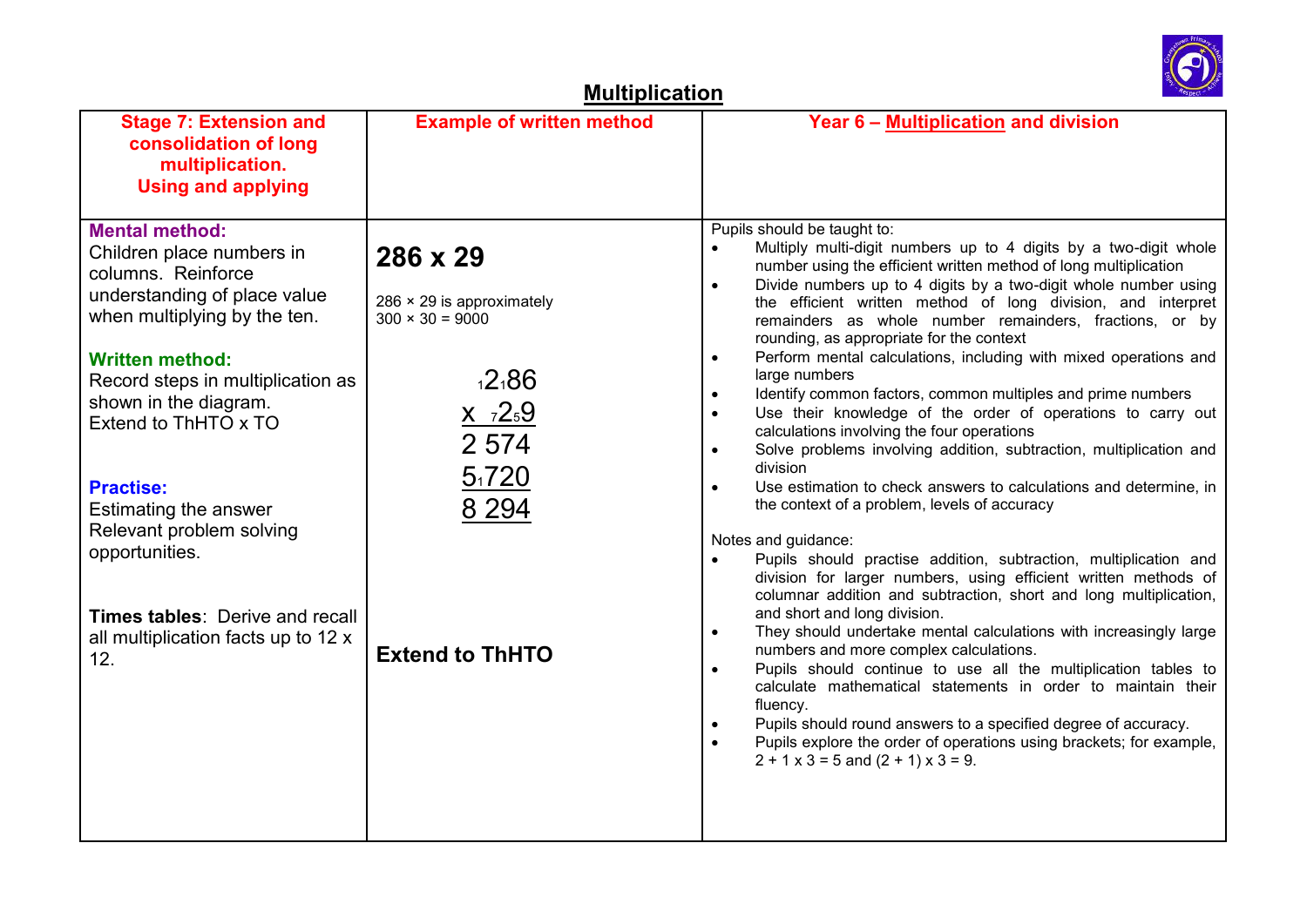

| <b>Division Stage 1: Sharing</b><br>practically                                                                                                                                                 | <b>Example of Written Method</b>                     | <b>Foundation Stage - Early Learning Goals</b>                                                                                                                                                                                                                                                                                                                                                 |
|-------------------------------------------------------------------------------------------------------------------------------------------------------------------------------------------------|------------------------------------------------------|------------------------------------------------------------------------------------------------------------------------------------------------------------------------------------------------------------------------------------------------------------------------------------------------------------------------------------------------------------------------------------------------|
| <b>Mental method:</b><br>Children will begin to talk about<br>using<br>practical<br>sharing,<br>resources.<br><b>Practise:</b><br>Use practical resources in play-<br>ful and relevant context. | Cut the pizza in half. How many pieces are<br>there? | <b>Foundation Stage - Early Learning Goal</b><br>Children count reliably with numbers from one to 20, place them in<br>order and say which number is one more or one less than a given<br>number.<br>Using quantities and objects, they add and subtract two single-digit<br>numbers and count on or back to find the answer.<br>They solve problems, including doubling, halving and sharing. |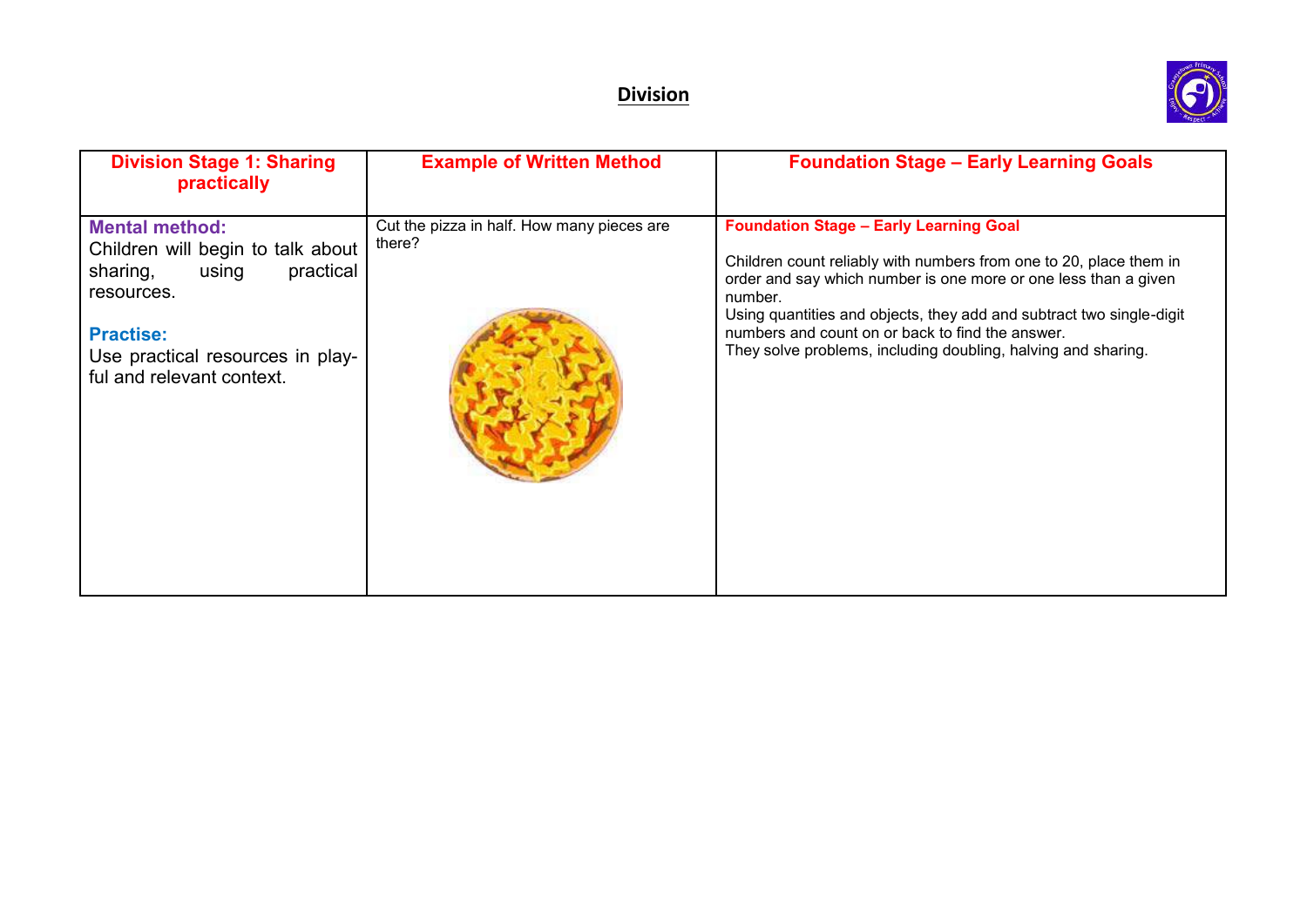

| <b>Division Stage 2:</b>                                                                                                                                                                                                                                                                                                                                                                                                               | <b>Example of Written Method</b>                                                                                              | Year 1 - Multiplication and division                                                                                                                                                                                                                                                                                                                                                                                                                                                                                                                                                                      |
|----------------------------------------------------------------------------------------------------------------------------------------------------------------------------------------------------------------------------------------------------------------------------------------------------------------------------------------------------------------------------------------------------------------------------------------|-------------------------------------------------------------------------------------------------------------------------------|-----------------------------------------------------------------------------------------------------------------------------------------------------------------------------------------------------------------------------------------------------------------------------------------------------------------------------------------------------------------------------------------------------------------------------------------------------------------------------------------------------------------------------------------------------------------------------------------------------------|
| <b>Sharing into groups</b><br><b>Mental method:</b><br>Children will begin to practically<br>share objects into groups.<br>Use words: '5 groups of 3' or '2<br>groups of 3' etc.<br>Children will begin to recognise<br>and write the, symbol in mathe-<br>matical statements, calculating<br>the answer to word problems<br>using practical objects and<br>recording number<br>sentence<br>(with teacher support)<br><b>Practise:</b> | 00000000000000<br>15 marbles are shared out equally among 5<br>children.<br>$15 \div 5 = 3$<br>6 teddies shared into 2 hoops. | Pupils should be taught to:<br>Solve simple one-step problems involving multiplication and<br>division, calculating the answer using concrete objects, pictorial<br>representations and arrays with the support of the teacher.<br>Notes and guidance:<br>Through grouping and sharing small quantities, pupils should<br>begin to understand multiplication and division; doubling<br>numbers and quantities, and finding simple fractions of objects,<br>numbers and quantities.<br>They should make connections between arrays, number<br>$\bullet$<br>patterns, and counting in twos, fives and tens. |
| Use practical resources in play-<br>ful and relevant context.                                                                                                                                                                                                                                                                                                                                                                          | $6 ÷ 2 = 3$                                                                                                                   |                                                                                                                                                                                                                                                                                                                                                                                                                                                                                                                                                                                                           |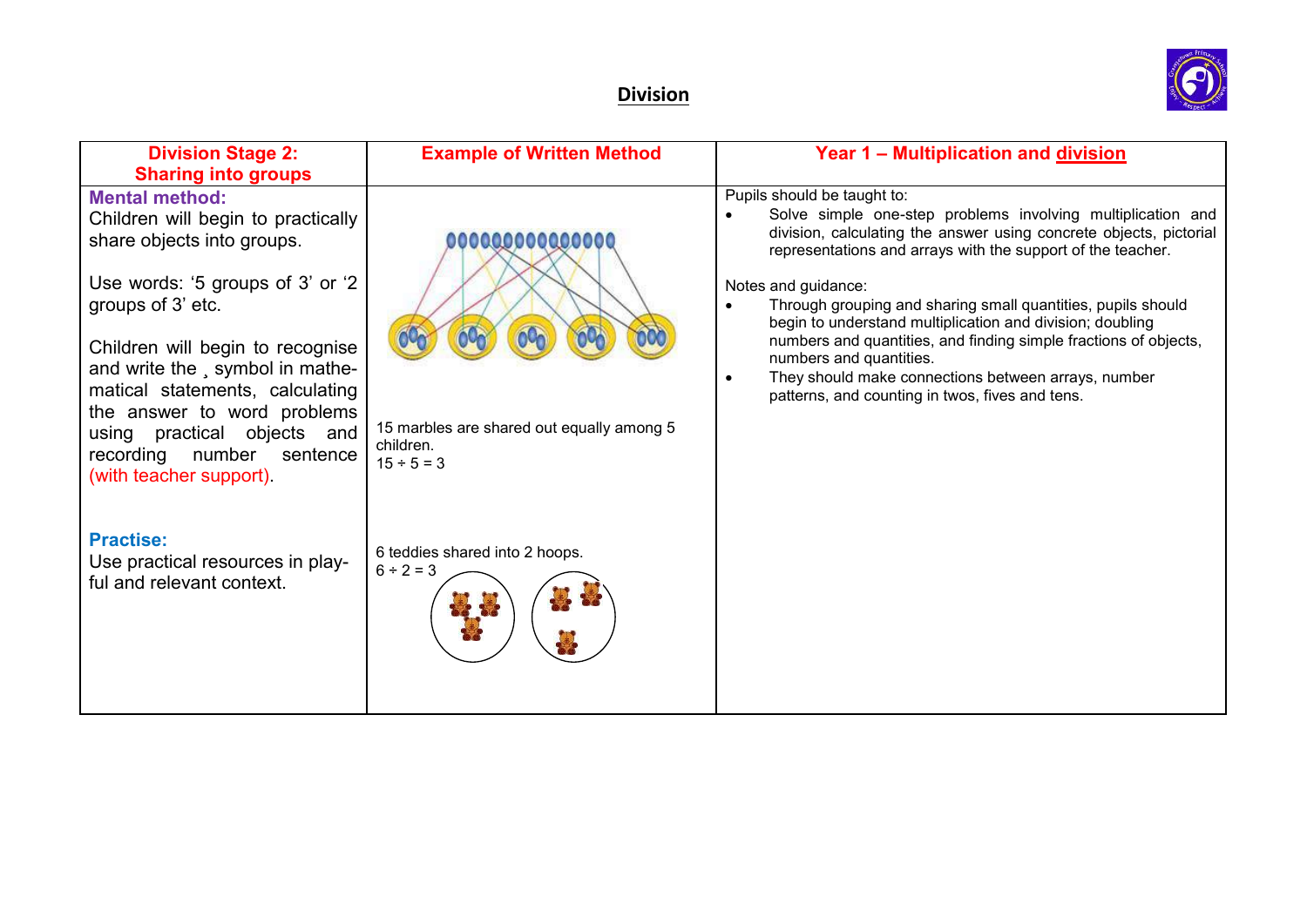

| <b>Division Stage 3: Using arrays</b>                                                                                                                                                                                                                                                                                                            | <b>Example of Written Method</b>                                                                                                                                                                                                                               | <b>Year 2 - Multiplication and division</b>                                                                                                                                                                                                                                                                                                                                                                                                                                                                                                                                                                                                                                                                                                                                                                                                                                                                                                                                                                                                                                                               |
|--------------------------------------------------------------------------------------------------------------------------------------------------------------------------------------------------------------------------------------------------------------------------------------------------------------------------------------------------|----------------------------------------------------------------------------------------------------------------------------------------------------------------------------------------------------------------------------------------------------------------|-----------------------------------------------------------------------------------------------------------------------------------------------------------------------------------------------------------------------------------------------------------------------------------------------------------------------------------------------------------------------------------------------------------------------------------------------------------------------------------------------------------------------------------------------------------------------------------------------------------------------------------------------------------------------------------------------------------------------------------------------------------------------------------------------------------------------------------------------------------------------------------------------------------------------------------------------------------------------------------------------------------------------------------------------------------------------------------------------------------|
| <b>Mental method:</b><br>Following on from practical<br>sharing, children should now be<br>familiar with the $\div$ sign and will<br>write mathematical statements,<br>calculating the answer to word<br>problems using practical objects<br>and recording number sentenc-<br>es.<br>Again use words: '5 groups of 3'<br>or '2 groups of 3' etc. | 15 marbles are shared out equally among 5<br>children.<br>$15 \div 5 = 3$<br>00000000000000<br>ich<br>Use of arrays: Sharing<br>The gardener planted 15 seeds in 3 equal rows.<br>How many seeds in each row? $15 \div 3 = 5$                                  | Pupils should be taught to:<br>Recall and use multiplication and division facts for the 2, 5 and<br>10 multiplication tables, including recognising odd and even<br>numbers<br>Calculate mathematical statements for multiplication and division<br>within the multiplication tables and write them using the<br>multiplication (x), division $(+)$ and equals $(=)$ signs<br>Recognise and use the inverse relationship between<br>$\bullet$<br>multiplication and division in calculations<br>Show that multiplication of two numbers can be done in nay<br>$\bullet$<br>order (commutative) and division of one number by another<br>cannot<br>Solve one-step problems involving multiplication and division,<br>using materials, arrays, repeated addition, mental methods and<br>multiplication and division facts, including problems in contexts.                                                                                                                                                                                                                                                  |
| <b>Written method:</b><br>Draw the array, then write<br>division sentence.<br>Use the $\div$ and = signs to write<br>mathematical statements.<br>Ensure pupils use inverse<br>relations (e.g. $4 \times 5 = 20$ and 20<br>$\div$ 5 = 4).<br><b>Practise:</b><br>Estimating the answer.<br>Relevant problem solving<br>opportunities.             | $\mathbf{C}\,0\,0\,0$<br>OUUUO<br>OUUUO<br>Grouping<br>The gardener planted 15 seeds with 3 seeds in<br>each row.<br>How many rows of seeds are there?<br>$15 \div 3 = 5$<br>$\overline{\mathbf{OOD}}$<br>$\bigcirc$ $\bigcirc$<br>$\overline{\mathcal{Q}}$ or | Notes and guidance:<br>Pupils should use a variety of language of describe multiplication<br>$\bullet$<br>and division. They are taught multiplication and division with<br>larger numbers through equal grouping and sharing out<br>quantities, relating multiplication tables to arrays and repeated<br>addition and finding more complex fractions of objects, numbers<br>and quantities.<br>Pupils should be introduced to the multiplications tables. They<br>should practise to become fluent in the 2, 5 and 10<br>multiplications tables and connect them to each other. They<br>connect the 10 multiplication tables to place value, and the 5<br>multiplication table to the divisions on the clock face. They begin<br>to use other multiplication tables and recall multiplication facts,<br>including using related division facts to perform written and<br>mental calculations.<br>Pupils should work with a range of materials and contexts in<br>which multiplication and division relate to grouping and sharing<br>discrete and continuous quantities, relating these to fractions and |
| Tables:<br><b>Times</b><br>Recall<br><b>of</b><br>division facts for 2, 5 and 10<br>times tables                                                                                                                                                                                                                                                 |                                                                                                                                                                                                                                                                | measures (e.g. $40 \div 2 = 20$ , 20 is a half of 40). They use<br>commutativity and inverse relations to develop multiplicative<br>reasoning (e.g. $4 \times 5 = 20$ and $20 \div 5 = 4$ ).                                                                                                                                                                                                                                                                                                                                                                                                                                                                                                                                                                                                                                                                                                                                                                                                                                                                                                              |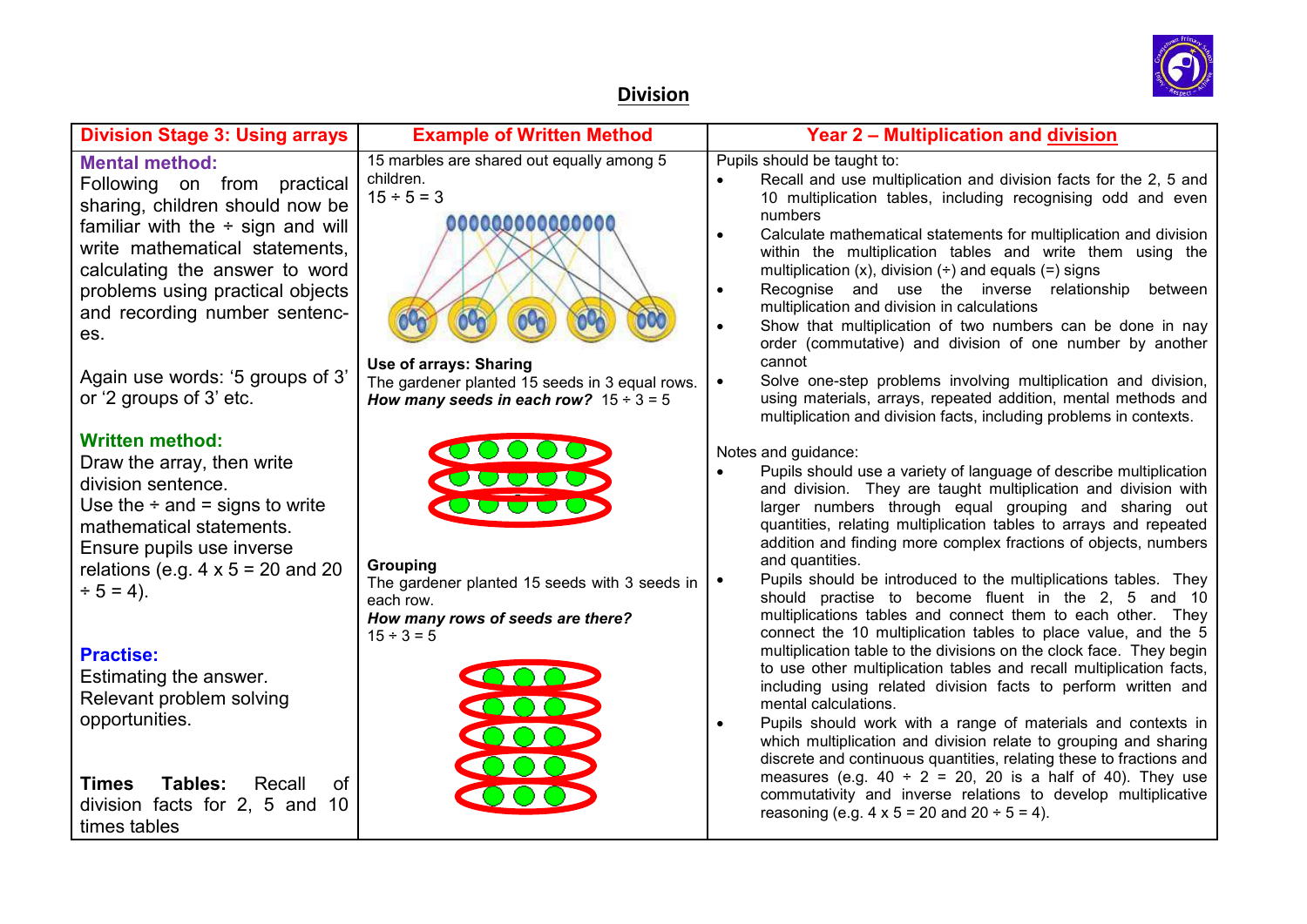

| <b>Division Stage 4: Grouping on</b><br>a number line                                                                                                                                                                                                 | <b>Example of Written Method</b> | <b>Year 3 - Multiplication and division</b>                                                                                                                                                                                                                                                                                                                                                                                                                                                                                                                                                             |
|-------------------------------------------------------------------------------------------------------------------------------------------------------------------------------------------------------------------------------------------------------|----------------------------------|---------------------------------------------------------------------------------------------------------------------------------------------------------------------------------------------------------------------------------------------------------------------------------------------------------------------------------------------------------------------------------------------------------------------------------------------------------------------------------------------------------------------------------------------------------------------------------------------------------|
| <b>Mental Method:</b><br>Recall multiplication and division<br>facts for the 2, 3, 4, 5, 8 and 10<br>multiplication tables.<br><b>Written method:</b><br>Develop reliable written<br>methods for division, starting<br>with calculations of two-digit | SK SK HARDK SK SK S              | Pupils should be taught to:<br>Recall and use multiplication and division facts for the 3, 4 and 8<br>multiplication tables<br>Write and calculate mathematical statements for multiplication<br>and division using the multiplication tables that they know,<br>Including for two-digit numbers times on-digit numbers, using<br>mental and progressing to efficient written methods<br>Solve problems, including missing number problems, involving<br>multiplication and division including integer scaling problems and<br>correspondence problems in which n objects are connected to m<br>objects |
| numbers by one-digit numbers<br>and progressing to the efficient<br>written method of short division.                                                                                                                                                 | $23 \div 2 =$<br>国网              | Notes and guidance:<br>Pupils should continue to practise their mental recall of<br>$\bullet$<br>multiplications tables when they are calculating mathematical                                                                                                                                                                                                                                                                                                                                                                                                                                          |
| <b>Practise:</b><br>Relevant problem solving<br>opportunities.                                                                                                                                                                                        | $14 \div 2 = 7$                  | statements in order to improve fluency. Through doubling, they<br>connect the 2, 4 and 8 multiplication tables.<br>Pupils develop efficient mental methods, for example, using<br>commutativity (e.g. 4 x 12 x 5 = 4 x 5 x 12 = 20 x 12 = 240) and<br>multiplication and division facts (e.g. using $3 \times 2 = 6$ , $6 \div 3 = 2$<br>and $2 = 6 \div 3$ ) to derive related facts (30 x 2 = 60, 60 $\div 3 = 20$                                                                                                                                                                                    |
| Tables:<br>Recall<br>Times<br><b>of</b><br>division facts for $2, 3, 4, 5, 8$ and<br>10 times tables.                                                                                                                                                 |                                  | and $20 = 60 \div 3$ ).<br>Pupils should develop reliable written methods for multiplication<br>and division, starting with calculations of two-digit numbers by on<br>-digit numbers and progressing to the efficient written methods of<br>short multiplication and division.                                                                                                                                                                                                                                                                                                                         |
| <b>Resources:</b><br><b>Primary National Strategy</b><br><b>Mathematics ITPs - Grouping</b>                                                                                                                                                           |                                  | Pupils should solve simple problems in contexts, deciding which<br>$\bullet$<br>of the four operations to use and why, including measuring and<br>scaling contexts, and correspondence (e.g. 3 hats and 4 coats,<br>how many different outfits; 12 sweets shared equally between 4<br>children; 4 cakes shared equally between 8 children).                                                                                                                                                                                                                                                             |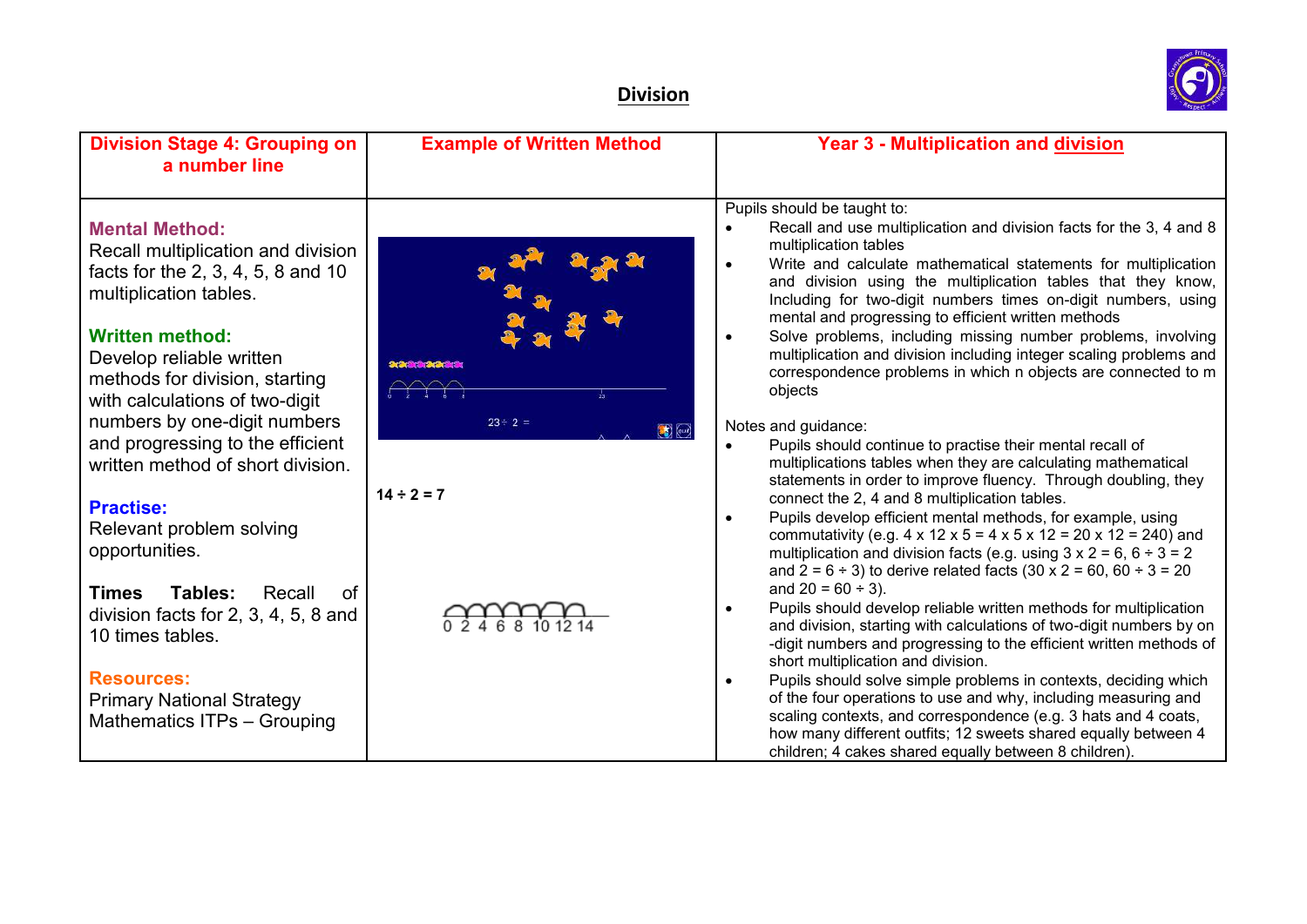

| <b>Division Stage 5: Short</b><br>division                                                                                                                                                                                                                   | <b>Example of Written Method</b> | Year 4 - Multiplication and division                                                                                                                                                                                                                                                                                                                                                                                                                                                                                                                                                                                                                                                                                 |
|--------------------------------------------------------------------------------------------------------------------------------------------------------------------------------------------------------------------------------------------------------------|----------------------------------|----------------------------------------------------------------------------------------------------------------------------------------------------------------------------------------------------------------------------------------------------------------------------------------------------------------------------------------------------------------------------------------------------------------------------------------------------------------------------------------------------------------------------------------------------------------------------------------------------------------------------------------------------------------------------------------------------------------------|
| <b>Mental Method:</b><br>Continue to practise recalling<br>multiplication facts and related<br>division facts to aid fluency.<br><b>Written method:</b><br>Short division $TO + O$ as<br>shown in the example.<br>Extend to HTO $\div$ O<br><b>Practise:</b> | 8                                | Pupils should be taught to:<br>Recall multiplication and division facts for multiplication tables up<br>to 12 x 12<br>Use place value, known and derived facts to multiply and divide<br>$\bullet$<br>mentally, including: multiplying by 0 and 1; dividing by 1;<br>multiplying together three numbers<br>Recognise and use factor pairs and commutativity in mental<br>$\bullet$<br>calculations<br>Multiply two-digit and three-digit numbers by a one-digit number<br>$\bullet$<br>using formal written layout<br>Solve problems involving multiplying and adding, including using<br>$\bullet$<br>the distributive law and harder multiplication problems such as<br>which n objects are connected to m objects |
| Estimating the answer<br>Relevant problem solving<br>opportunities.                                                                                                                                                                                          | Extend to HTO ÷ O                | Notes and guidance:<br>Pupils should continue to practise recalling and using<br>$\bullet$<br>multiplication tables and related division facts to aid fluency.<br>Pupils should practise mental methods and extend this to<br>$\bullet$<br>three-digit numbers to derive facts, for example 200 $\times$ 3 = 600<br>into $600 \div 3 = 200$ , to become fluent.<br>Pupils should practise to become fluent in the efficient written<br>$\bullet$                                                                                                                                                                                                                                                                     |
| Times Tables: Recall of divi-<br>sion facts all tables up to 12 x<br>12.                                                                                                                                                                                     |                                  | method of short multiplication for multiplying using multi-digit<br>numbers, and short division with exact answers when dividing by<br>a one-digit number.<br>Pupils should write statements about the equality of expressions<br>$\bullet$<br>(e.g. use the distributive law 39 x 7 = 30 x 7 + 9 x 7 and<br>associative law $(2 \times 3) \times 4 = 2 \times (3 \times 4)$ .<br>Pupils should solve two-step problems in contexts, choosing the<br>$\bullet$<br>appropriate operation, working with increasingly harder numbers.<br>This should include correspondence questions such as three<br>cakes shared equally between 10 children.                                                                        |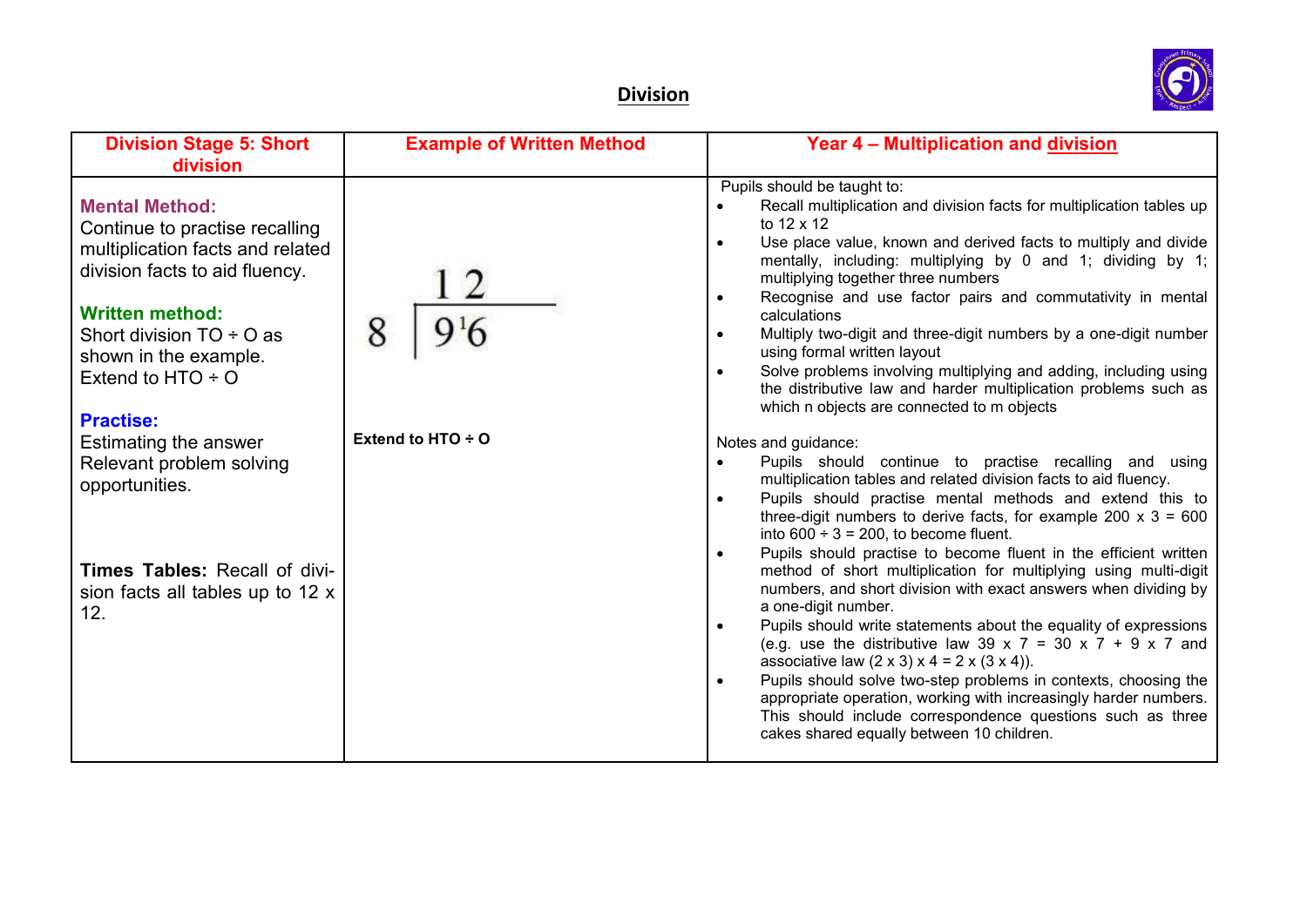

| <b>Division Stage 6:</b><br><b>Long division</b>                                                                                                                                       | <b>Example of Written Method</b>                                                    | Year 5 - Multiplication and division                                                                                                                                                                                                                                                                                                                                                                                                                                                                                                                                                                                                                                                                                                                                        |
|----------------------------------------------------------------------------------------------------------------------------------------------------------------------------------------|-------------------------------------------------------------------------------------|-----------------------------------------------------------------------------------------------------------------------------------------------------------------------------------------------------------------------------------------------------------------------------------------------------------------------------------------------------------------------------------------------------------------------------------------------------------------------------------------------------------------------------------------------------------------------------------------------------------------------------------------------------------------------------------------------------------------------------------------------------------------------------|
| <b>Mental Method:</b><br>Continue to practise recalling<br>multiplication facts and related<br>division facts to aid fluency.                                                          | 137 r 5                                                                             | Pupils should be taught to:<br>Identify multiples and factors, including finding all factor pairs<br>Solve problems involving multiplication and division where larger<br>numbers are used by decomposing them into their factors<br>Know and use the vocabulary of prime numbers, prime factors and<br>composite (non-prime) numbers<br>Establish whether a number up to 100 is prime and recall prime<br>numbers up to 19                                                                                                                                                                                                                                                                                                                                                 |
| <b>Written method:</b><br>Continue to practise short<br>division as shown in example.<br>$TO + O$ , HTO $\div$ O, ThHTO $\div$<br>O.                                                   | $9^26^54$                                                                           | Multiply numbers up to 4 digits by a one- or two-digit number using an<br>efficient written method, including long multiplication for two-digit<br>numbers<br>Multiply and divide numbers mentally drawing upon known facts<br>Divide numbers up to 4 digits by a one-digit number using the efficient<br>written method of short division and interpret remainders appropriately<br>for the context<br>Multiply and divide whole numbers and those involving decimals by<br>$\bullet$                                                                                                                                                                                                                                                                                      |
| <b>Practise:</b><br>Estimating the answer<br>Interpreting remainders<br>appropriately.<br>Relevant problem solving<br>opportunities.<br>Tables:<br>Recall<br><b>Times</b><br><b>of</b> | Extend to ThHTO $\div$ O.<br>Interpret remainders appropriately<br>for the context. | 10, 100 and 1000.<br>Recognise and use square numbers and cube numbers, and the<br>notation for squared $(2)$ and cubed $(3)$<br>Solve problems involving addition, subtraction, multiplication and<br>division and a combination of these, including understanding the<br>meaning of the equals sign<br>Solve problems involving multiplication and division, including scaling<br>by simple fractions and problems involving simple rates<br>Notes and guidance:<br>Pupils should practise and extend their use of the efficient written<br>methods of short multiplication and division. They apply all the<br>multiplication tables and related division facts frequently, commit them                                                                                  |
| division facts all tables up to<br>12 x 12.                                                                                                                                            |                                                                                     | to memory and use them confidently to make larger calculations.<br>They should use and understand the terms factor, multiple and prime,<br>$\bullet$<br>square and cube numbers.<br>Pupils should interpret non-integer answers to division by expressing<br>results in different ways according to the context, including with<br>remainders, as fractions, as decimals or by rounding (e.g. $98 \div 4 = 24$<br>$r$ 2 = 24 $\frac{1}{2}$ = 24.5 $\approx$ 25).<br>Pupils use multiplication and division as inverses to support the<br>introduction of ratio in Year 6, for example, by multiplying and dividing<br>by powers of 10 in scale drawings or by multiplying and dividing by<br>powers of a 1000 in converting between units such as kilometres and<br>metres. |